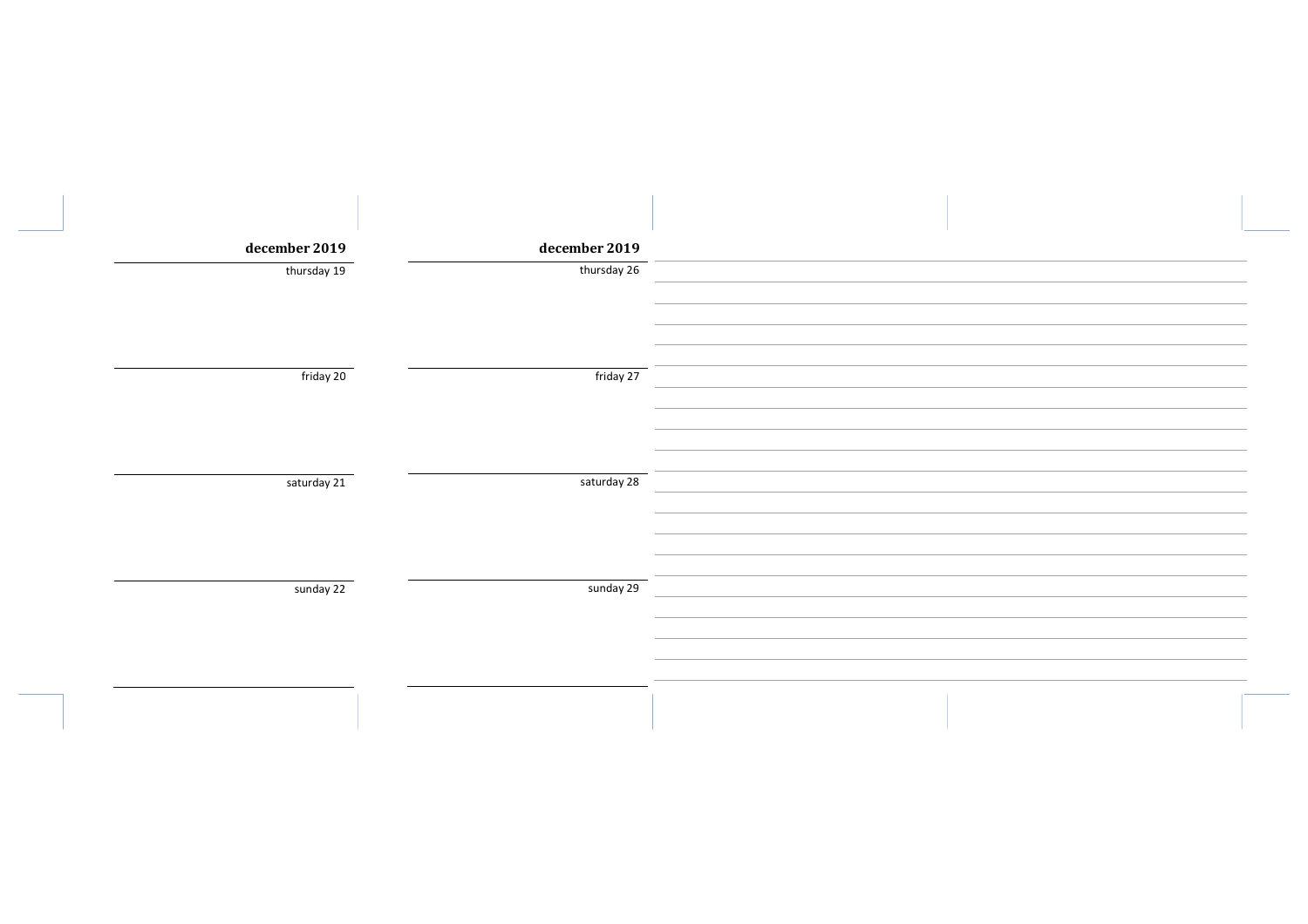| december 2019 / january 2020 | december 2019 |
|------------------------------|---------------|
| this week                    | this week     |
|                              |               |
|                              |               |
|                              |               |
| 30 monday                    | 23 monday     |
|                              |               |
|                              |               |
|                              |               |
|                              |               |
| 31 tuesday                   | 24 tuesday    |
|                              |               |
|                              |               |
|                              |               |
| 1 wednesday                  | 25 wednesday  |
|                              |               |
|                              |               |
|                              |               |
|                              |               |
|                              |               |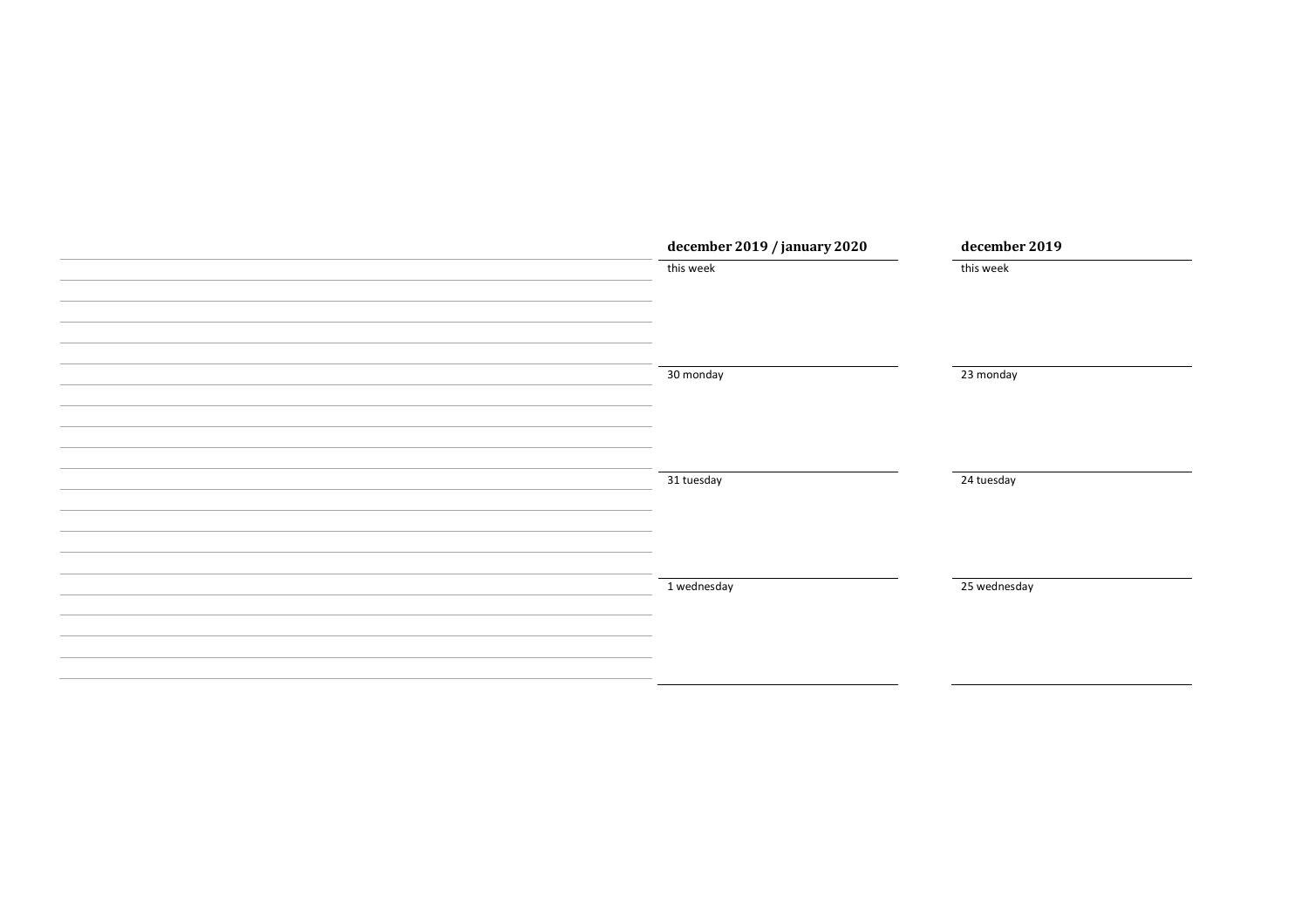| january 2020 | january 2020 |  |
|--------------|--------------|--|
| thursday 2   | thursday 9   |  |
|              |              |  |
|              |              |  |
|              |              |  |
| friday 3     | friday 10    |  |
|              |              |  |
|              |              |  |
|              |              |  |
| saturday 4   | saturday 11  |  |
|              |              |  |
|              |              |  |
|              |              |  |
| sunday 5     | sunday 12    |  |
|              |              |  |
|              |              |  |
|              |              |  |
|              |              |  |
|              |              |  |
|              |              |  |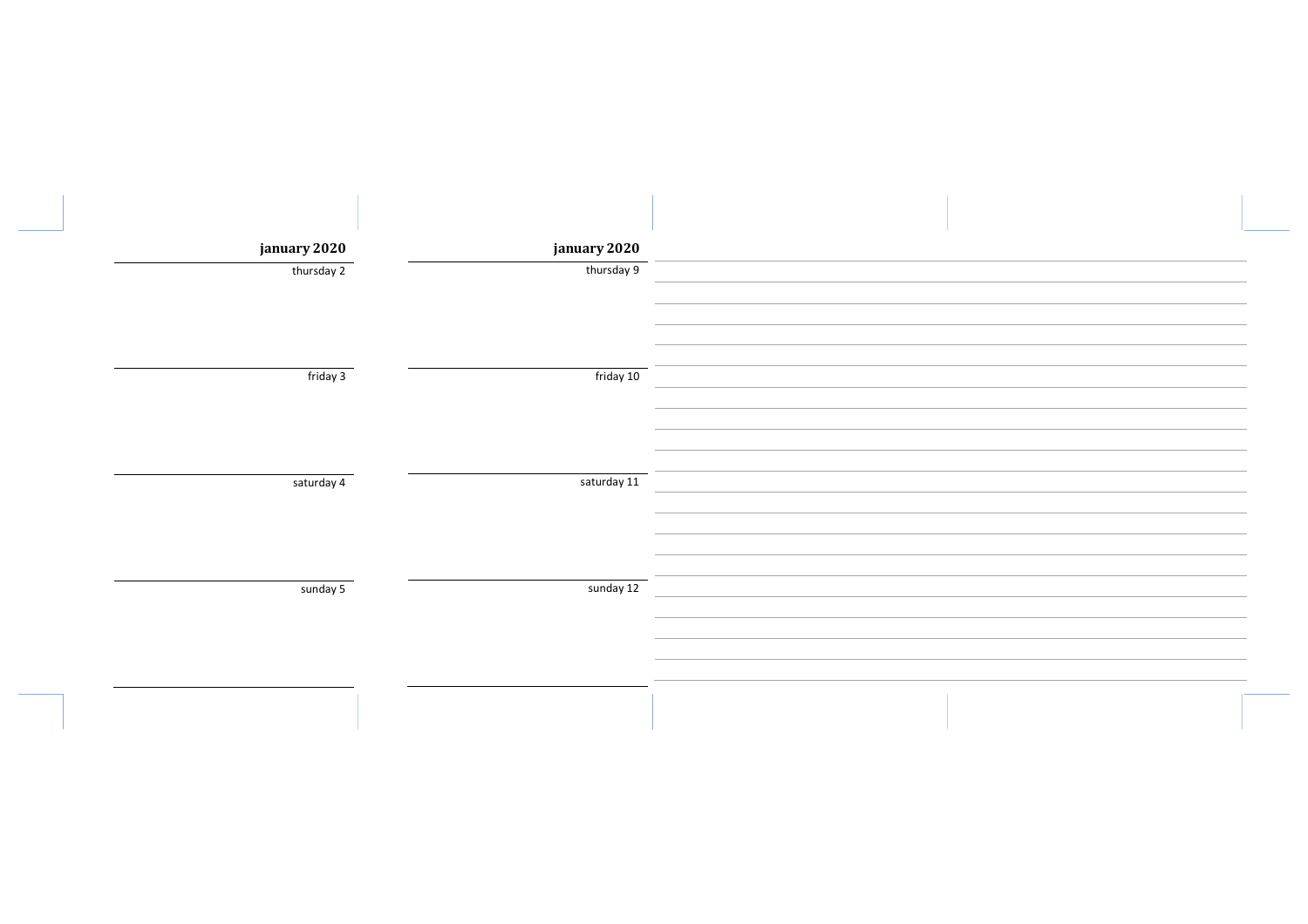| january 2020 | january 2020 |
|--------------|--------------|
| this week    | this week    |
|              |              |
|              |              |
|              |              |
| 13 monday    | 6 monday     |
|              |              |
|              |              |
|              |              |
|              |              |
| 14 tuesday   | 7 tuesday    |
|              |              |
|              |              |
|              |              |
|              |              |
| 15 wednesday | 8 wednesday  |
|              |              |
|              |              |
|              |              |
|              |              |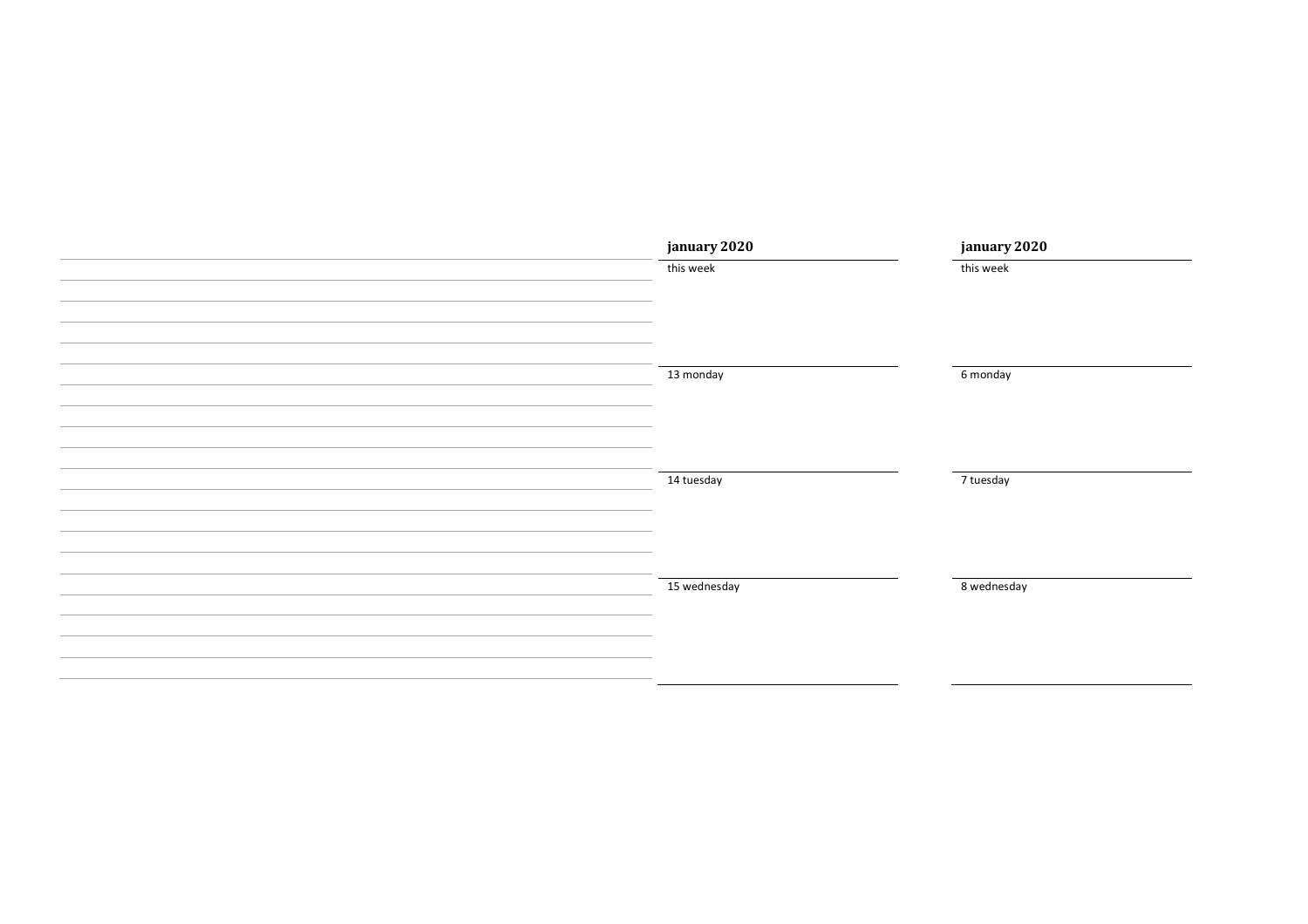| january 2020 | january 2020 |  |
|--------------|--------------|--|
| thursday 16  | thursday 23  |  |
|              |              |  |
| friday 17    | friday 24    |  |
| saturday 18  | saturday 25  |  |
|              |              |  |
| sunday 19    | sunday 26    |  |
|              |              |  |
|              |              |  |
|              |              |  |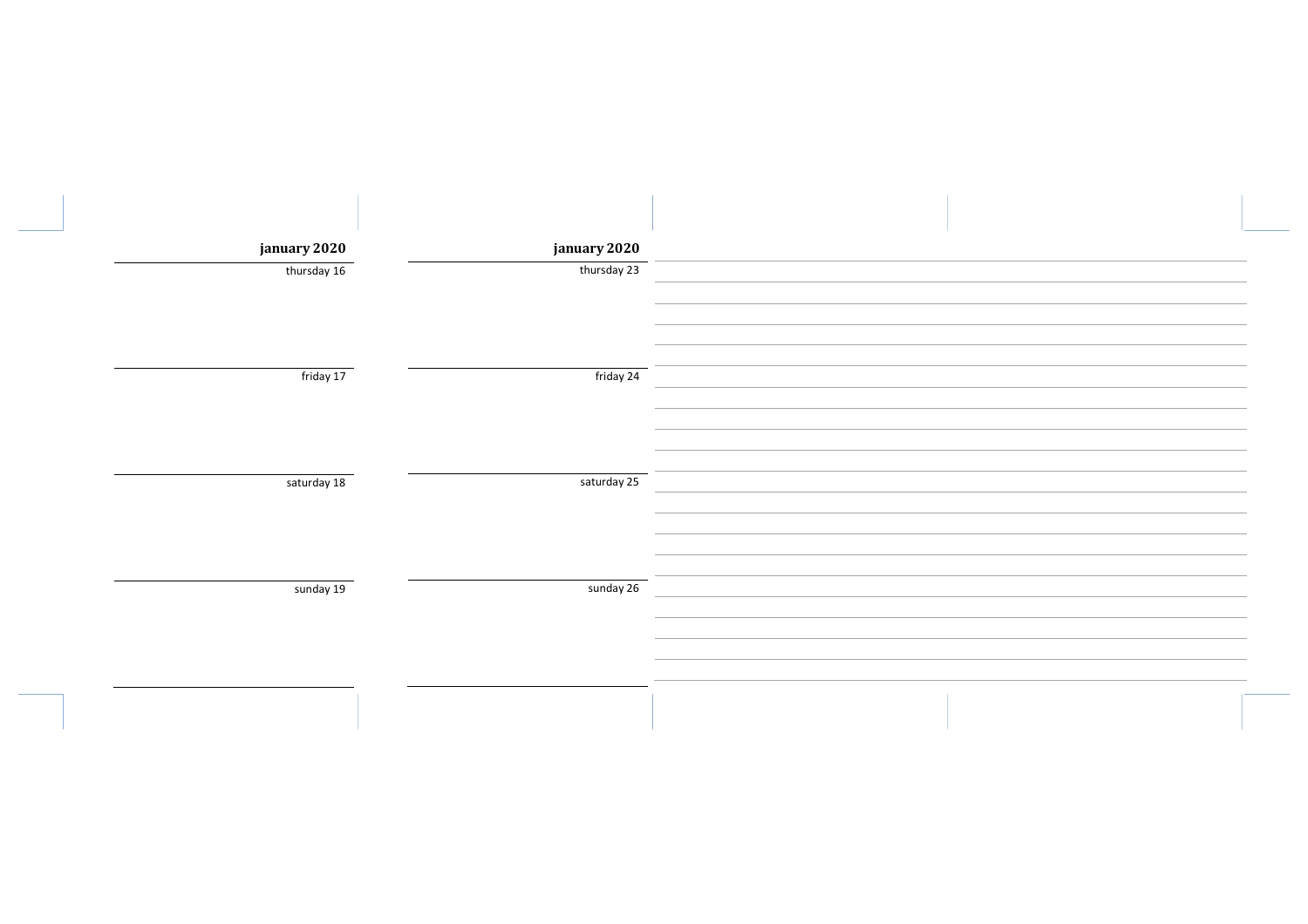| january 2020              | january 2020           |
|---------------------------|------------------------|
| this week                 | this week              |
|                           |                        |
|                           |                        |
|                           |                        |
| 27 monday                 | $\overline{20}$ monday |
|                           |                        |
|                           |                        |
|                           |                        |
|                           |                        |
| 28 tuesday                | 21 tuesday             |
|                           |                        |
|                           |                        |
|                           |                        |
| $\overline{29}$ wednesday | 22 wednesday           |
|                           |                        |
|                           |                        |
|                           |                        |
|                           |                        |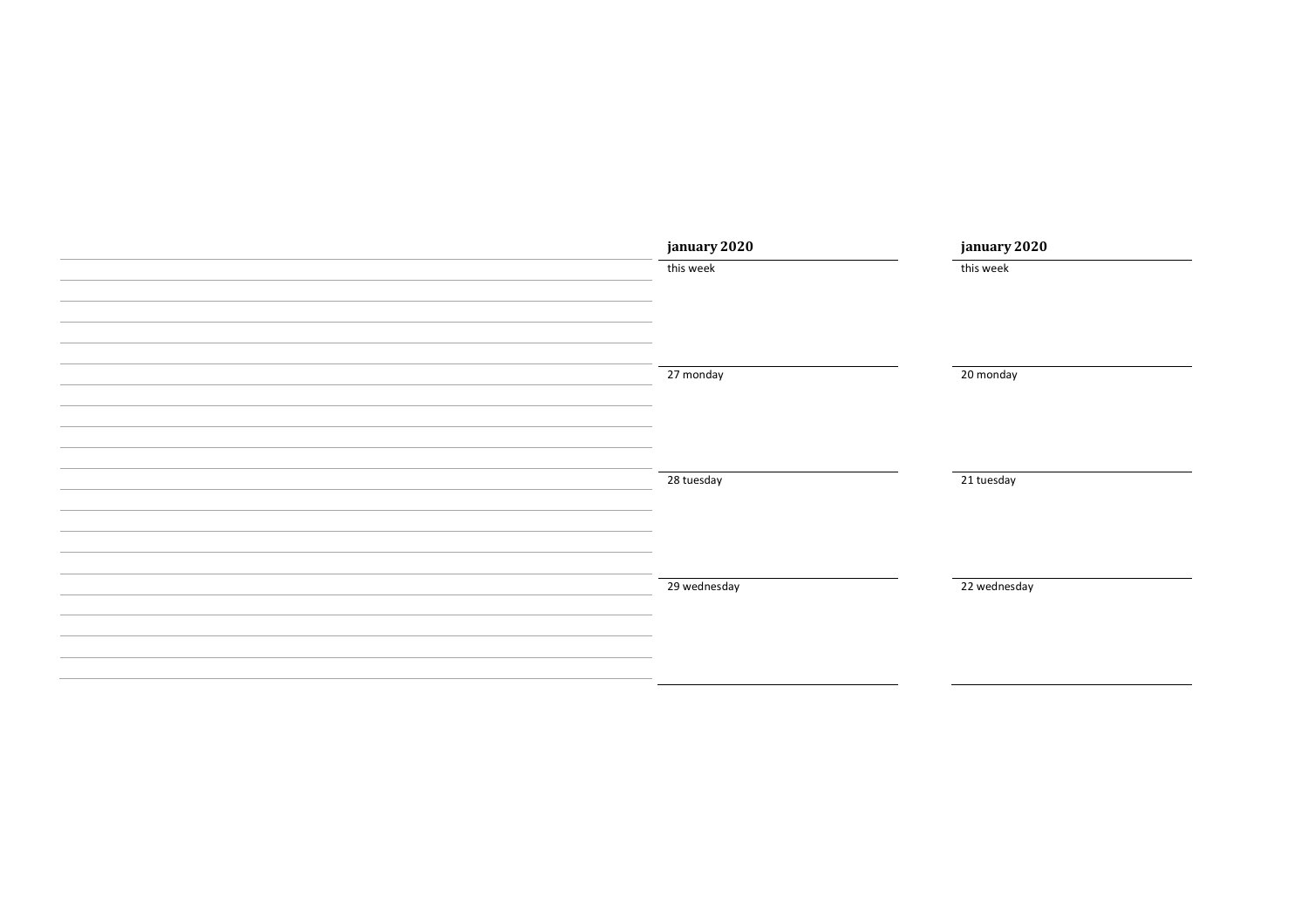| january 2020 / february 2020 | february 2020 |  |
|------------------------------|---------------|--|
| thursday 30                  | thursday 6    |  |
|                              |               |  |
|                              |               |  |
|                              |               |  |
| friday 31                    | friday 7      |  |
|                              |               |  |
|                              |               |  |
|                              |               |  |
| saturday 1                   | saturday 8    |  |
|                              |               |  |
|                              |               |  |
|                              |               |  |
| sunday 2                     | sunday 9      |  |
|                              |               |  |
|                              |               |  |
|                              |               |  |
|                              |               |  |
|                              |               |  |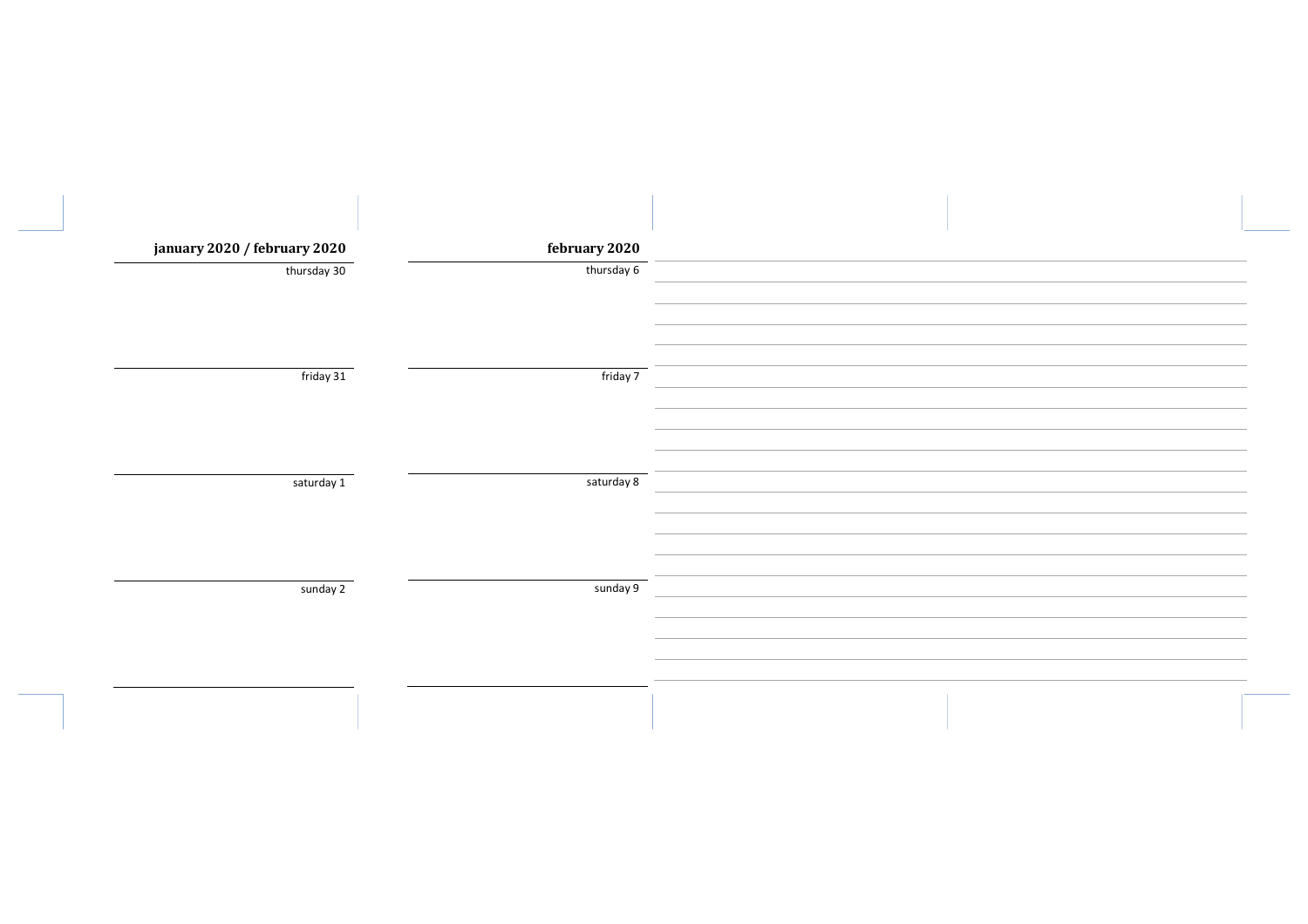| february 2020 | february 2020 |
|---------------|---------------|
| this week     | this week     |
|               |               |
|               |               |
|               |               |
| 10 monday     | 3 monday      |
|               |               |
|               |               |
|               |               |
|               |               |
| 11 tuesday    | 4 tuesday     |
|               |               |
|               |               |
|               |               |
|               |               |
| 12 wednesday  | 5 wednesday   |
|               |               |
|               |               |
|               |               |
|               |               |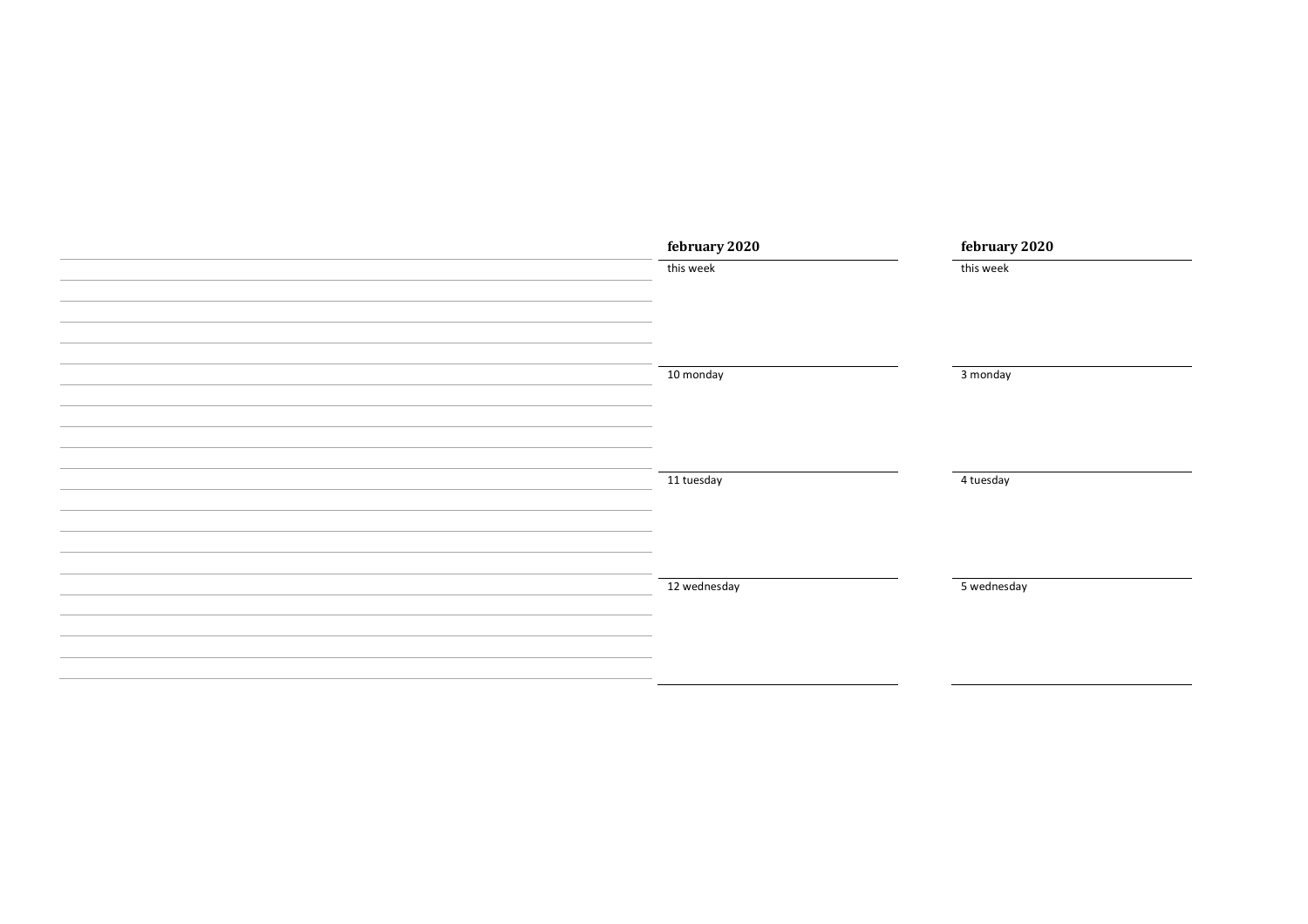| february 2020 | february 2020 |  |
|---------------|---------------|--|
| thursday 13   | thursday 20   |  |
|               |               |  |
|               |               |  |
|               |               |  |
| friday 14     | friday 21     |  |
|               |               |  |
|               |               |  |
| saturday 15   | saturday 22   |  |
|               |               |  |
|               |               |  |
|               |               |  |
| sunday 16     | sunday 23     |  |
|               |               |  |
|               |               |  |
|               |               |  |
|               |               |  |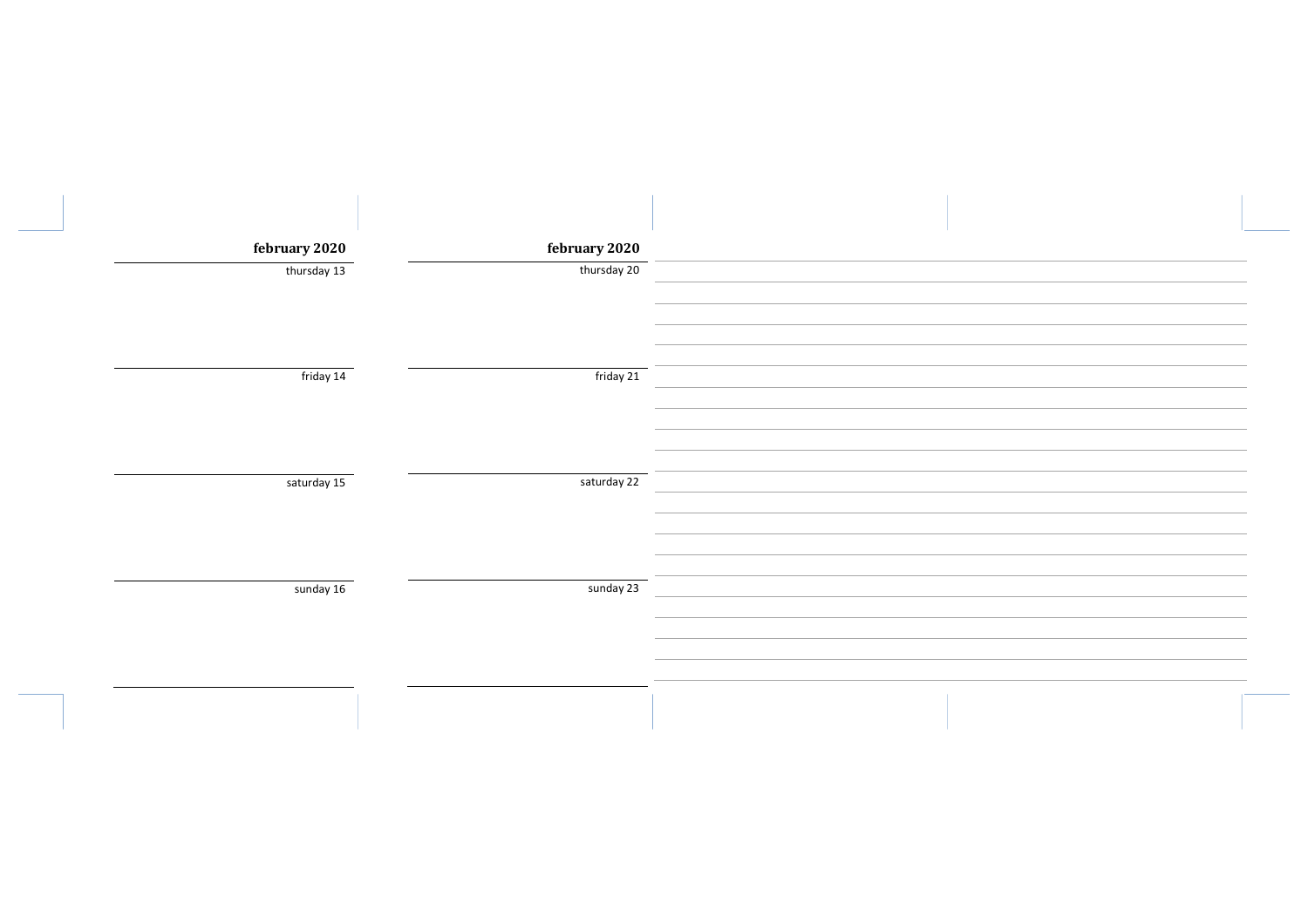| february 2020 | february 2020 |
|---------------|---------------|
| this week     | this week     |
|               |               |
|               |               |
|               |               |
| 24 monday     | 17 monday     |
|               |               |
|               |               |
|               |               |
|               |               |
| 25 tuesday    | 18 tuesday    |
|               |               |
|               |               |
|               |               |
| 26 wednesday  | 19 wednesday  |
|               |               |
|               |               |
|               |               |
|               |               |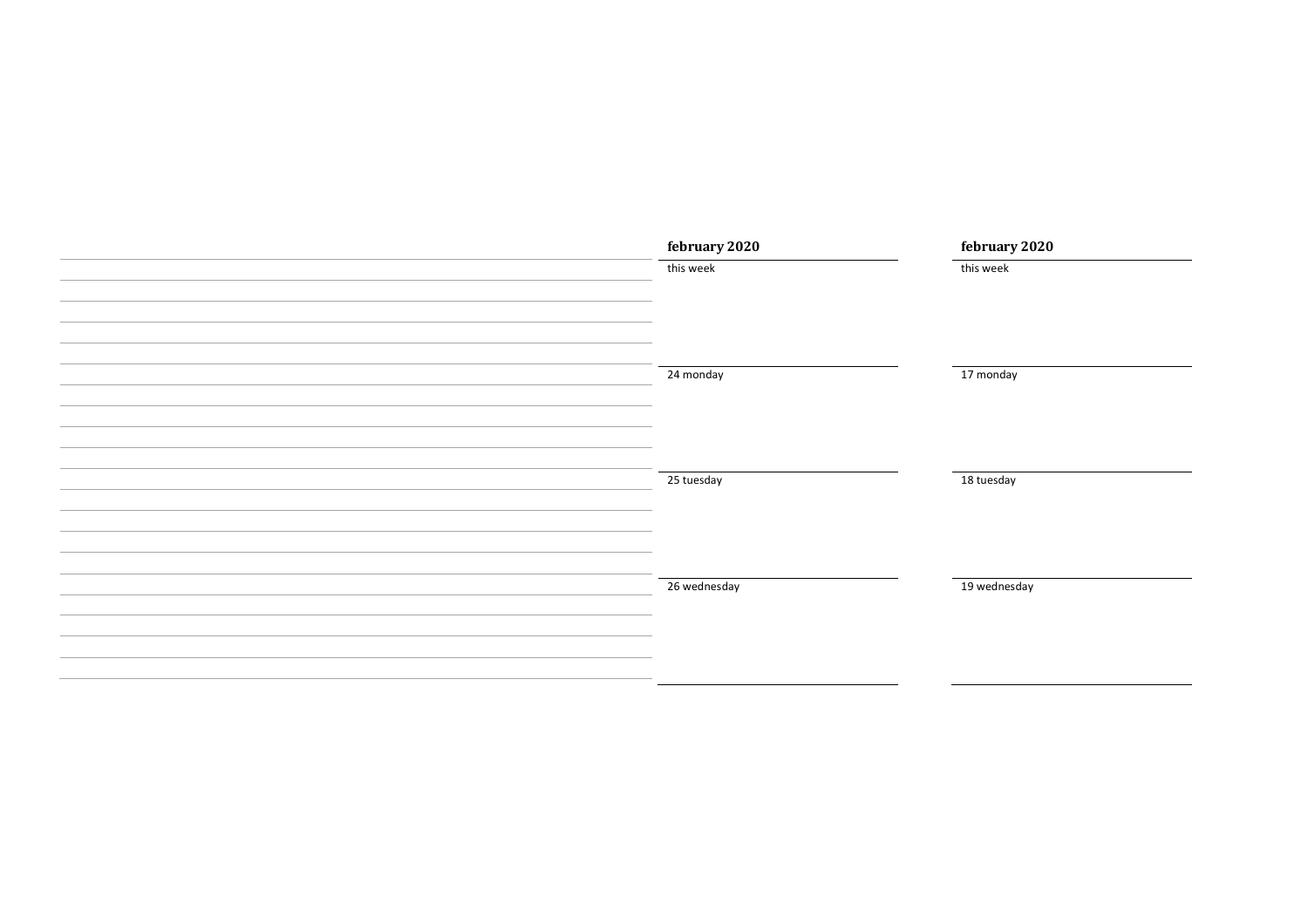| february 2020 / march 2020 | march 2020 |  |
|----------------------------|------------|--|
| thursday 27                | thursday 5 |  |
|                            |            |  |
|                            |            |  |
| friday 28                  | friday 6   |  |
|                            |            |  |
|                            |            |  |
|                            |            |  |
| saturday 29                | saturday 7 |  |
|                            |            |  |
|                            |            |  |
| sunday 1                   | sunday 8   |  |
|                            |            |  |
|                            |            |  |
|                            |            |  |
|                            |            |  |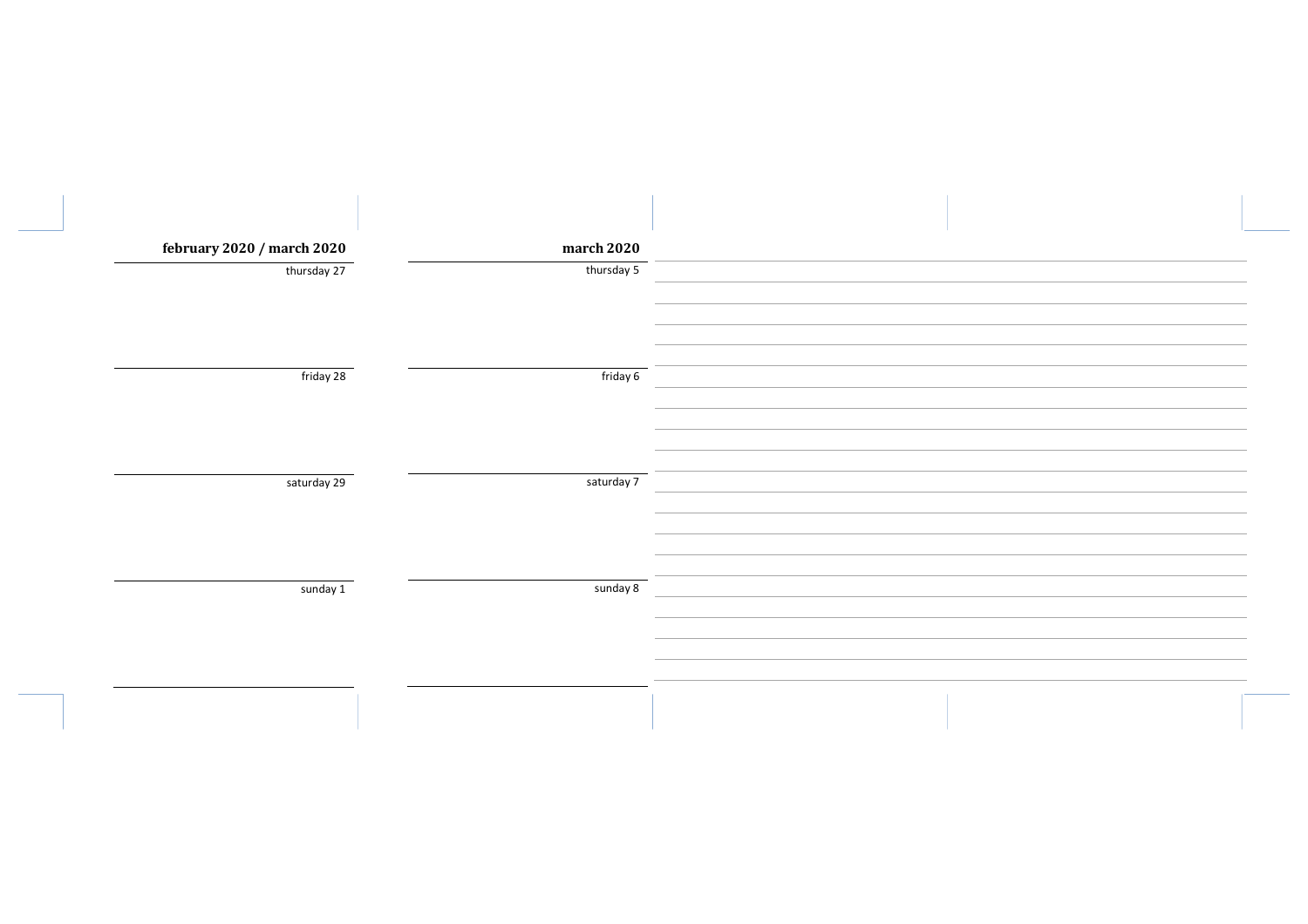| march 2020   | march 2020  |
|--------------|-------------|
| this week    | this week   |
|              |             |
|              |             |
|              |             |
|              |             |
| 9 monday     | 2 monday    |
|              |             |
|              |             |
|              |             |
|              |             |
| 10 tuesday   | 3 tuesday   |
|              |             |
|              |             |
|              |             |
| 11 wednesday | 4 wednesday |
|              |             |
|              |             |
|              |             |
|              |             |
|              |             |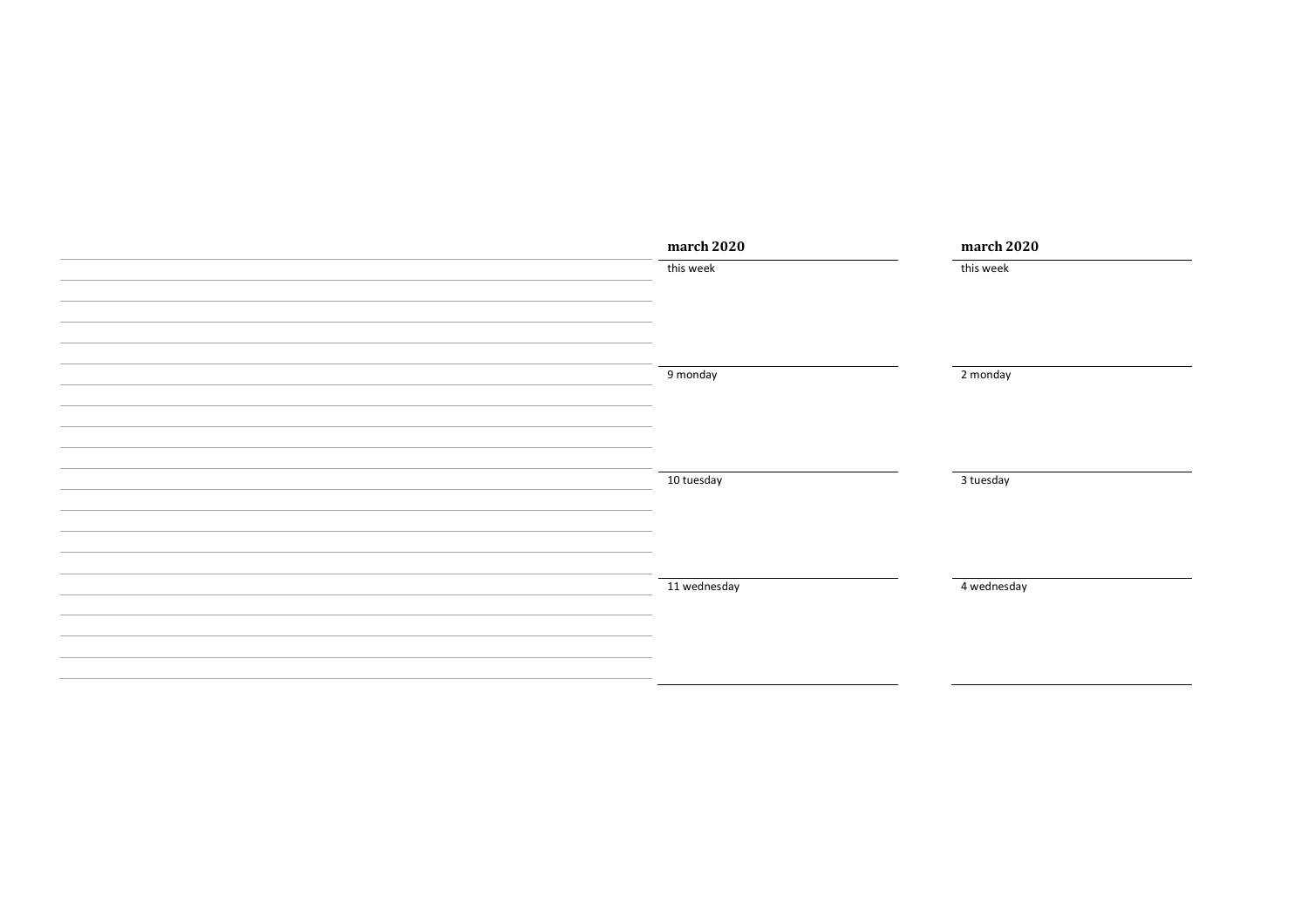| march 2020  | march 2020  |  |
|-------------|-------------|--|
| thursday 12 | thursday 19 |  |
| friday 13   | friday 20   |  |
|             |             |  |
| saturday 14 | saturday 21 |  |
| sunday 15   | sunday 22   |  |
|             |             |  |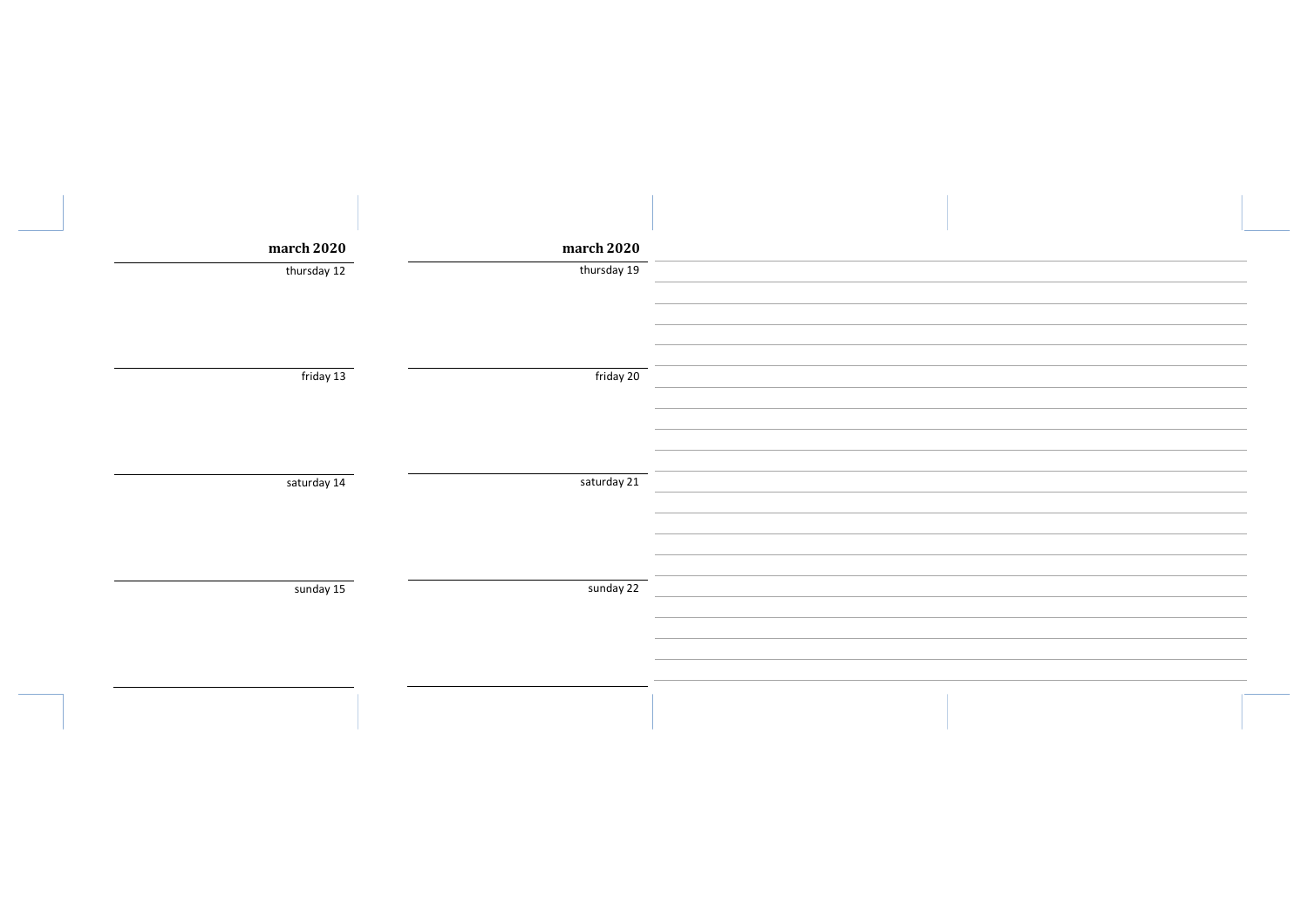| march 2020   | march 2020   |
|--------------|--------------|
| this week    | this week    |
|              |              |
|              |              |
|              |              |
|              |              |
| 23 monday    | 16 monday    |
|              |              |
|              |              |
|              |              |
|              |              |
| 24 tuesday   | 17 tuesday   |
|              |              |
|              |              |
|              |              |
| 25 wednesday | 18 wednesday |
|              |              |
|              |              |
|              |              |
|              |              |
|              |              |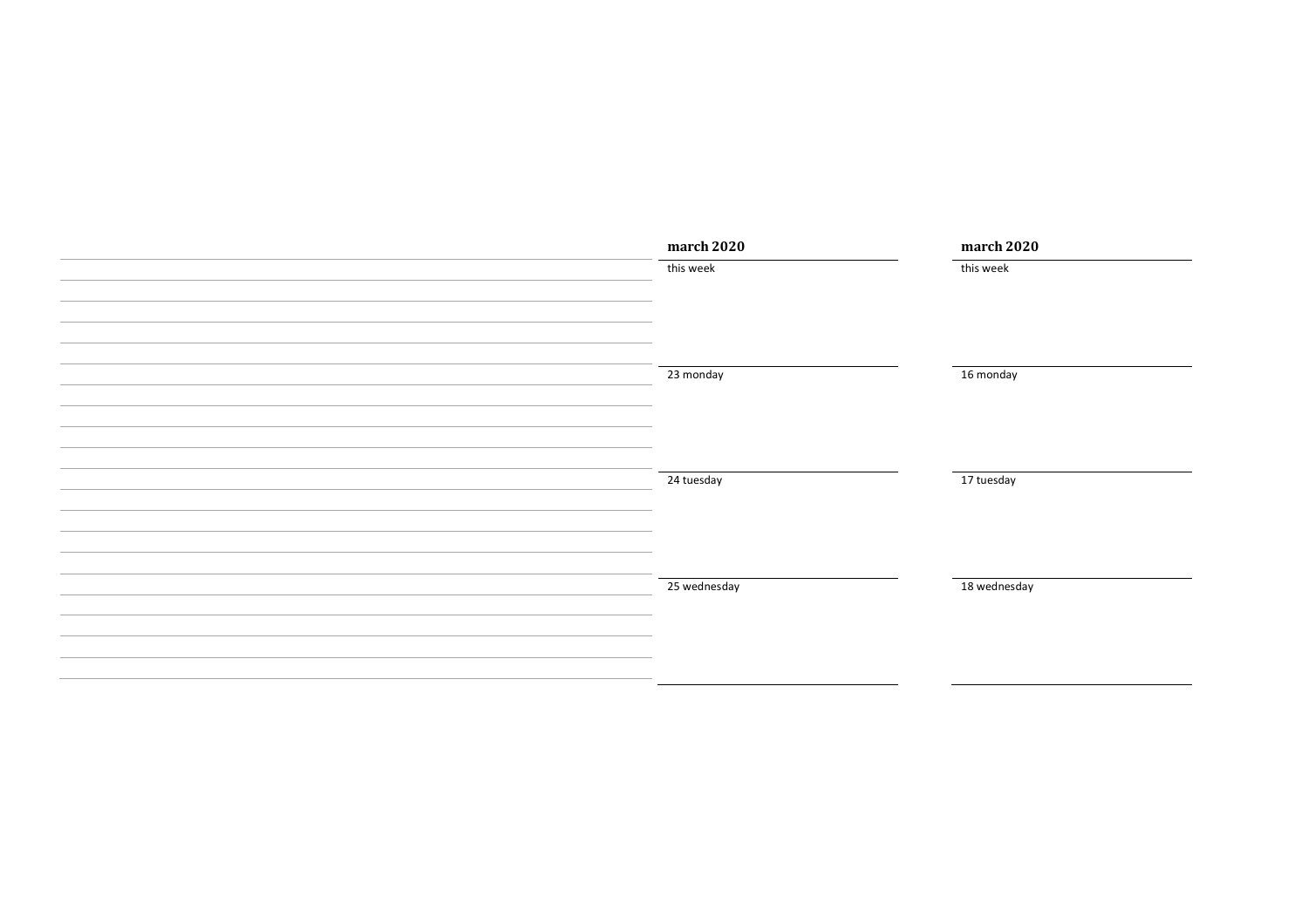| march 2020  | april 2020 |  |
|-------------|------------|--|
| thursday 26 | thursday 2 |  |
|             |            |  |
|             |            |  |
| friday 27   | friday 3   |  |
|             |            |  |
|             |            |  |
| saturday 28 | saturday 4 |  |
|             |            |  |
|             |            |  |
| sunday 29   | sunday 5   |  |
|             |            |  |
|             |            |  |
|             |            |  |
|             |            |  |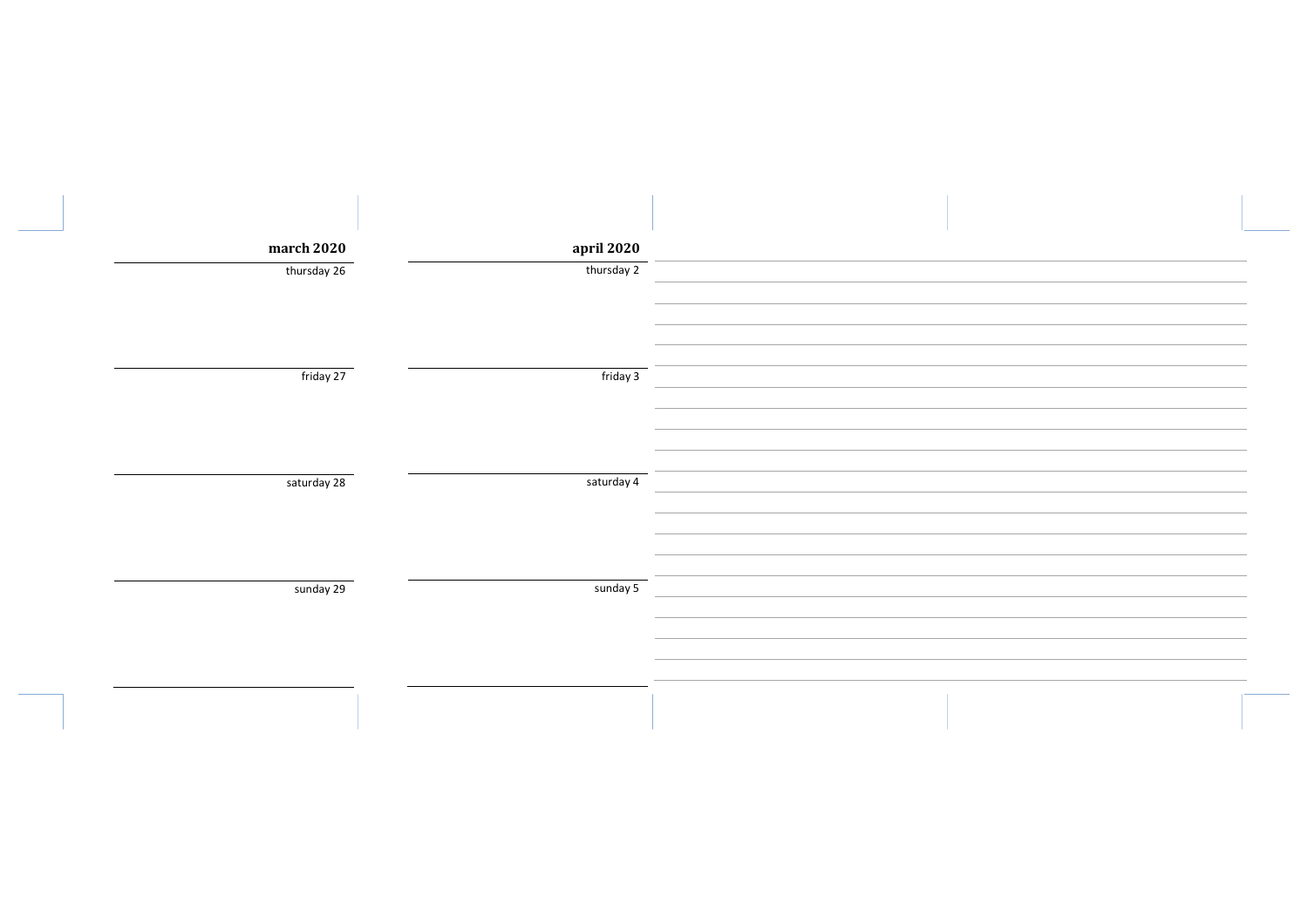| april 2020  | march 2020 / april 2020 |
|-------------|-------------------------|
| this week   | this week               |
|             |                         |
|             |                         |
|             |                         |
|             |                         |
| 6 monday    | 30 monday               |
|             |                         |
|             |                         |
|             |                         |
|             |                         |
| 7 tuesday   | 31 tuesday              |
|             |                         |
|             |                         |
|             |                         |
| 8 wednesday | 1 wednesday             |
|             |                         |
|             |                         |
|             |                         |
|             |                         |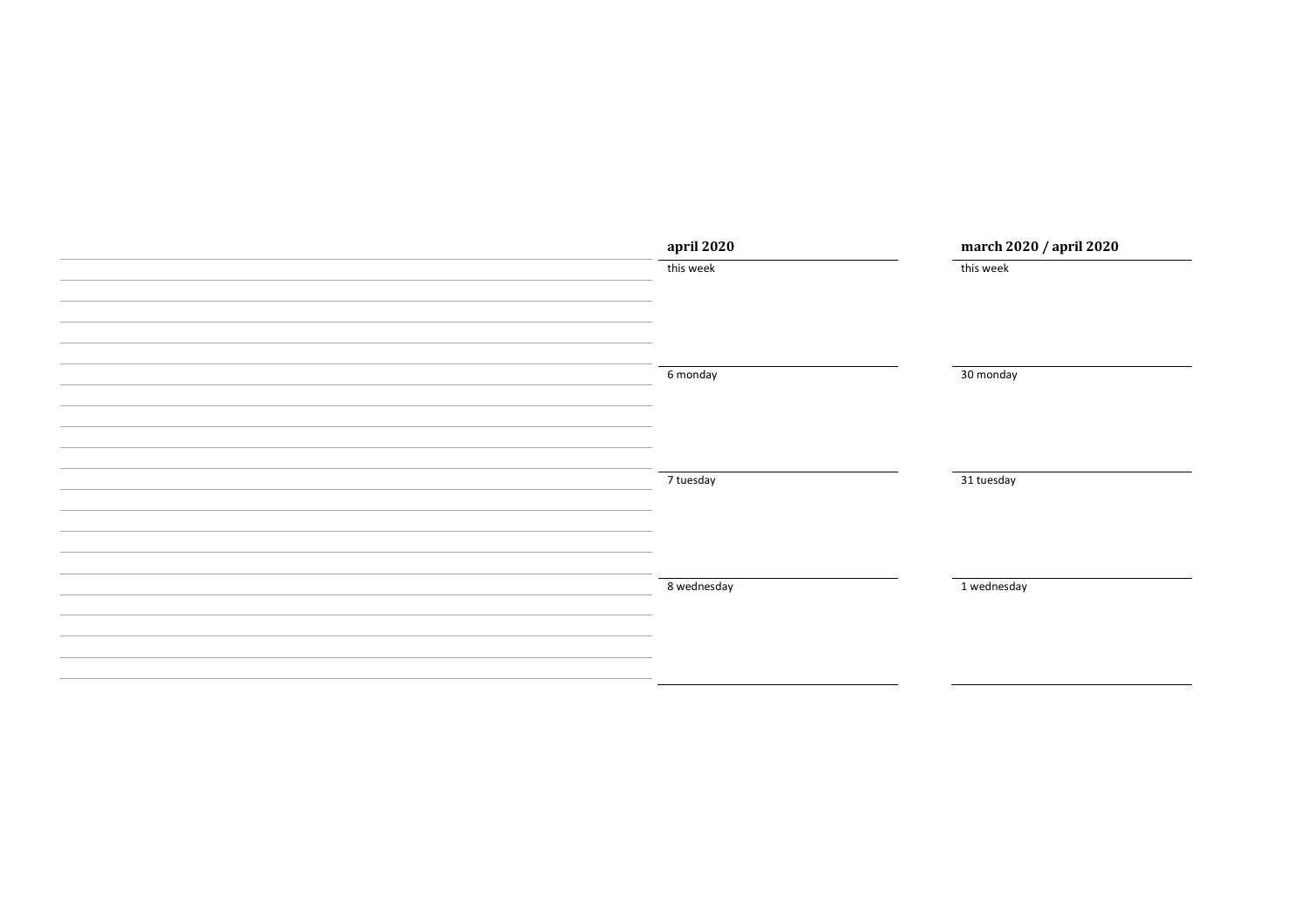| april 2020  | april 2020  |  |
|-------------|-------------|--|
| thursday 9  | thursday 16 |  |
|             |             |  |
|             |             |  |
| friday 10   | friday 17   |  |
|             |             |  |
|             |             |  |
|             |             |  |
| saturday 11 | saturday 18 |  |
|             |             |  |
|             |             |  |
|             |             |  |
| sunday 12   | sunday 19   |  |
|             |             |  |
|             |             |  |
|             |             |  |
|             |             |  |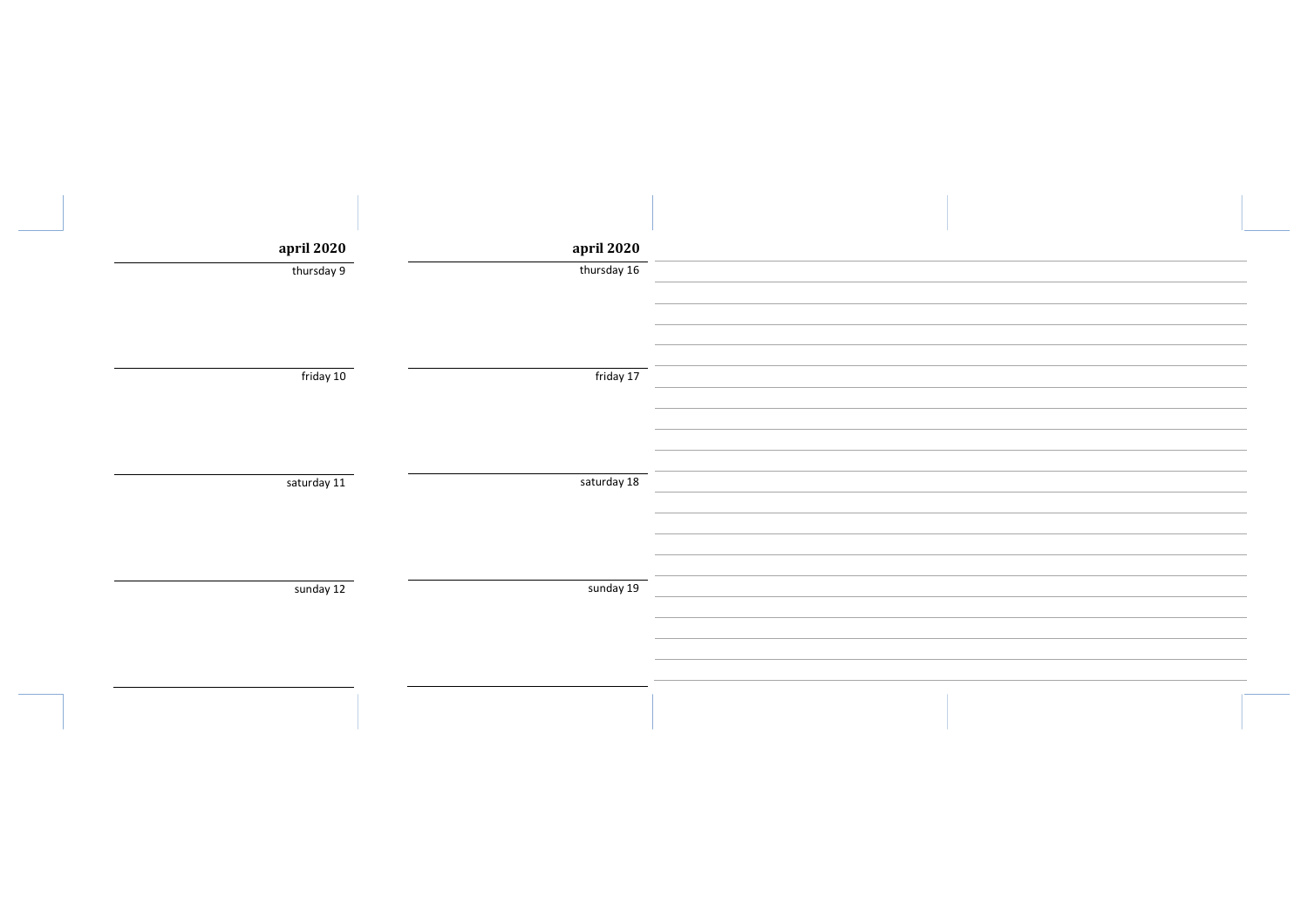| april 2020   | april 2020   |
|--------------|--------------|
| this week    | this week    |
|              |              |
|              |              |
|              |              |
|              |              |
| 20 monday    | 13 monday    |
|              |              |
|              |              |
|              |              |
| 21 tuesday   | 14 tuesday   |
|              |              |
|              |              |
|              |              |
|              |              |
| 22 wednesday | 15 wednesday |
|              |              |
|              |              |
|              |              |
|              |              |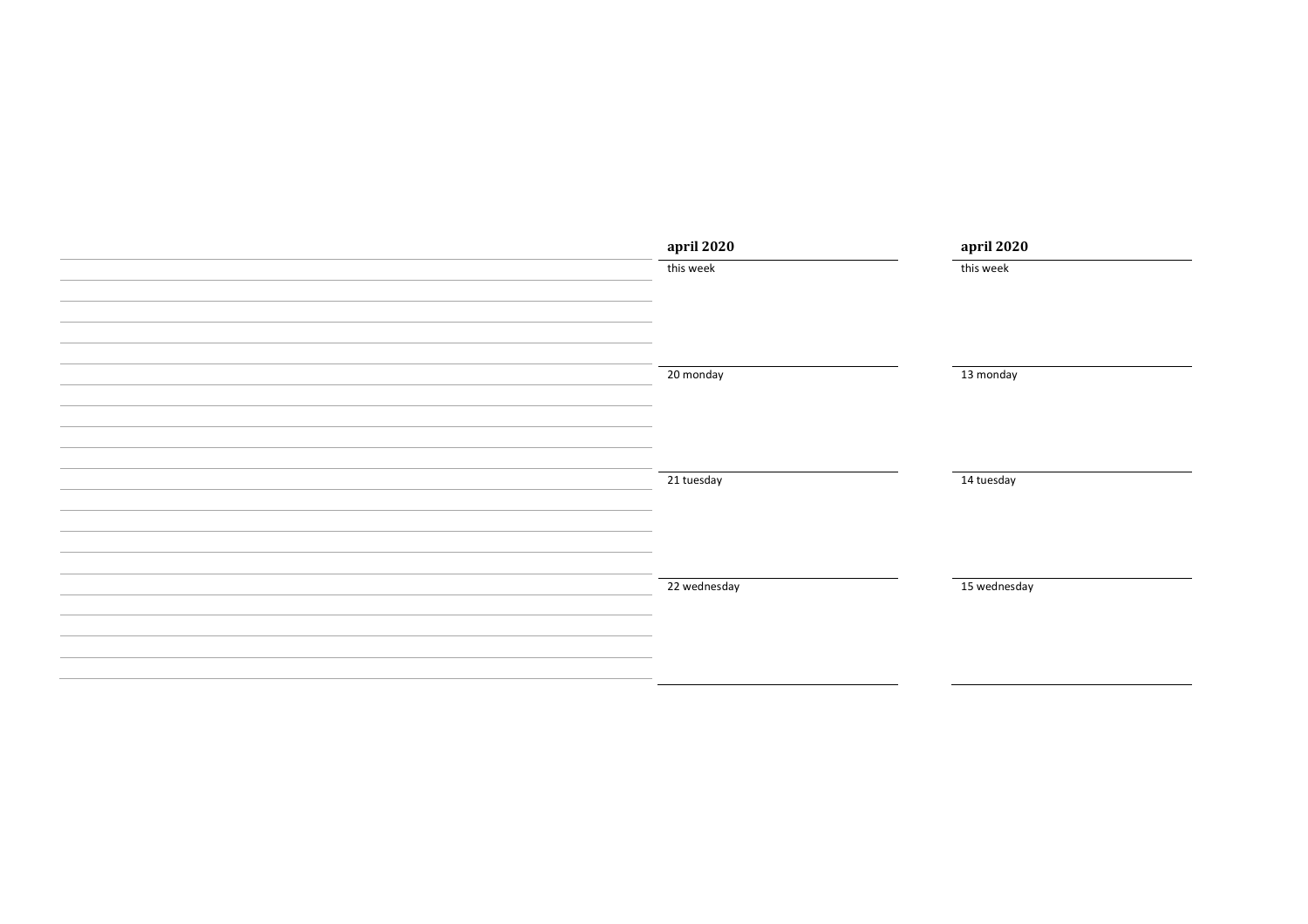| april 2020  | april 2020 / may 2020 |  |
|-------------|-----------------------|--|
| thursday 23 | thursday 30           |  |
| friday 24   | friday 1              |  |
| saturday 25 | saturday 2            |  |
| sunday 26   | sunday 3              |  |
|             |                       |  |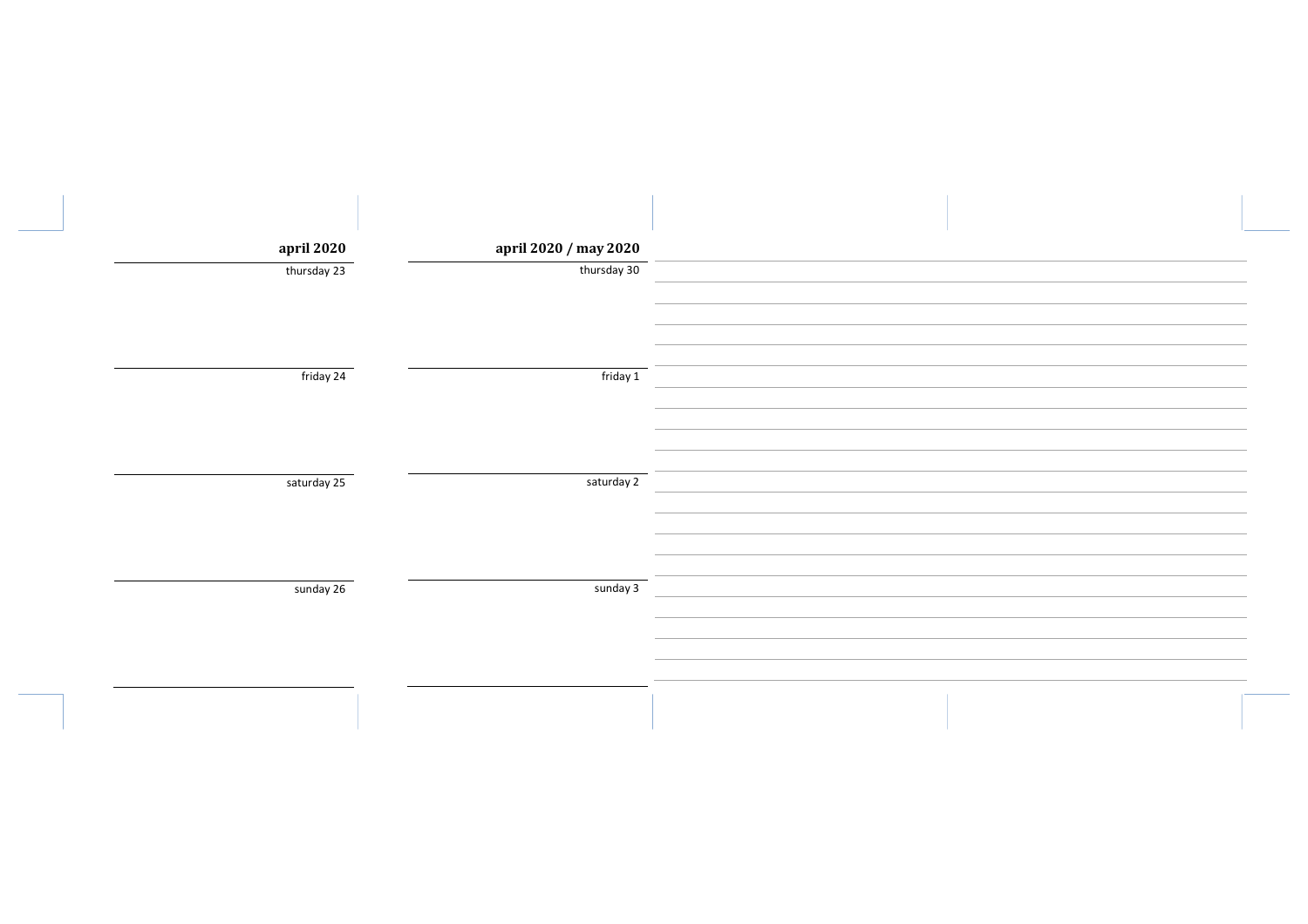| may 2020    | april 2020   |
|-------------|--------------|
| this week   | this week    |
|             |              |
|             |              |
|             |              |
| 4 monday    | 27 monday    |
|             |              |
|             |              |
|             |              |
|             |              |
| 5 tuesday   | 28 tuesday   |
|             |              |
|             |              |
|             |              |
|             |              |
| 6 wednesday | 29 wednesday |
|             |              |
|             |              |
|             |              |
|             |              |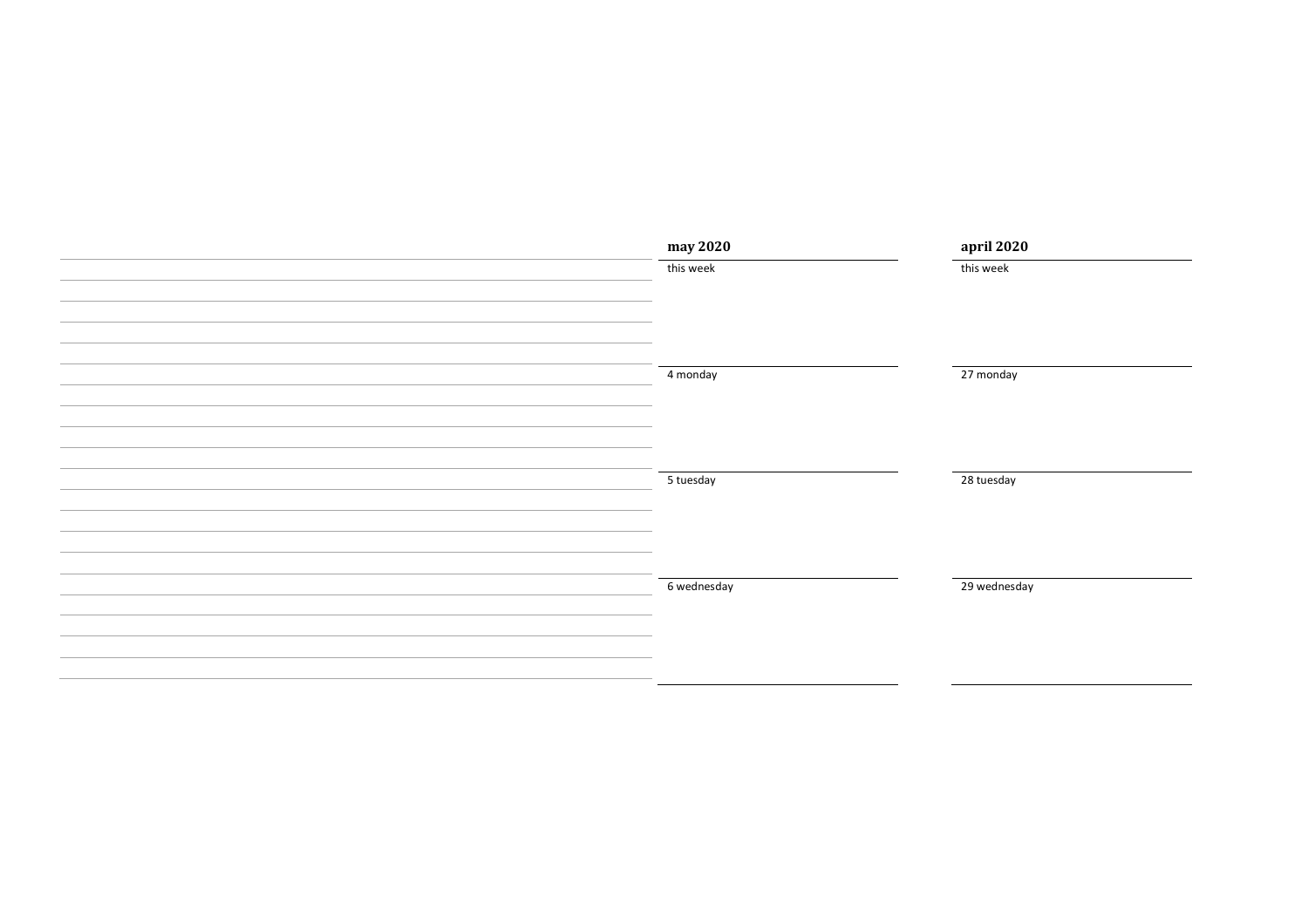| may 2020   | may 2020    |  |
|------------|-------------|--|
| thursday 7 | thursday 14 |  |
| friday 8   | friday 15   |  |
|            |             |  |
| saturday 9 | saturday 16 |  |
|            |             |  |
|            |             |  |
| sunday 10  | sunday 17   |  |
|            |             |  |
|            |             |  |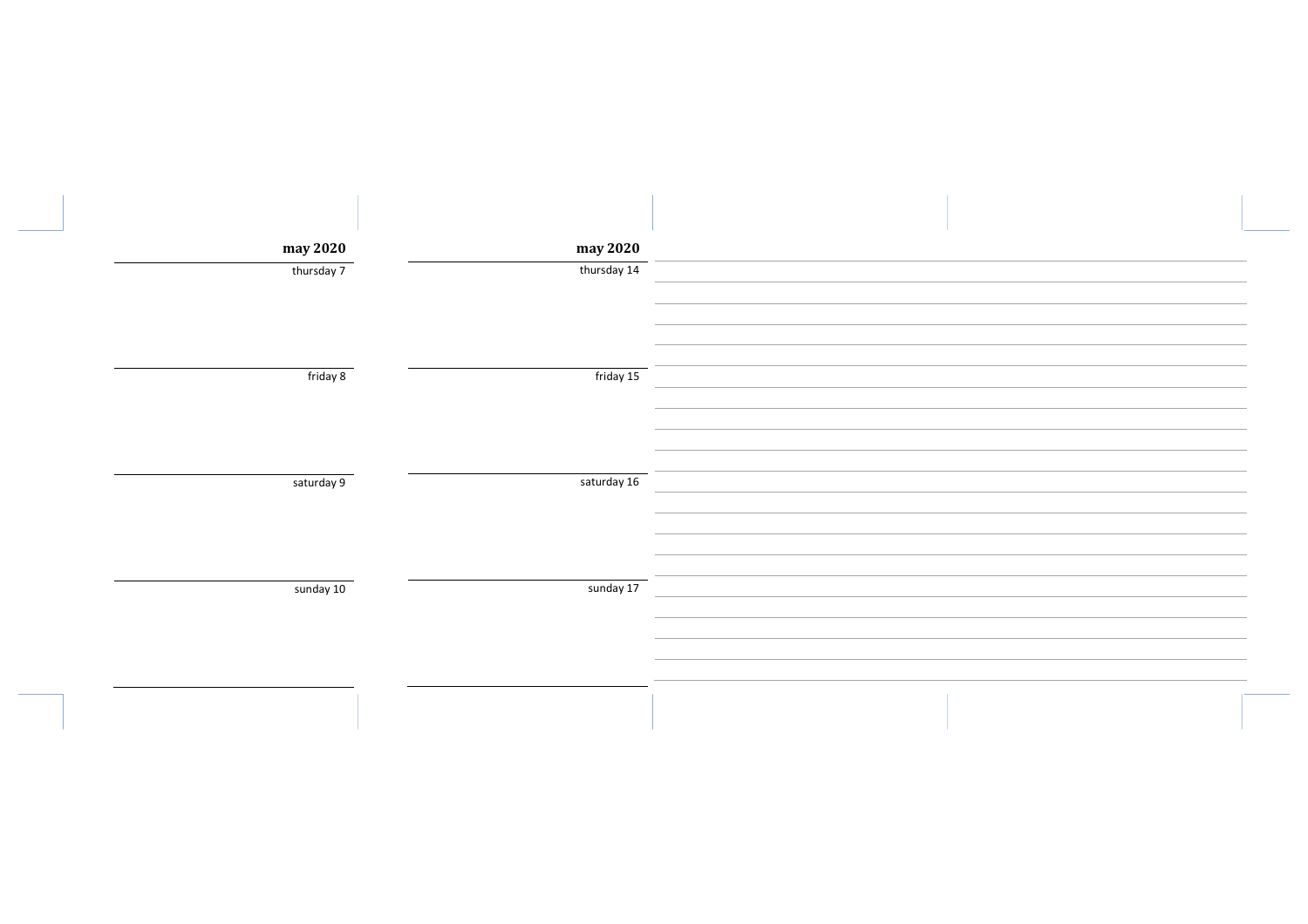| may 2020     | may 2020     |
|--------------|--------------|
| this week    | this week    |
|              |              |
|              |              |
|              |              |
|              |              |
| 18 monday    | 11 monday    |
|              |              |
|              |              |
|              |              |
| 19 tuesday   | 12 tuesday   |
|              |              |
|              |              |
|              |              |
|              |              |
| 20 wednesday | 13 wednesday |
|              |              |
|              |              |
|              |              |
|              |              |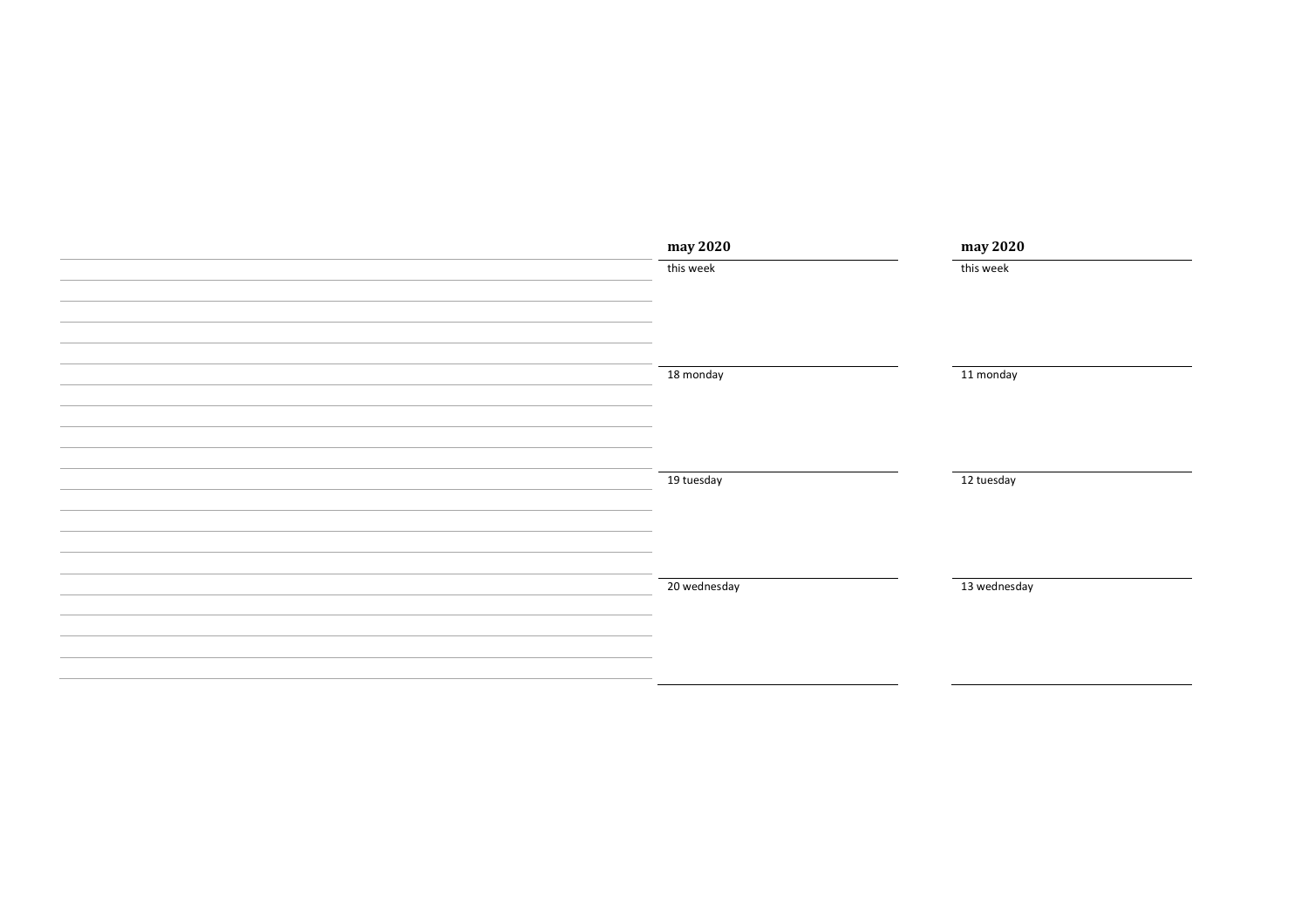| may 2020    | may 2020    |  |
|-------------|-------------|--|
| thursday 21 | thursday 28 |  |
| friday 22   | friday 29   |  |
| saturday 23 | saturday 30 |  |
| sunday 24   | sunday 31   |  |
|             |             |  |
|             |             |  |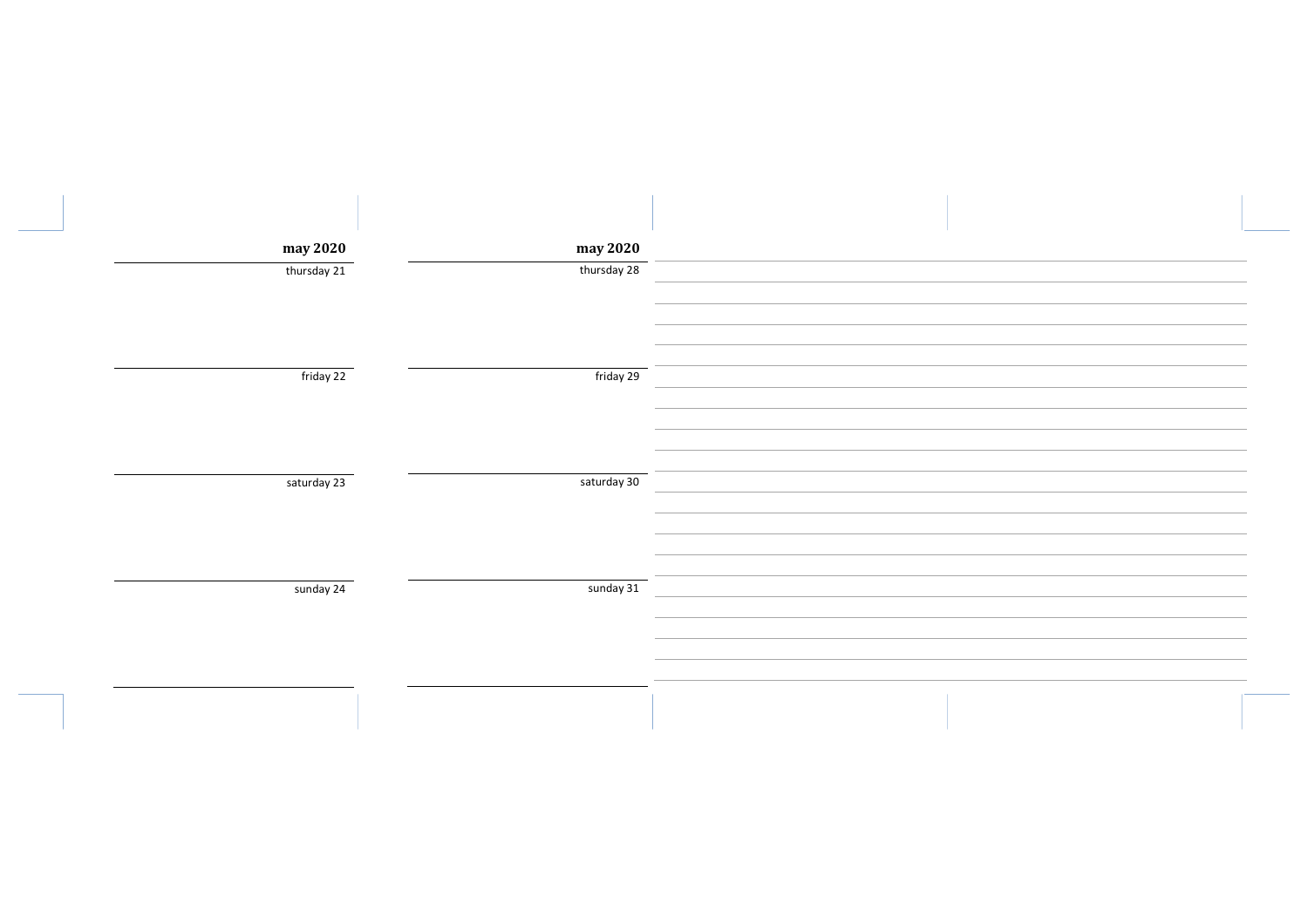| <b>june 2020</b> | may 2020     |
|------------------|--------------|
| this week        | this week    |
|                  |              |
|                  |              |
|                  |              |
| 1 monday         | 25 monday    |
|                  |              |
|                  |              |
|                  |              |
| 2 tuesday        | 26 tuesday   |
|                  |              |
|                  |              |
|                  |              |
| 3 wednesday      | 27 wednesday |
|                  |              |
|                  |              |
|                  |              |
|                  |              |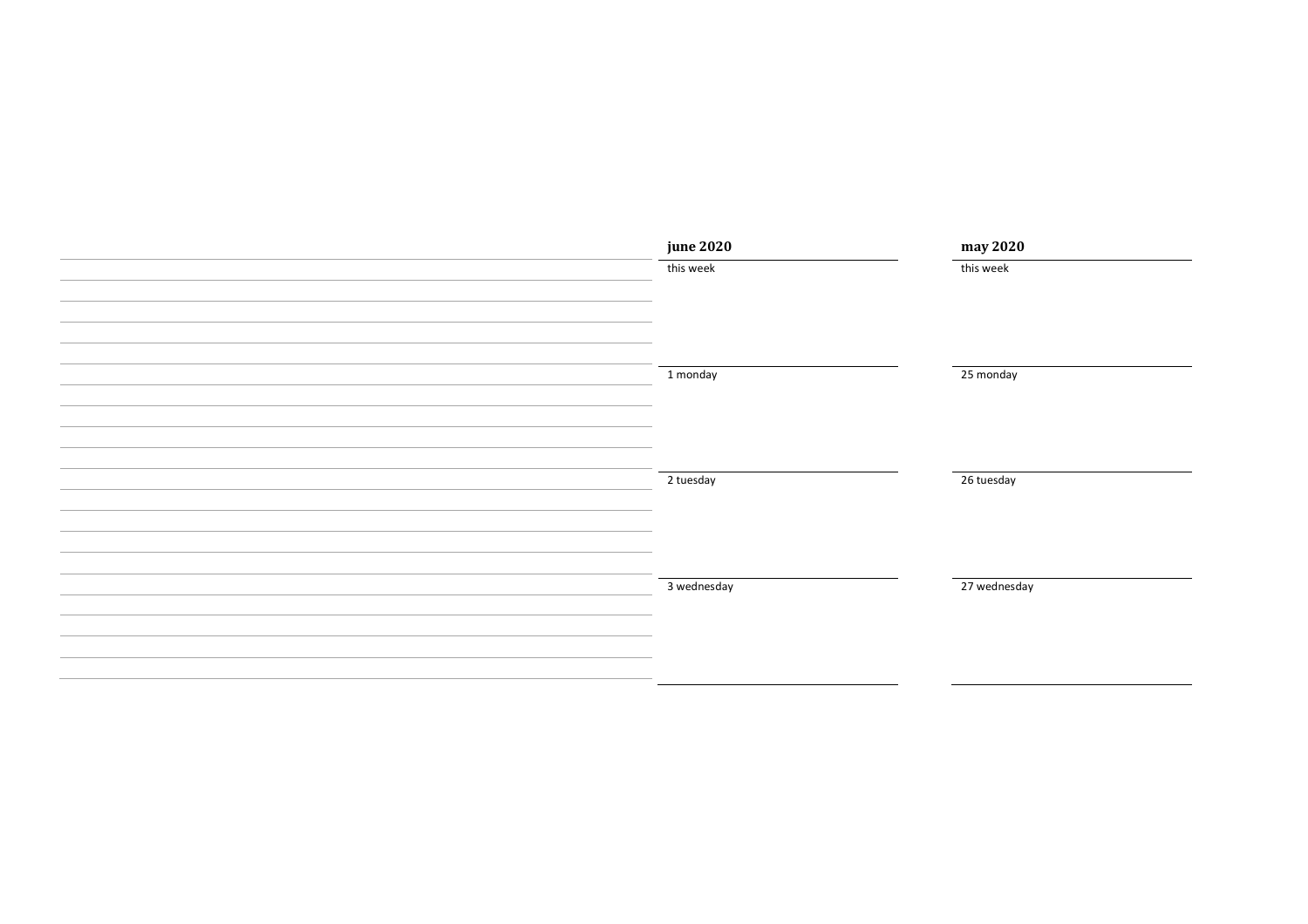| <b>june 2020</b> | <b>june 2020</b> |  |
|------------------|------------------|--|
| thursday 4       | thursday 11      |  |
|                  |                  |  |
| friday 5         | friday 12        |  |
| saturday 6       | saturday 13      |  |
|                  |                  |  |
| sunday 7         | sunday 14        |  |
|                  |                  |  |
|                  |                  |  |
|                  |                  |  |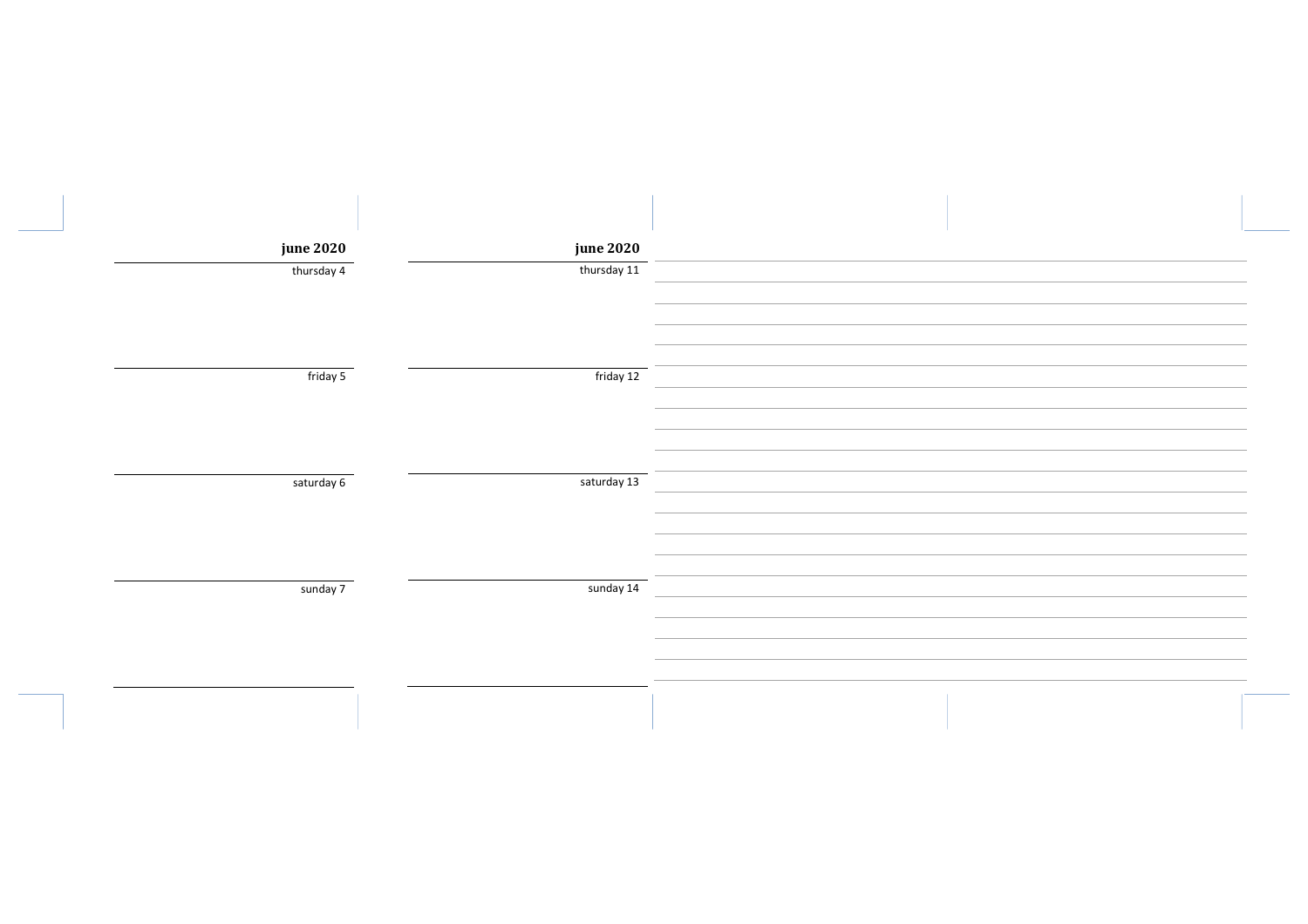| <b>june 2020</b> | <b>june 2020</b> |
|------------------|------------------|
| this week        | this week        |
|                  |                  |
|                  |                  |
|                  |                  |
| 15 monday        | 8 monday         |
|                  |                  |
|                  |                  |
|                  |                  |
| 16 tuesday       | 9 tuesday        |
|                  |                  |
|                  |                  |
|                  |                  |
| 17 wednesday     | 10 wednesday     |
|                  |                  |
|                  |                  |
|                  |                  |
|                  |                  |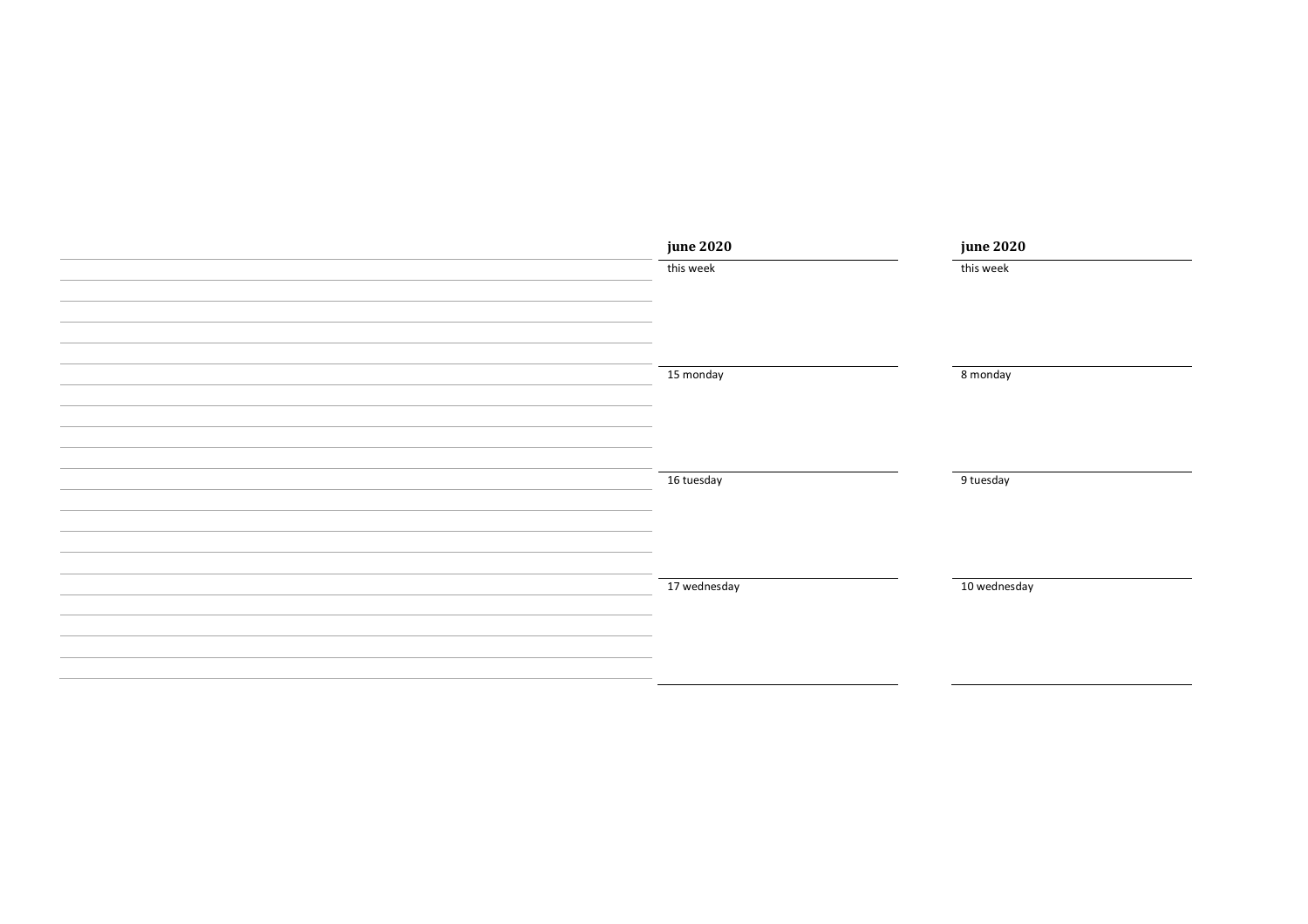| <b>june 2020</b> | <b>june 2020</b> |  |
|------------------|------------------|--|
| thursday 18      | thursday 25      |  |
| friday 19        | friday 26        |  |
| saturday 20      | saturday 27      |  |
| sunday 21        | sunday 28        |  |
|                  |                  |  |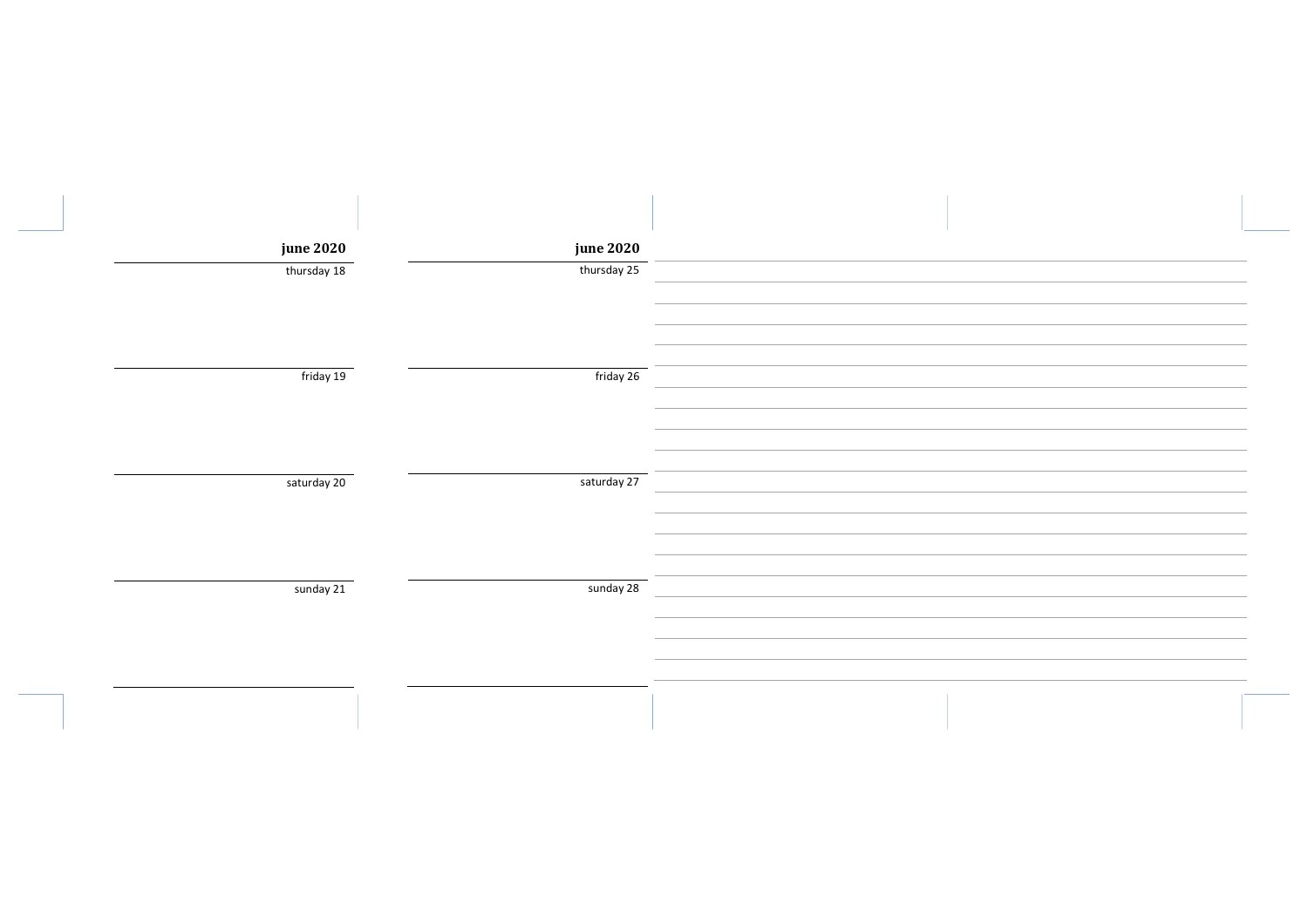| june 2020 / july 2020 | <b>june 2020</b> |
|-----------------------|------------------|
| this week             | this week        |
|                       |                  |
|                       |                  |
|                       |                  |
| 29 monday             | 22 monday        |
|                       |                  |
|                       |                  |
|                       |                  |
|                       |                  |
| 30 tuesday            | 23 tuesday       |
|                       |                  |
|                       |                  |
|                       |                  |
| 1 wednesday           | 24 wednesday     |
|                       |                  |
|                       |                  |
|                       |                  |
|                       |                  |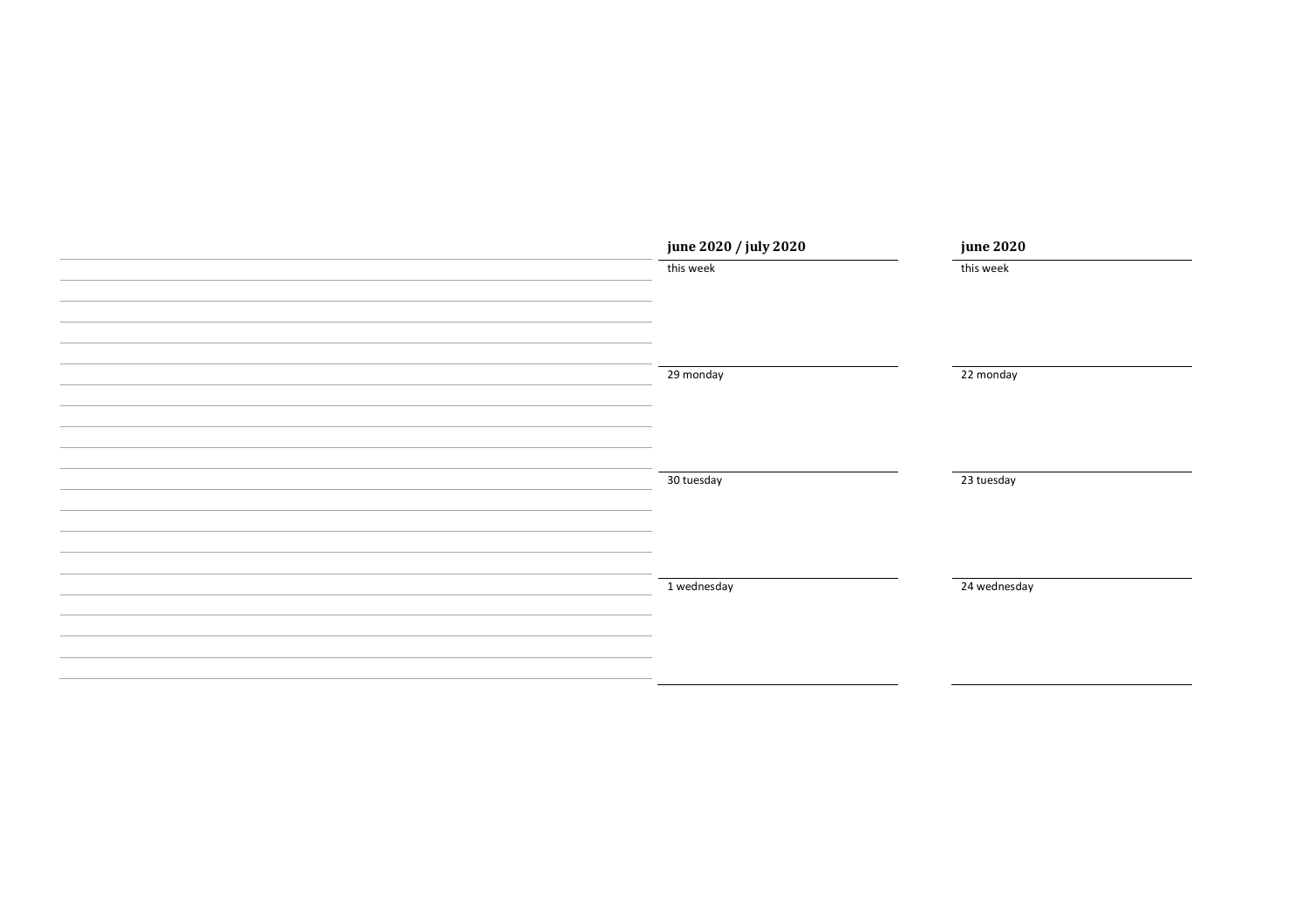| july 2020  | <b>july 2020</b> |  |
|------------|------------------|--|
| thursday 2 | thursday 9       |  |
| friday 3   | friday 10        |  |
| saturday 4 | saturday 11      |  |
| sunday 5   | sunday 12        |  |
|            |                  |  |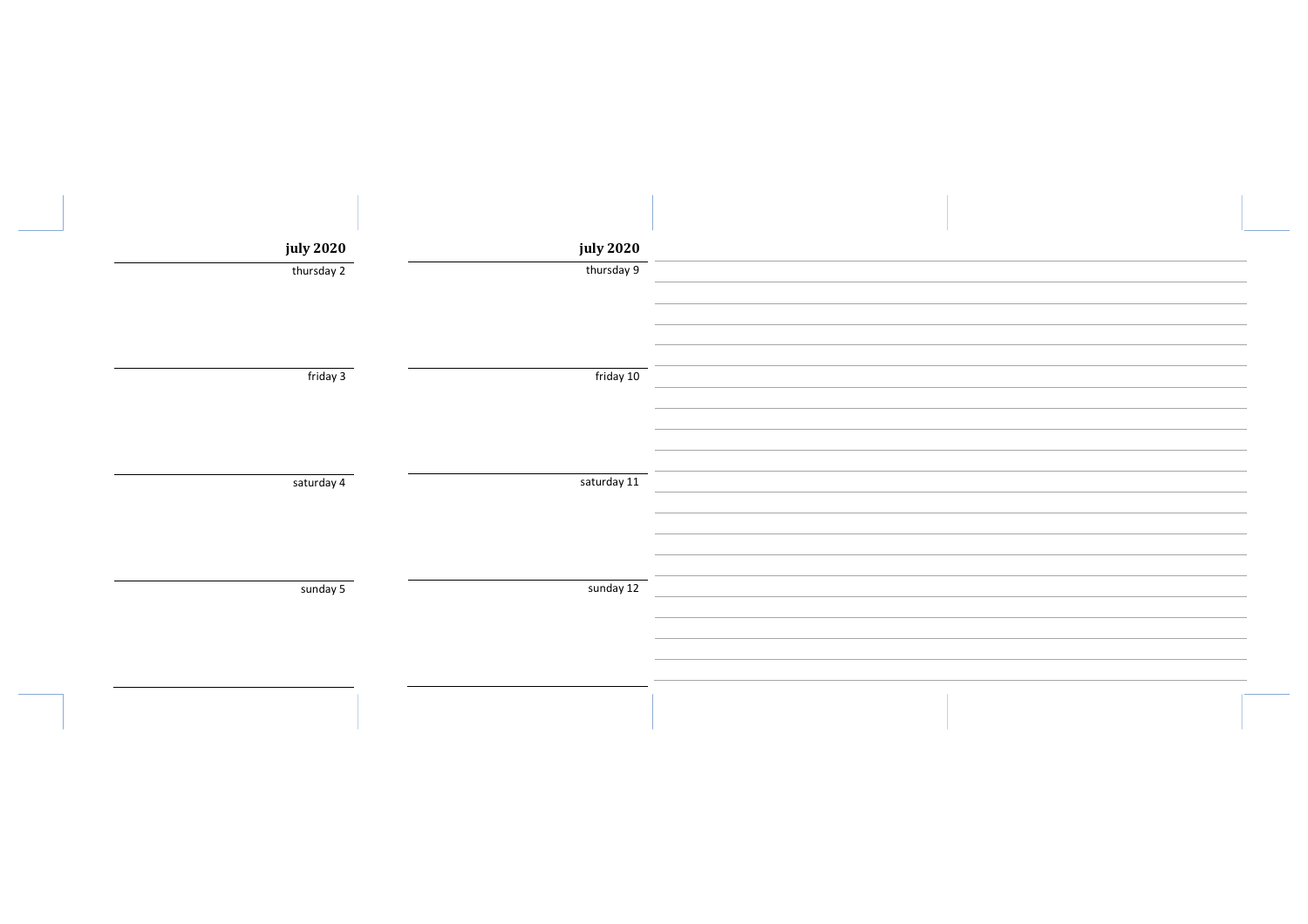| july 2020    | july 2020   |
|--------------|-------------|
| this week    | this week   |
|              |             |
|              |             |
|              |             |
|              |             |
| 13 monday    | 6 monday    |
|              |             |
|              |             |
|              |             |
| 14 tuesday   | 7 tuesday   |
|              |             |
|              |             |
|              |             |
|              |             |
| 15 wednesday | 8 wednesday |
|              |             |
|              |             |
|              |             |
|              |             |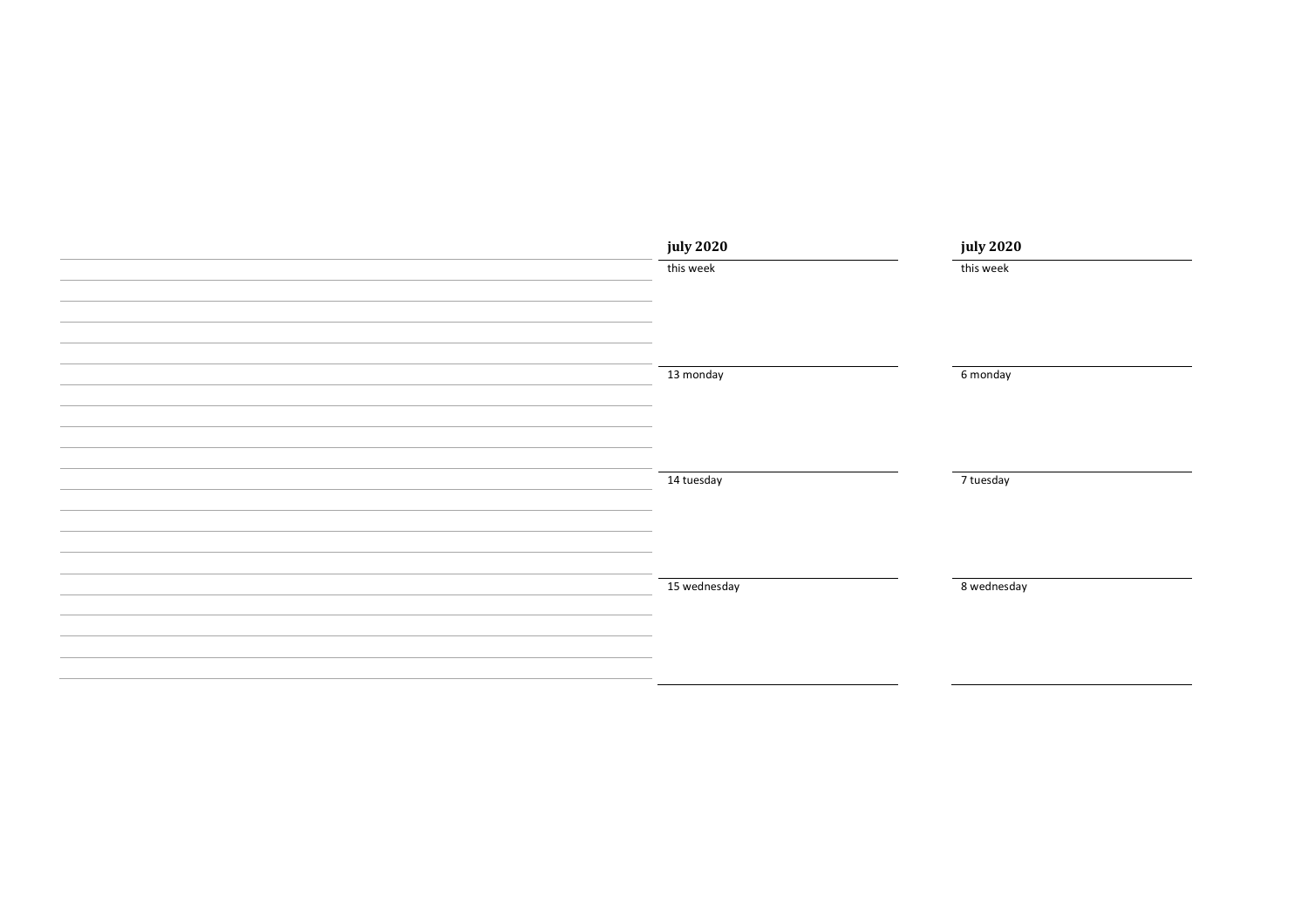| <b>july 2020</b> | <b>july 2020</b> |  |
|------------------|------------------|--|
| thursday 16      | thursday 23      |  |
| friday 17        | friday 24        |  |
| saturday 18      | saturday 25      |  |
| sunday 19        | sunday 26        |  |
|                  |                  |  |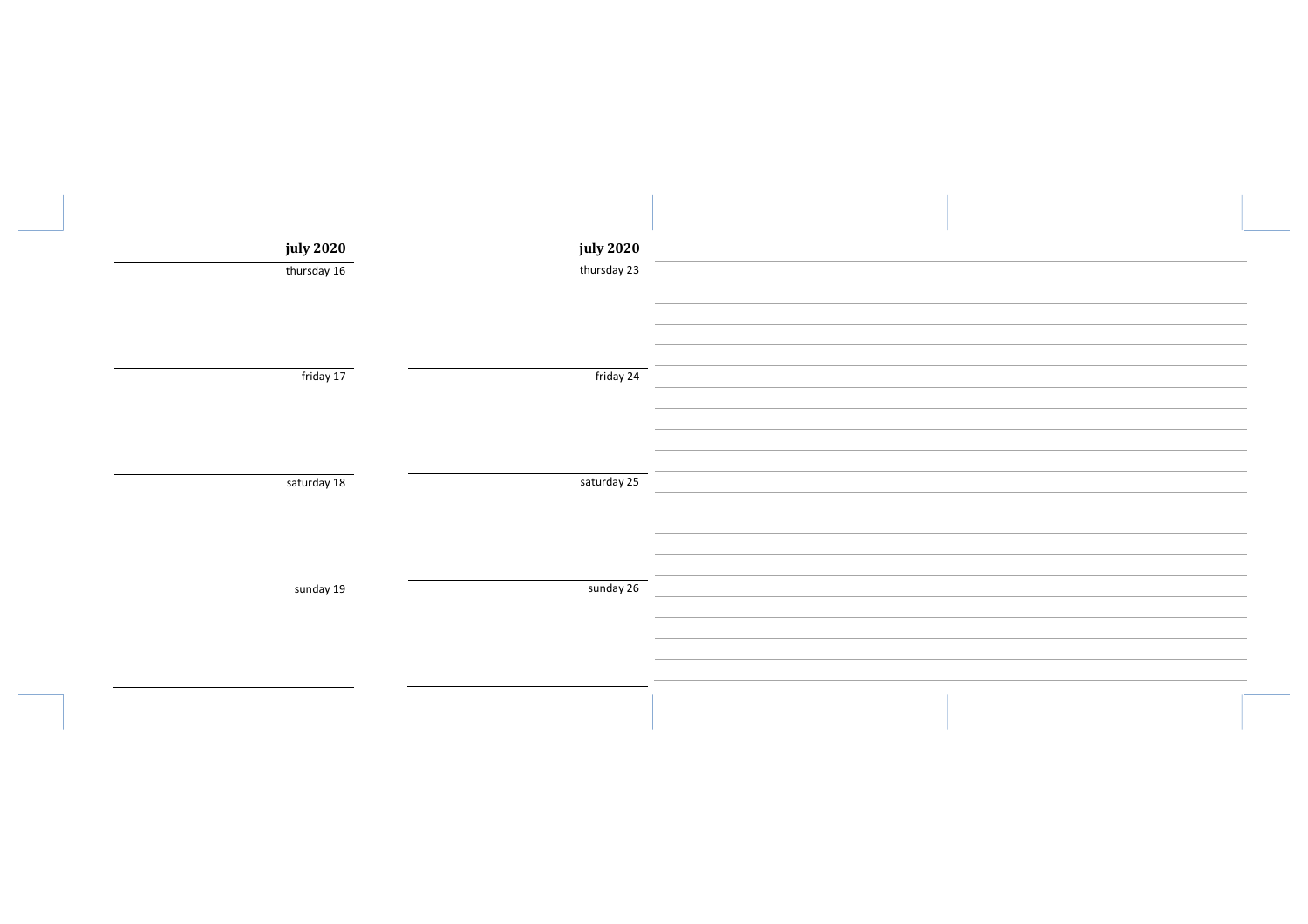| july 2020    | <b>july 2020</b> |
|--------------|------------------|
| this week    | this week        |
|              |                  |
|              |                  |
|              |                  |
| 27 monday    | 20 monday        |
|              |                  |
|              |                  |
|              |                  |
|              |                  |
| 28 tuesday   | 21 tuesday       |
|              |                  |
|              |                  |
|              |                  |
| 29 wednesday | 22 wednesday     |
|              |                  |
|              |                  |
|              |                  |
|              |                  |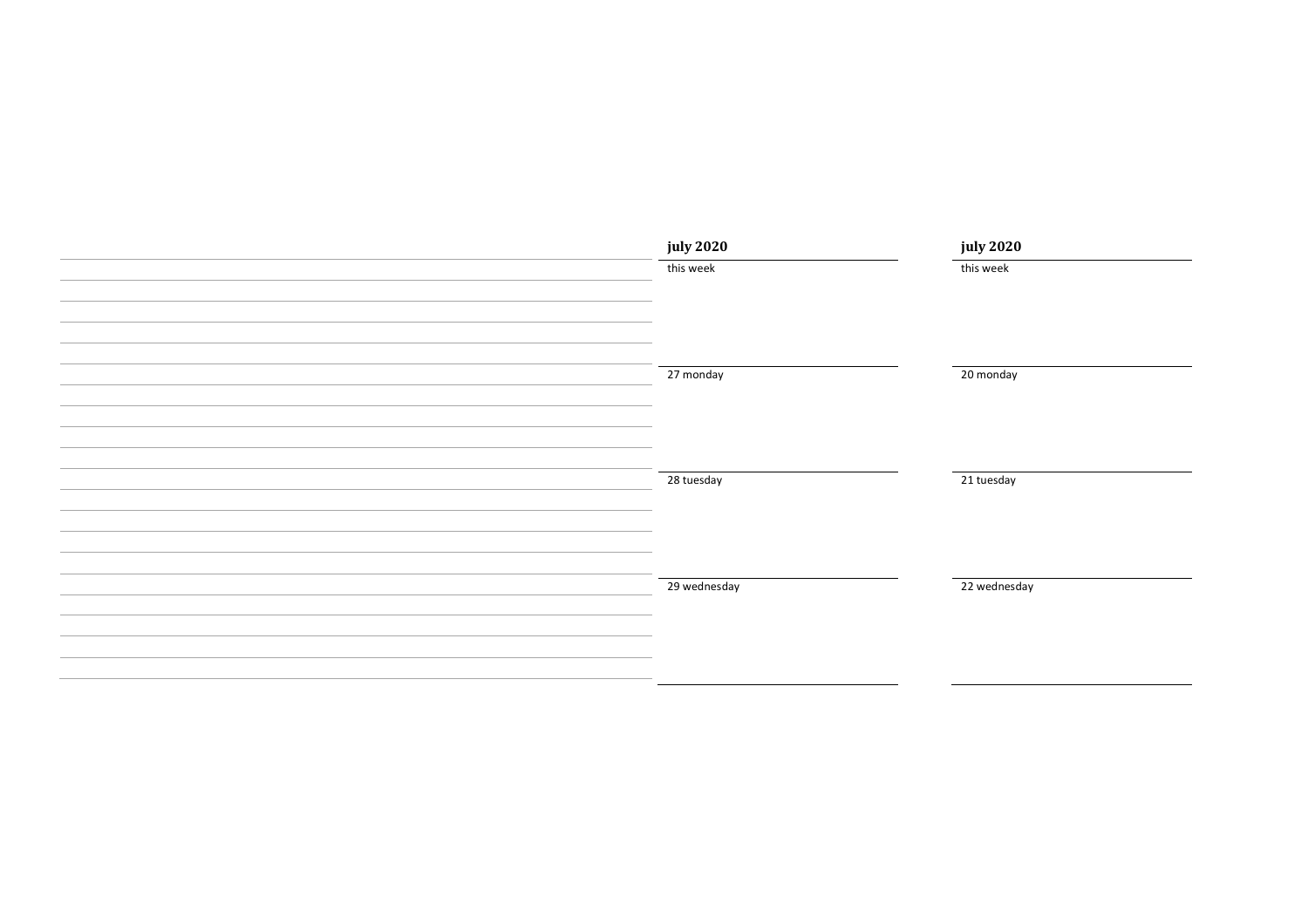| august 2020            | july 2020 / august 2020 |
|------------------------|-------------------------|
| thursday 6             | thursday 30             |
|                        |                         |
|                        |                         |
|                        |                         |
| friday 7               | friday 31               |
|                        |                         |
|                        |                         |
|                        |                         |
|                        |                         |
|                        |                         |
|                        |                         |
|                        |                         |
|                        |                         |
|                        |                         |
|                        |                         |
|                        |                         |
|                        |                         |
| saturday 8<br>sunday 9 | saturday 1<br>sunday 2  |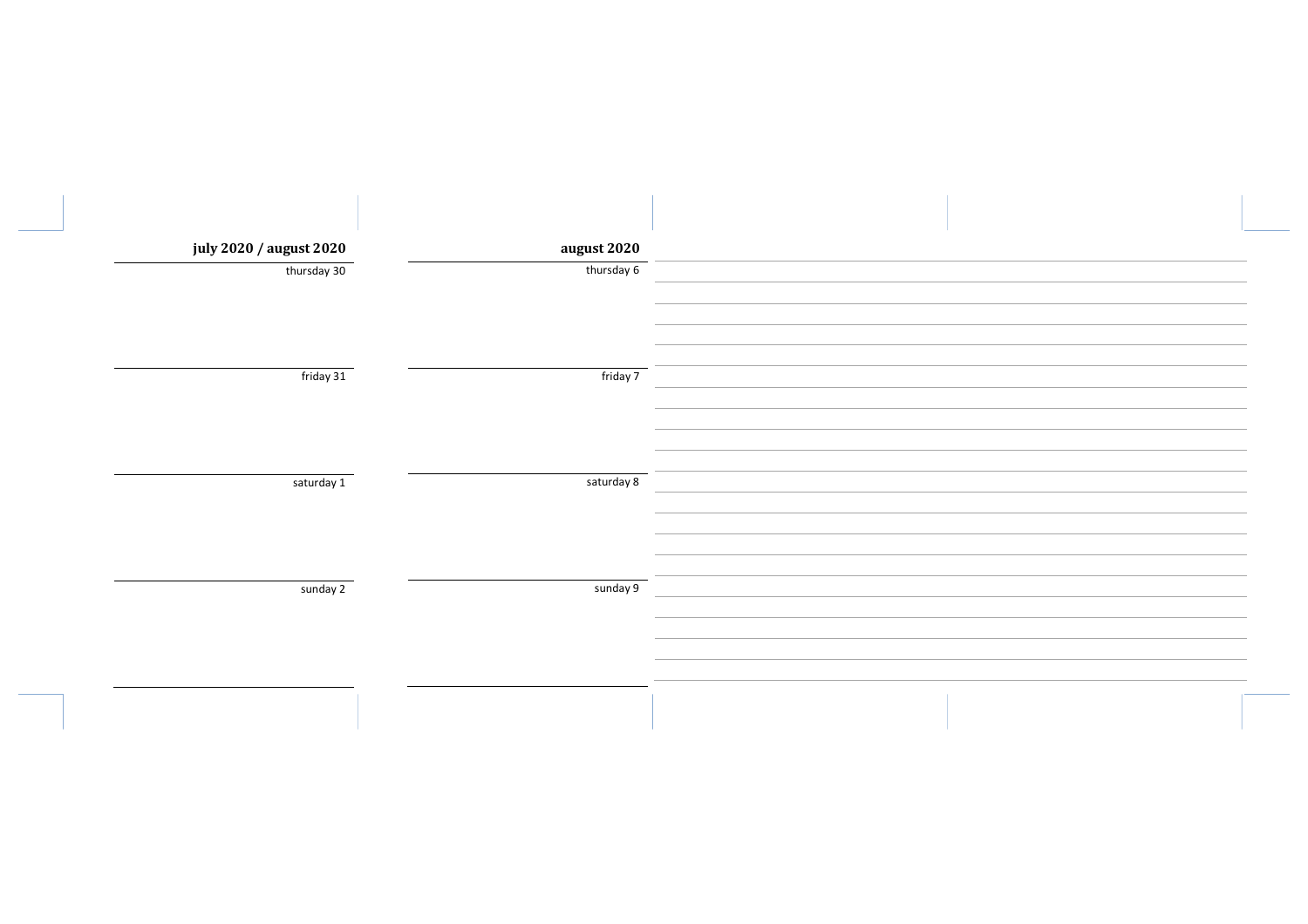| august 2020  | august 2020 |
|--------------|-------------|
| this week    | this week   |
|              |             |
|              |             |
|              |             |
|              |             |
| 10 monday    | 3 monday    |
|              |             |
|              |             |
|              |             |
|              |             |
| 11 tuesday   | 4 tuesday   |
|              |             |
|              |             |
|              |             |
|              |             |
| 12 wednesday | 5 wednesday |
|              |             |
|              |             |
|              |             |
|              |             |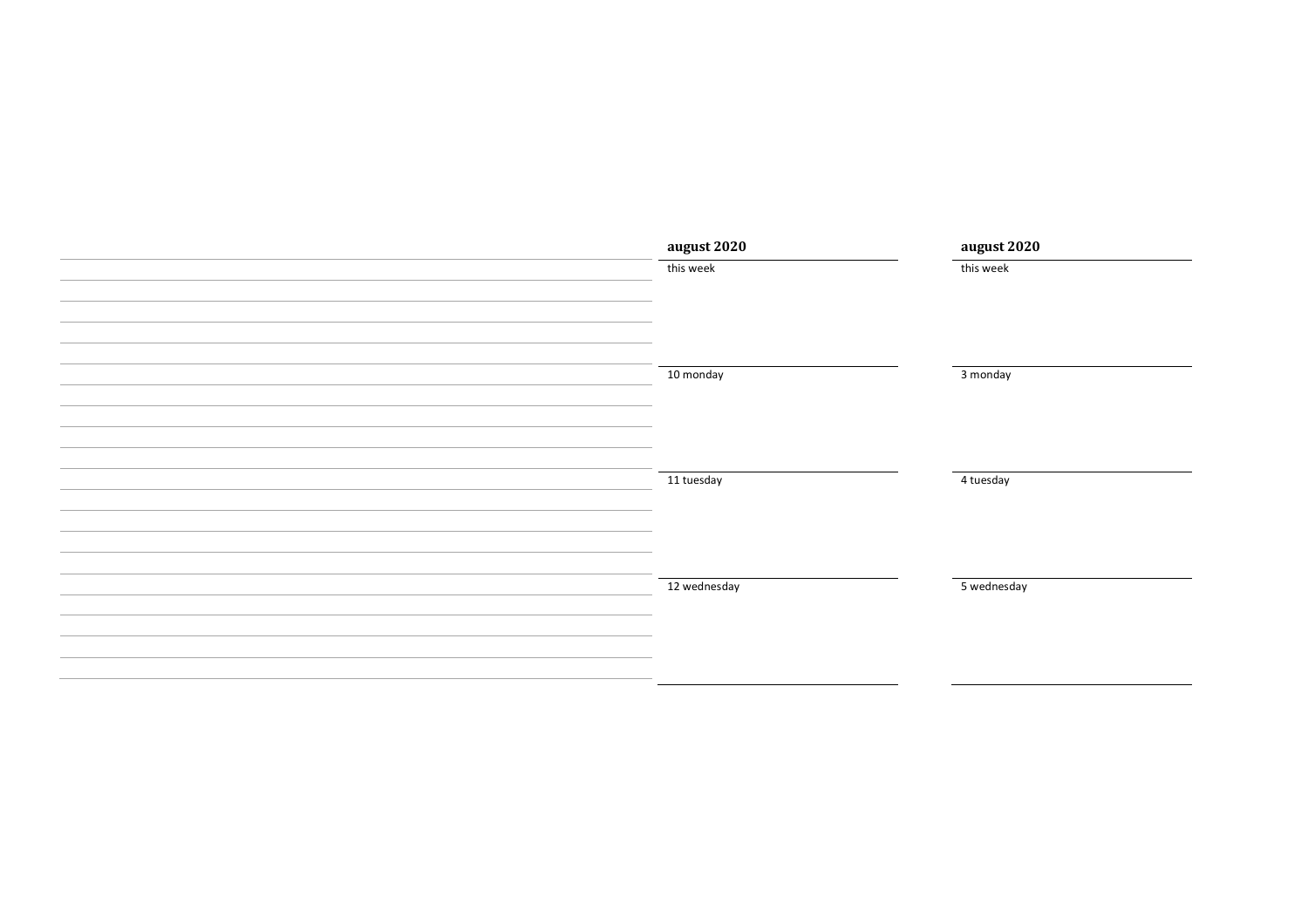| august 2020 | august 2020 |  |
|-------------|-------------|--|
| thursday 13 | thursday 20 |  |
|             |             |  |
| friday 14   | friday 21   |  |
| saturday 15 | saturday 22 |  |
|             |             |  |
| sunday 16   | sunday 23   |  |
|             |             |  |
|             |             |  |
|             |             |  |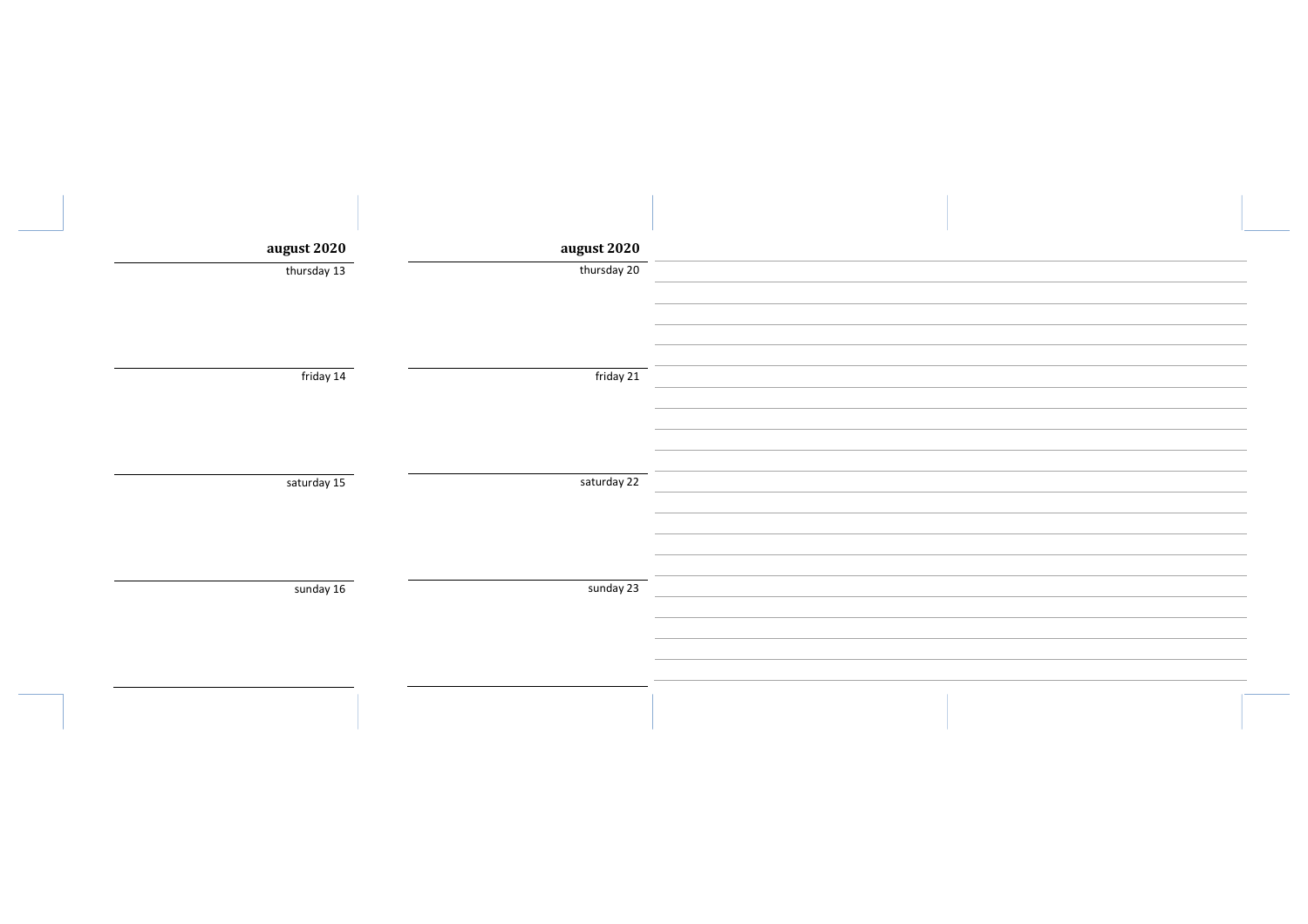| august 2020  | august 2020  |
|--------------|--------------|
| this week    | this week    |
|              |              |
|              |              |
|              |              |
|              |              |
| 24 monday    | 17 monday    |
|              |              |
|              |              |
|              |              |
|              |              |
| 25 tuesday   | 18 tuesday   |
|              |              |
|              |              |
|              |              |
|              |              |
| 26 wednesday | 19 wednesday |
|              |              |
|              |              |
|              |              |
|              |              |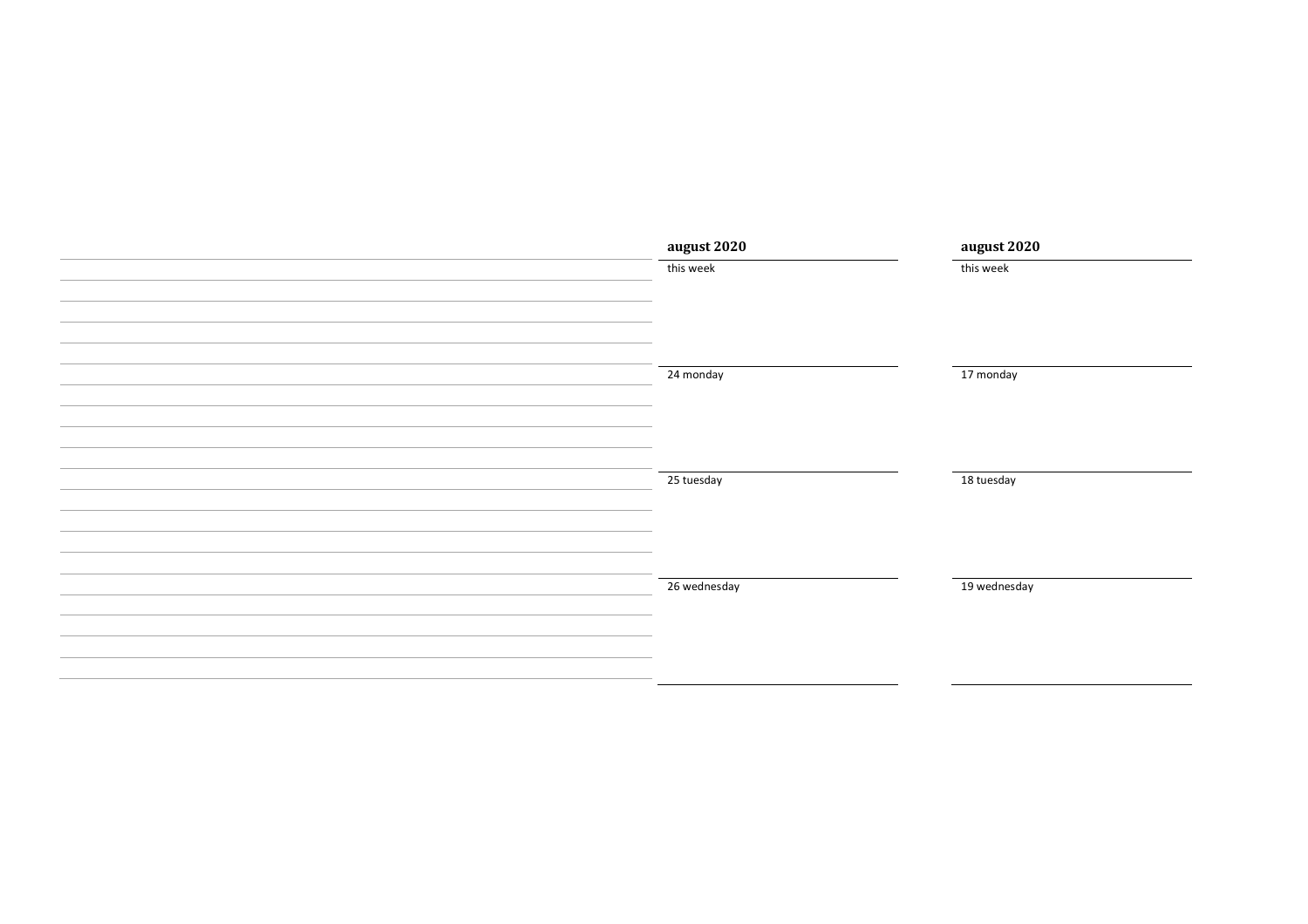| august 2020 | september 2020 |  |
|-------------|----------------|--|
| thursday 27 | thursday 3     |  |
|             |                |  |
|             |                |  |
| friday 28   | friday 4       |  |
|             |                |  |
|             |                |  |
|             |                |  |
| saturday 29 | saturday 5     |  |
|             |                |  |
|             |                |  |
|             |                |  |
| sunday 30   | sunday 6       |  |
|             |                |  |
|             |                |  |
|             |                |  |
|             |                |  |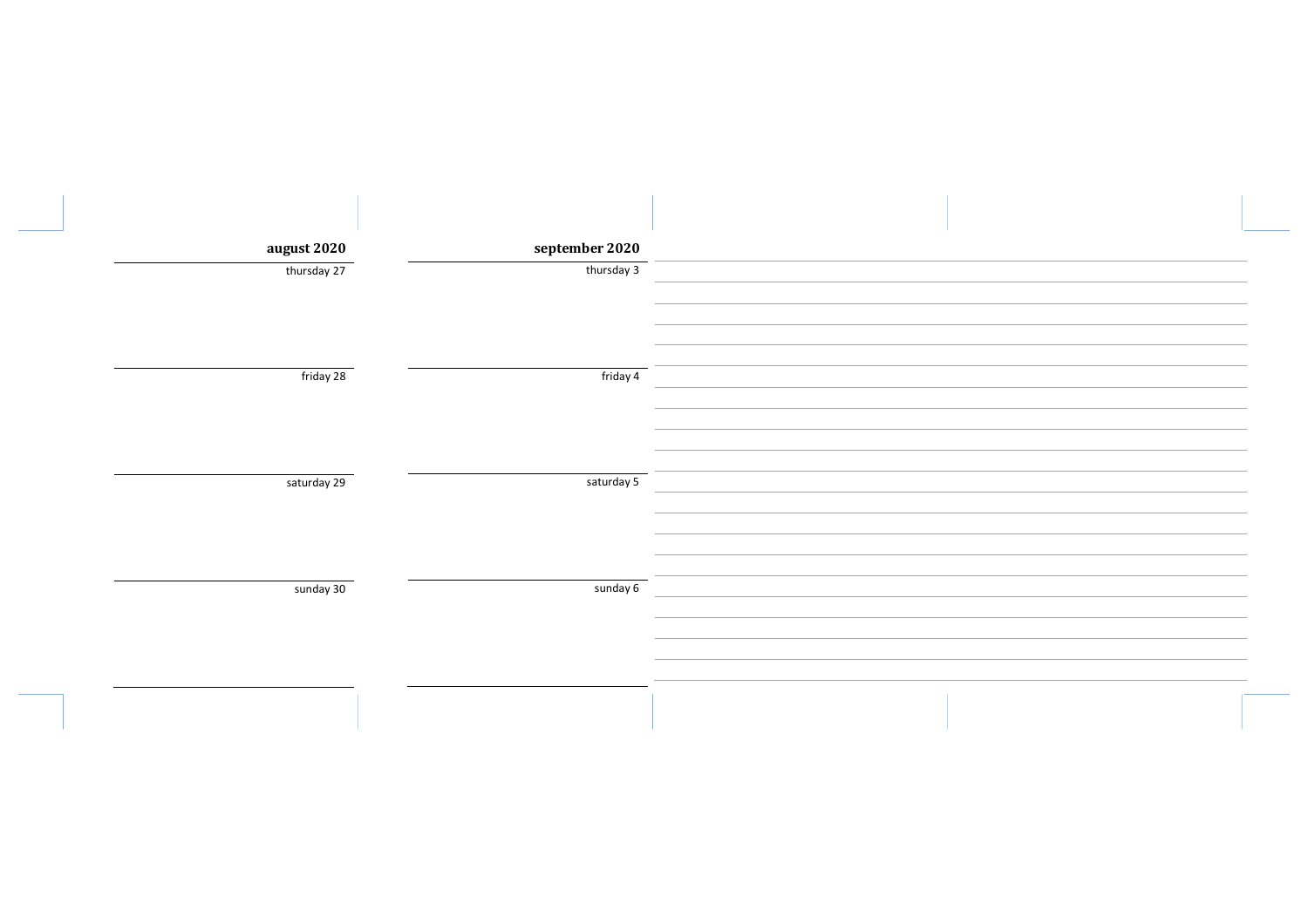| september 2020 | august 2020 / september 2020 |
|----------------|------------------------------|
| this week      | this week                    |
|                |                              |
|                |                              |
|                |                              |
| 7 monday       | 31 monday                    |
|                |                              |
|                |                              |
|                |                              |
| 8 tuesday      | 1 tuesday                    |
|                |                              |
|                |                              |
|                |                              |
| 9 wednesday    | 2 wednesday                  |
|                |                              |
|                |                              |
|                |                              |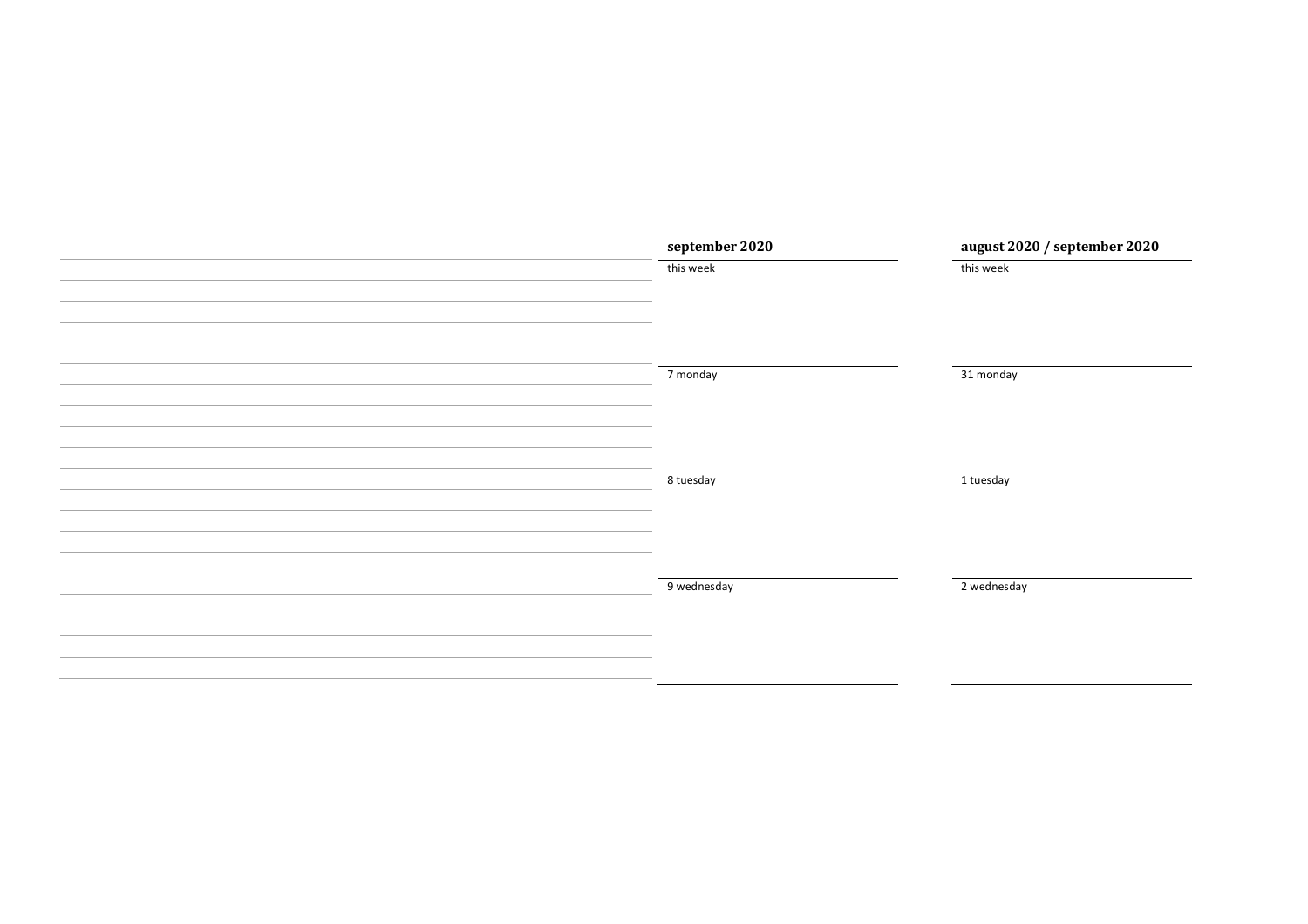| september 2020 | september 2020 |  |
|----------------|----------------|--|
| thursday 10    | thursday 17    |  |
|                |                |  |
|                |                |  |
|                |                |  |
| friday 11      | friday 18      |  |
|                |                |  |
|                |                |  |
|                |                |  |
| saturday 12    | saturday 19    |  |
|                |                |  |
|                |                |  |
|                |                |  |
| sunday 13      | sunday 20      |  |
|                |                |  |
|                |                |  |
|                |                |  |
|                |                |  |
|                |                |  |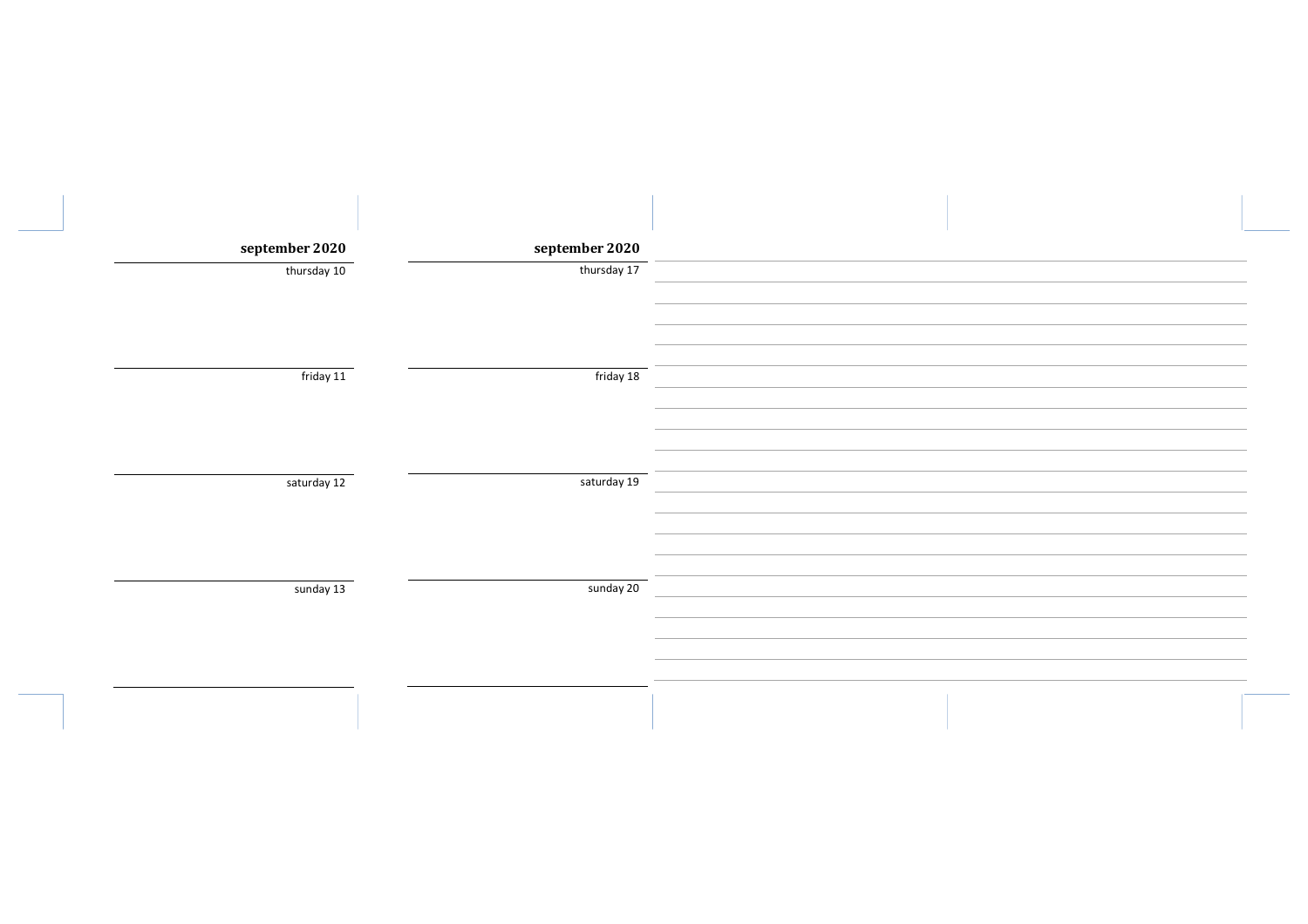| september 2020 | september 2020 |
|----------------|----------------|
| this week      | this week      |
|                |                |
|                |                |
|                |                |
|                |                |
| 21 monday      | 14 monday      |
|                |                |
|                |                |
|                |                |
| 22 tuesday     | 15 tuesday     |
|                |                |
|                |                |
|                |                |
|                |                |
| 23 wednesday   | 16 wednesday   |
|                |                |
|                |                |
|                |                |
|                |                |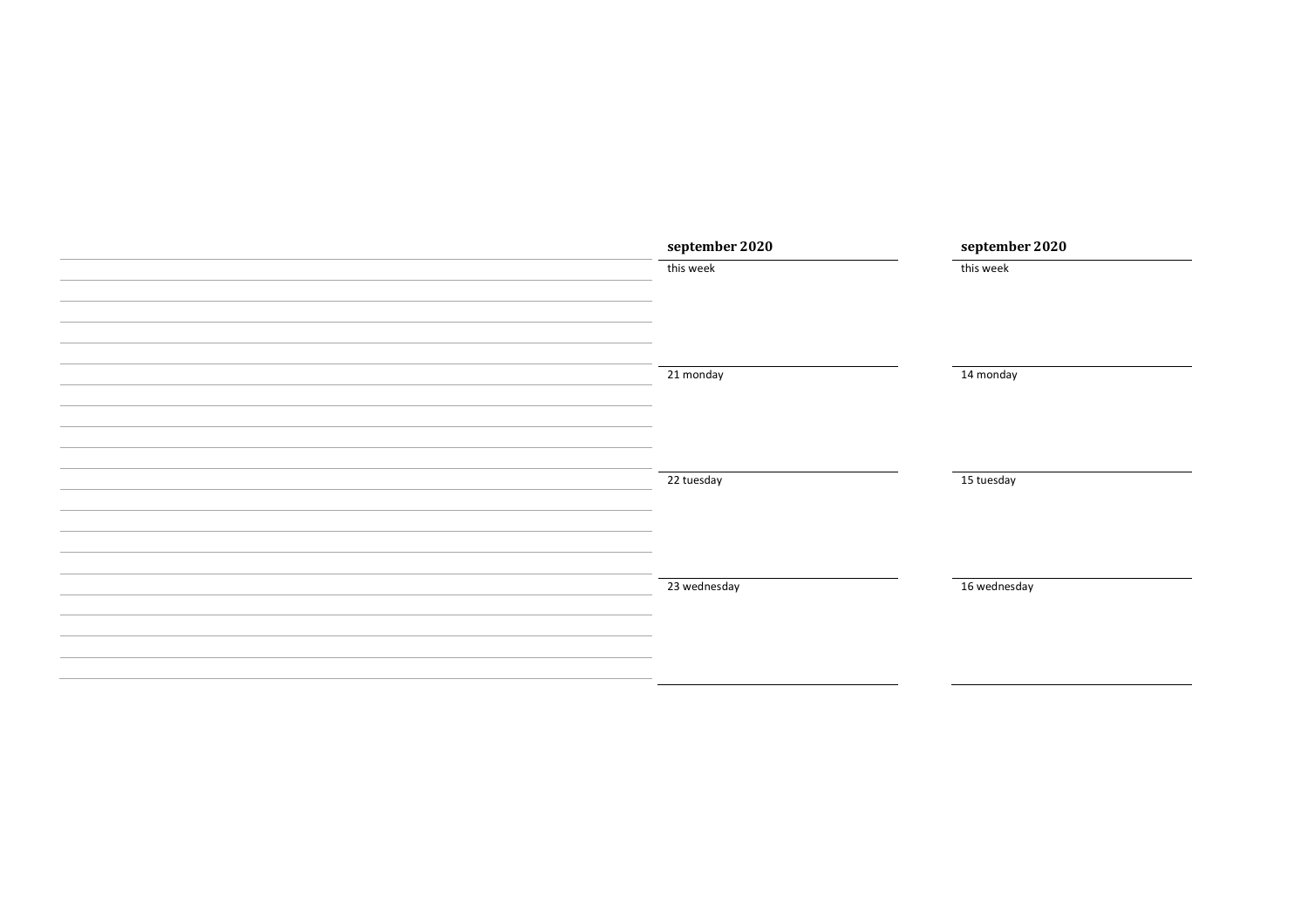| september 2020 | september 2020 |  |
|----------------|----------------|--|
| thursday 24    | thursday 1     |  |
|                |                |  |
|                |                |  |
|                |                |  |
| friday 25      | friday 2       |  |
|                |                |  |
|                |                |  |
|                |                |  |
| saturday 26    | saturday 3     |  |
|                |                |  |
|                |                |  |
|                |                |  |
| sunday 27      | sunday 4       |  |
|                |                |  |
|                |                |  |
|                |                |  |
|                |                |  |
|                |                |  |
|                |                |  |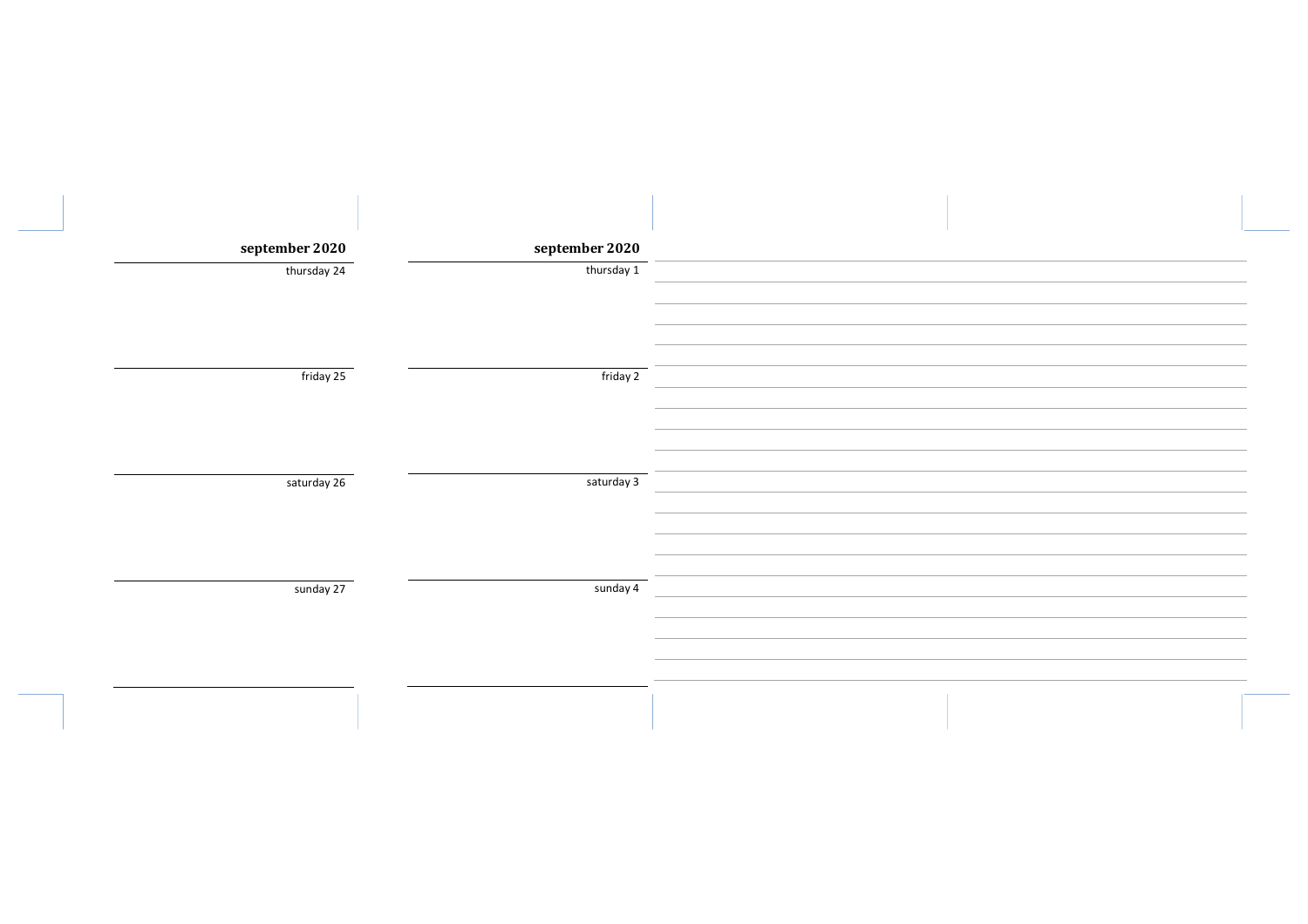| october 2020 | september 2020 |
|--------------|----------------|
| this week    | this week      |
|              |                |
|              |                |
|              |                |
|              |                |
| 5 monday     | 28 monday      |
|              |                |
|              |                |
|              |                |
|              |                |
| 6 tuesday    | 29 tuesday     |
|              |                |
|              |                |
|              |                |
| 7 wednesday  | 30 wednesday   |
|              |                |
|              |                |
|              |                |
|              |                |
|              |                |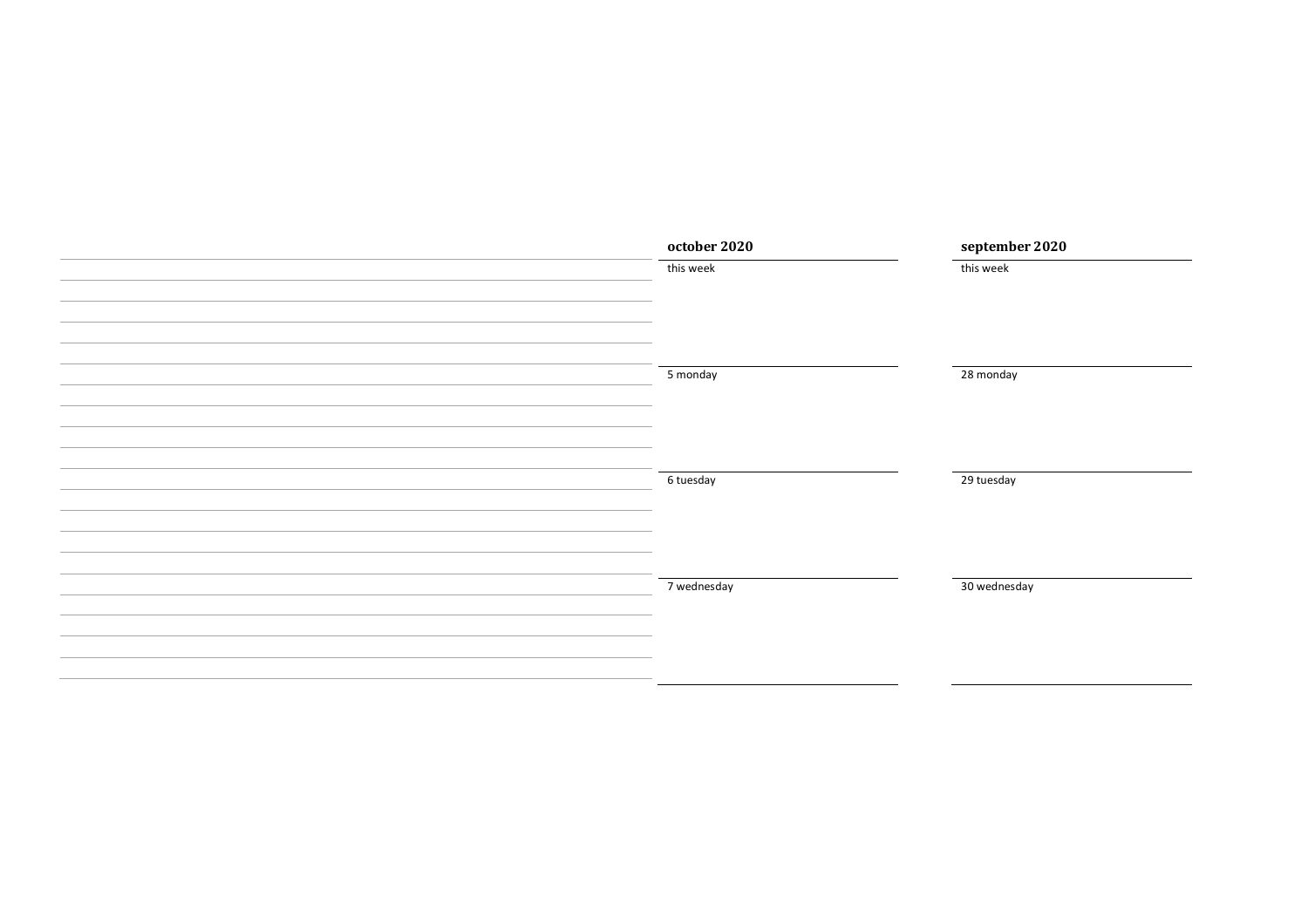| october 2020<br>october 2020<br>thursday 8<br>thursday 15 |  |
|-----------------------------------------------------------|--|
|                                                           |  |
|                                                           |  |
|                                                           |  |
|                                                           |  |
|                                                           |  |
|                                                           |  |
| friday 9<br>friday 16                                     |  |
|                                                           |  |
|                                                           |  |
|                                                           |  |
| saturday 17<br>saturday 10                                |  |
|                                                           |  |
|                                                           |  |
|                                                           |  |
| sunday 11<br>sunday 18                                    |  |
|                                                           |  |
|                                                           |  |
|                                                           |  |
|                                                           |  |
|                                                           |  |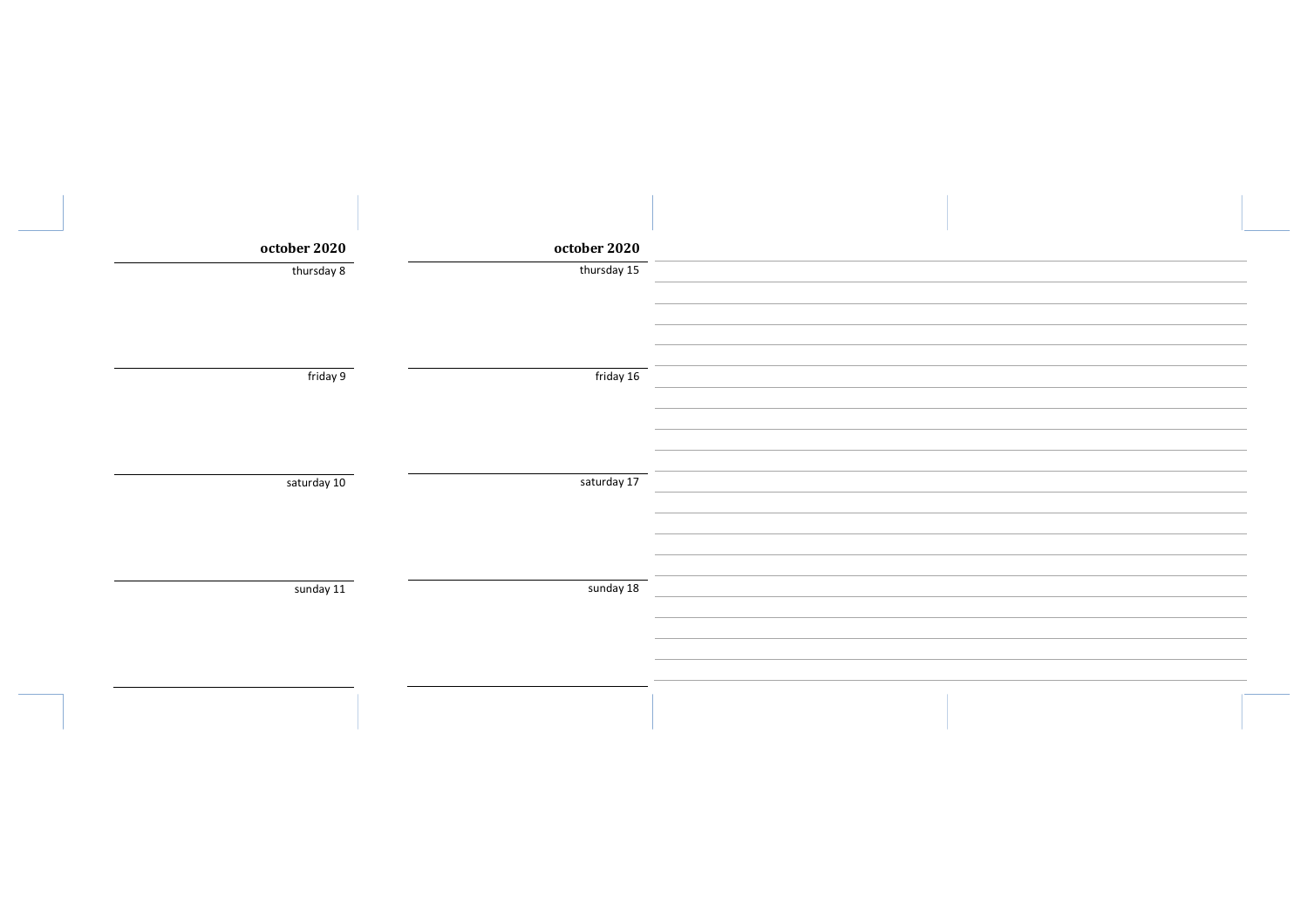| october 2020 | october 2020            |
|--------------|-------------------------|
| this week    | this week               |
|              |                         |
|              |                         |
|              |                         |
|              |                         |
|              | 12 monday               |
|              |                         |
|              |                         |
|              |                         |
|              |                         |
|              | 13 tuesday              |
|              |                         |
|              |                         |
|              |                         |
| 21 wednesday | 14 wednesday            |
|              |                         |
|              |                         |
|              |                         |
|              |                         |
|              | 19 monday<br>20 tuesday |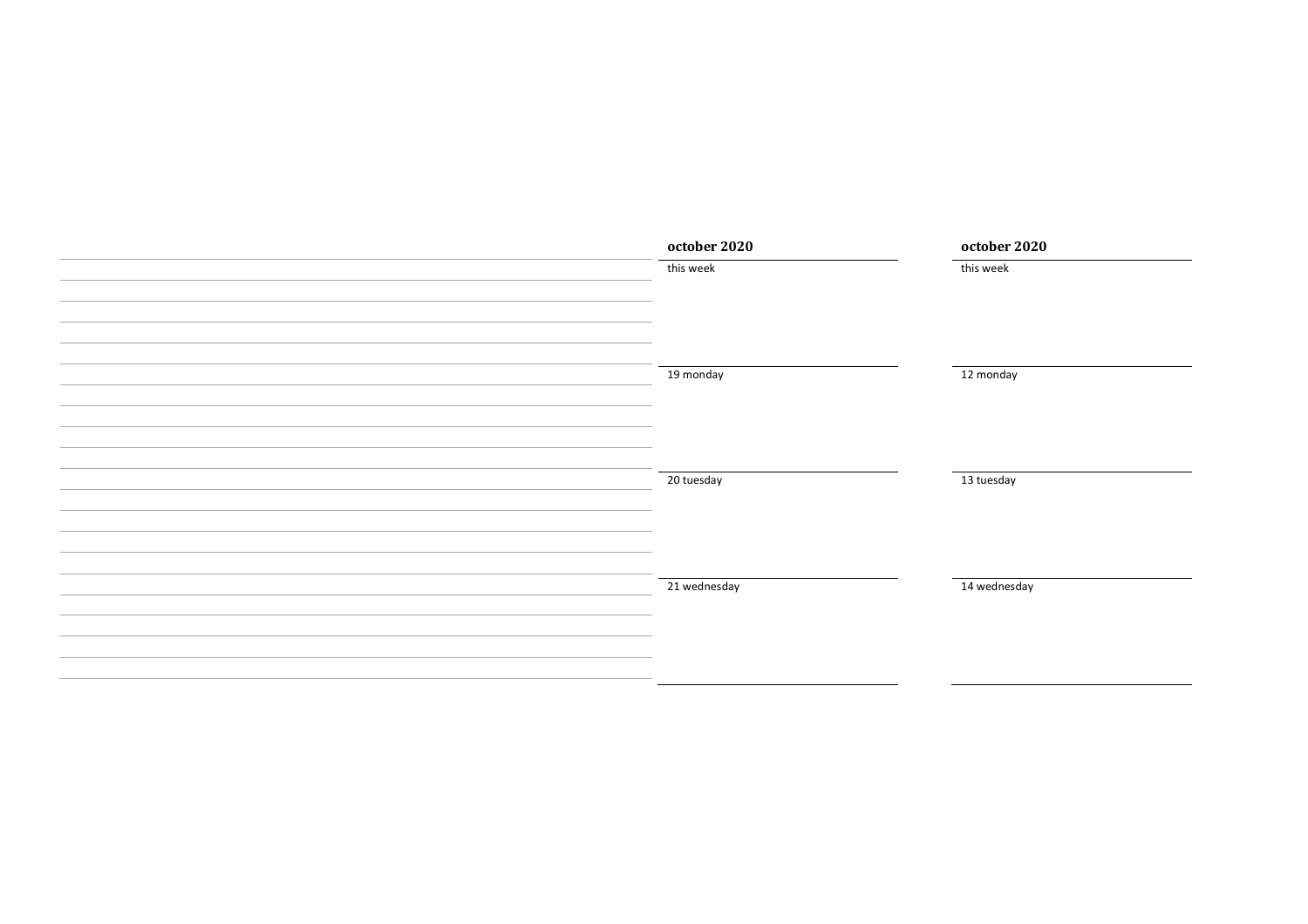| october 2020 | october 2020 / november 2020 |  |
|--------------|------------------------------|--|
| thursday 22  | thursday 29                  |  |
| friday 23    | friday 30                    |  |
|              |                              |  |
| saturday 24  | saturday 31                  |  |
|              |                              |  |
|              |                              |  |
| sunday 25    | sunday 1                     |  |
|              |                              |  |
|              |                              |  |
|              |                              |  |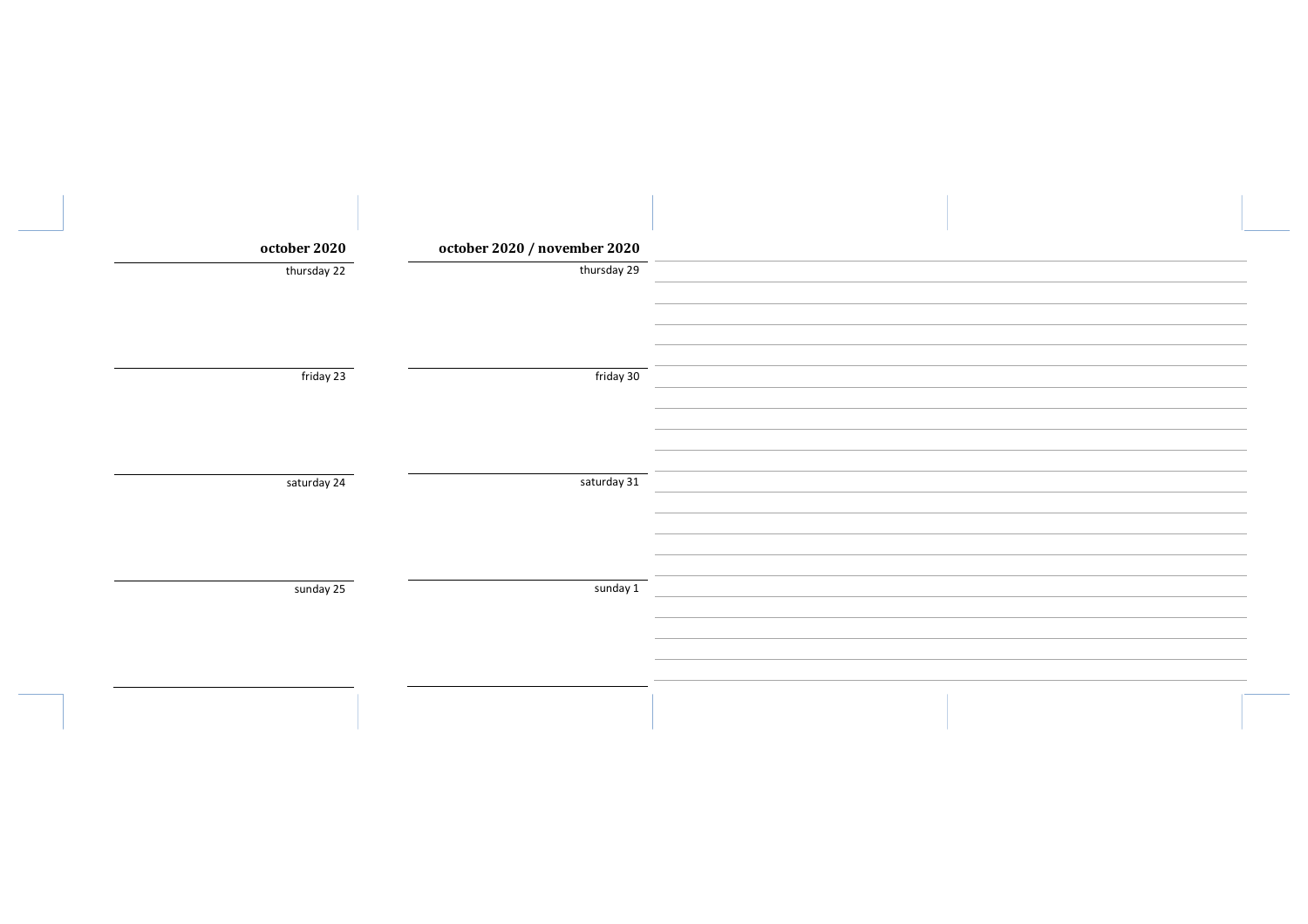| november 2020 | october 2020 |
|---------------|--------------|
| this week     | this week    |
|               |              |
|               |              |
|               |              |
|               |              |
| 2 monday      | 26 monday    |
|               |              |
|               |              |
|               |              |
|               |              |
| 3 tuesday     | 27 tuesday   |
|               |              |
|               |              |
|               |              |
| 4 wednesday   | 28 wednesday |
|               |              |
|               |              |
|               |              |
|               |              |
|               |              |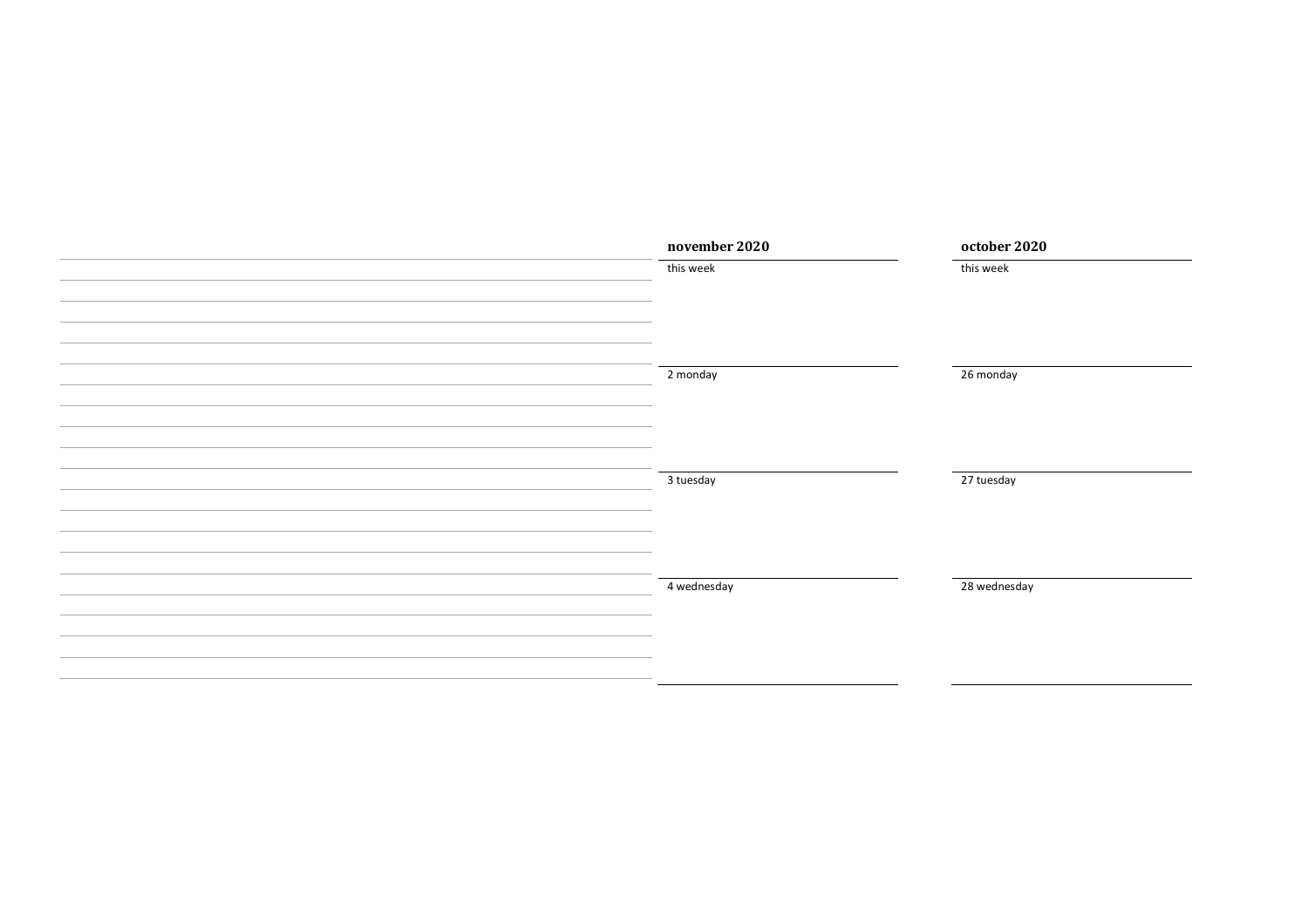| november 2020 | november 2020 |  |
|---------------|---------------|--|
| thursday 5    | thursday 12   |  |
|               |               |  |
|               |               |  |
|               |               |  |
| friday 6      | friday 13     |  |
|               |               |  |
|               |               |  |
| saturday 7    | saturday 14   |  |
|               |               |  |
|               |               |  |
|               |               |  |
| sunday 8      | sunday 15     |  |
|               |               |  |
|               |               |  |
|               |               |  |
|               |               |  |
|               |               |  |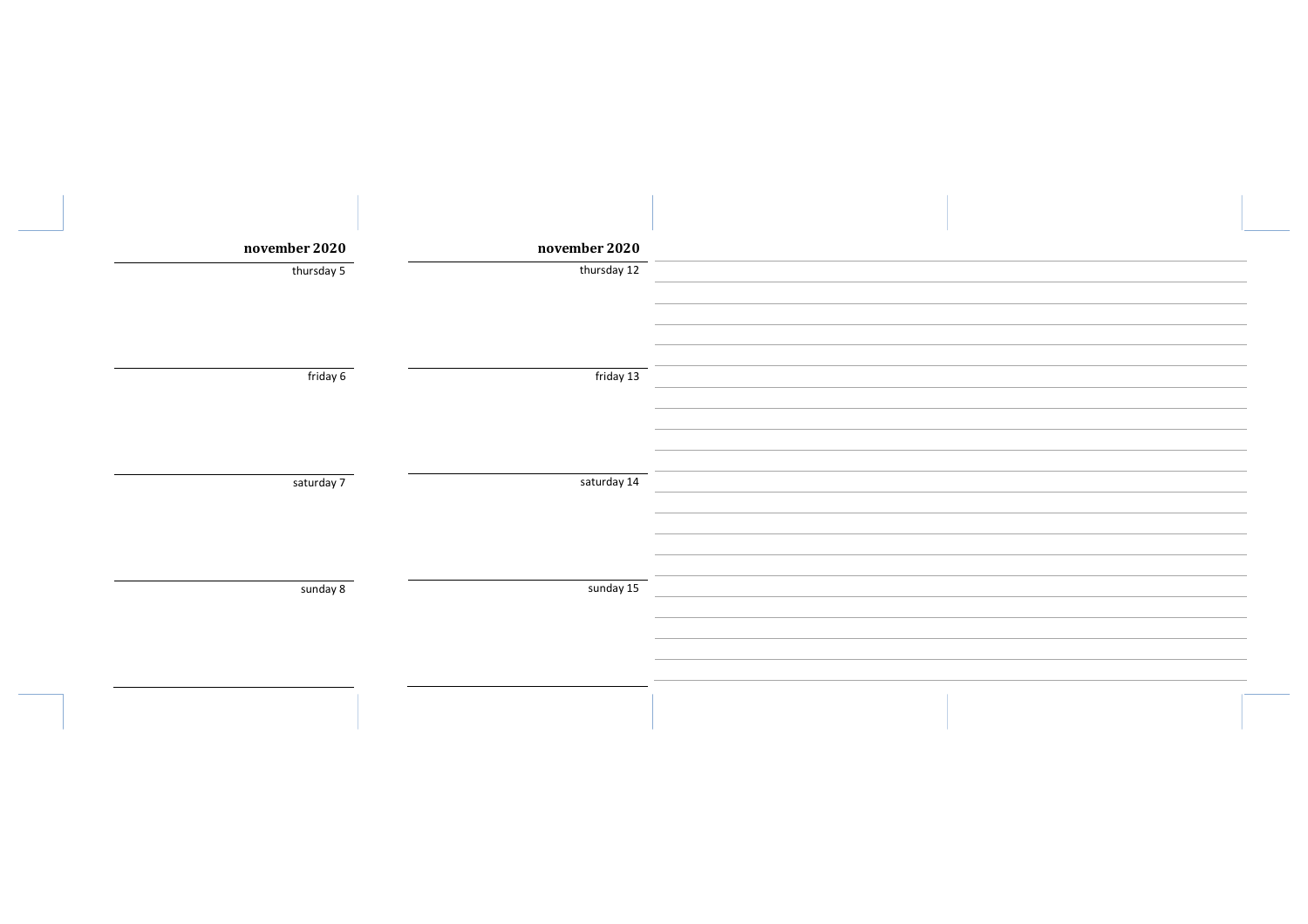| november 2020 | november 2020 |
|---------------|---------------|
| this week     | this week     |
|               |               |
|               |               |
|               |               |
|               |               |
| 16 monday     | 9 monday      |
|               |               |
|               |               |
|               |               |
|               |               |
| 17 tuesday    | 10 tuesday    |
|               |               |
|               |               |
|               |               |
| 18 wednesday  | 11 wednesday  |
|               |               |
|               |               |
|               |               |
|               |               |
|               |               |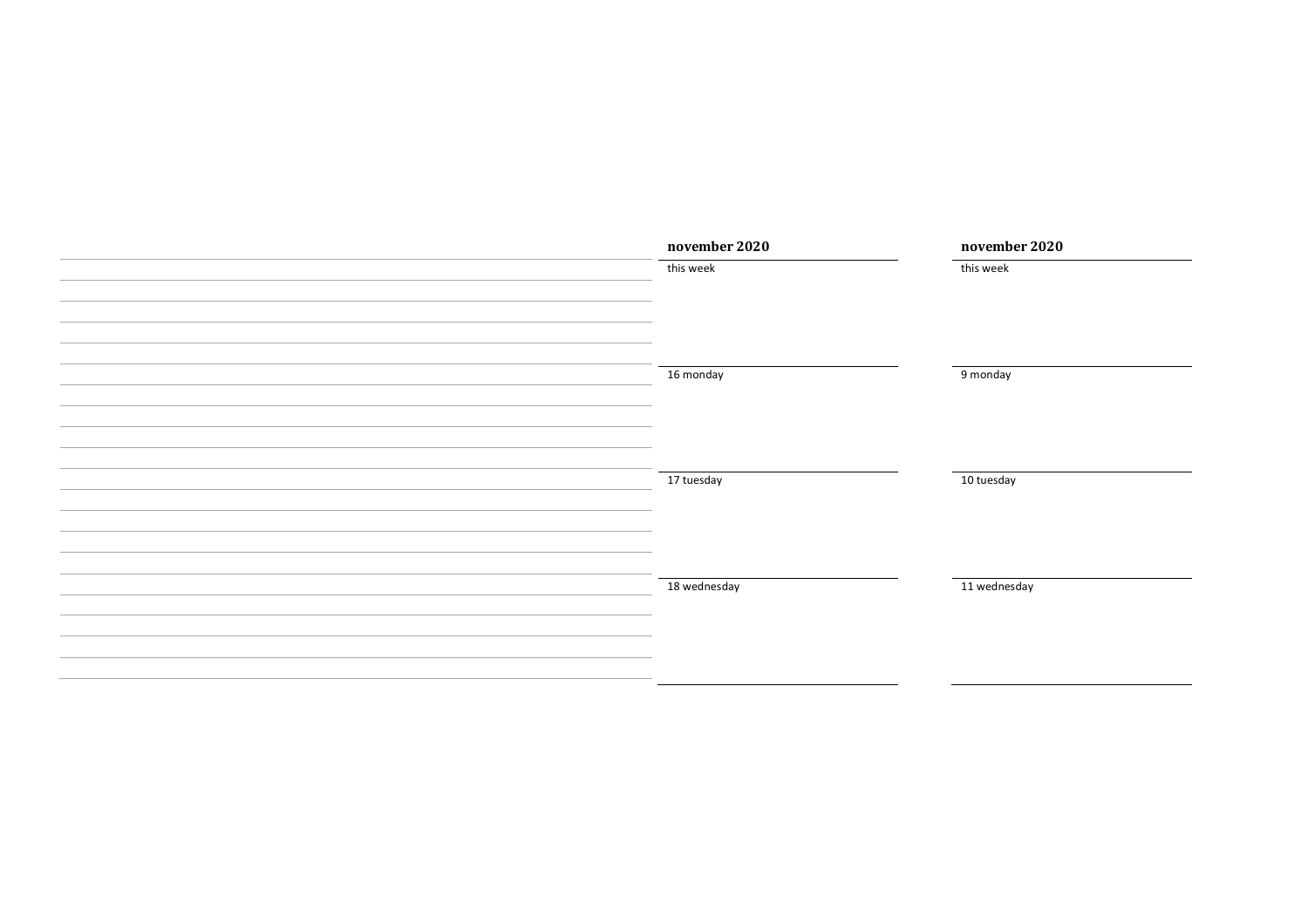| november 2020 | november 2020 |             |
|---------------|---------------|-------------|
| thursday 19   |               | thursday 26 |
|               |               |             |
|               |               |             |
|               |               | friday 27   |
| friday 20     |               |             |
|               |               |             |
|               |               |             |
| saturday 21   |               | saturday 28 |
|               |               |             |
|               |               |             |
|               |               |             |
| sunday 22     |               | sunday 29   |
|               |               |             |
|               |               |             |
|               |               |             |
|               |               |             |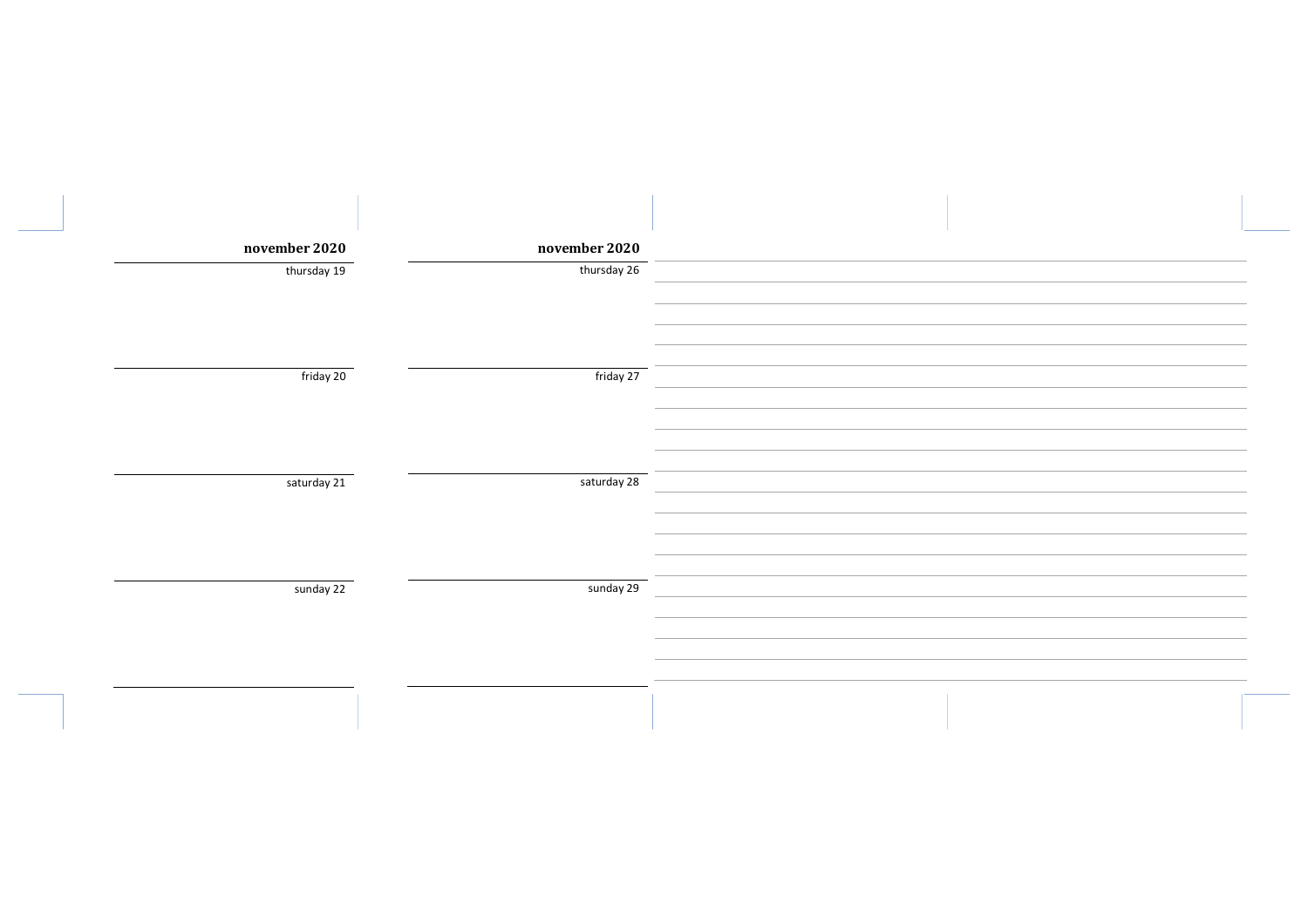| november 2020 / december 2020 | november 2020 |
|-------------------------------|---------------|
| this week                     | this week     |
|                               |               |
|                               |               |
|                               |               |
|                               |               |
| 30 monday                     | 23 monday     |
|                               |               |
|                               |               |
|                               |               |
| 1 tuesday                     | 24 tuesday    |
|                               |               |
|                               |               |
|                               |               |
|                               |               |
| 2 wednesday                   | 25 wednesday  |
|                               |               |
|                               |               |
|                               |               |
|                               |               |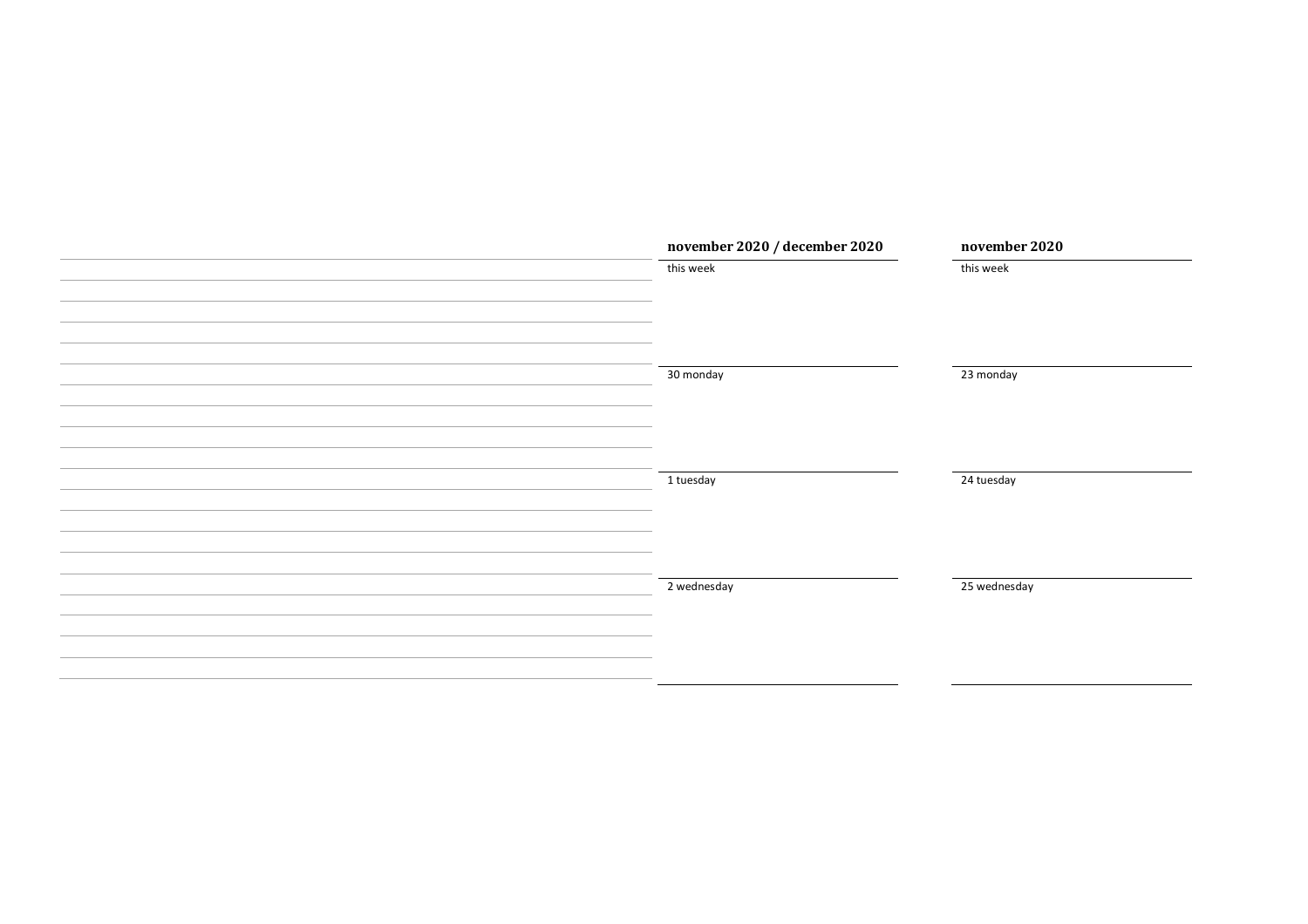| december 2020 | december 2020 |  |
|---------------|---------------|--|
| thursday 3    | thursday 10   |  |
|               |               |  |
|               |               |  |
| friday 4      | friday 11     |  |
|               |               |  |
|               |               |  |
| saturday 5    | saturday 12   |  |
|               |               |  |
|               |               |  |
| sunday 6      | sunday 13     |  |
|               |               |  |
|               |               |  |
|               |               |  |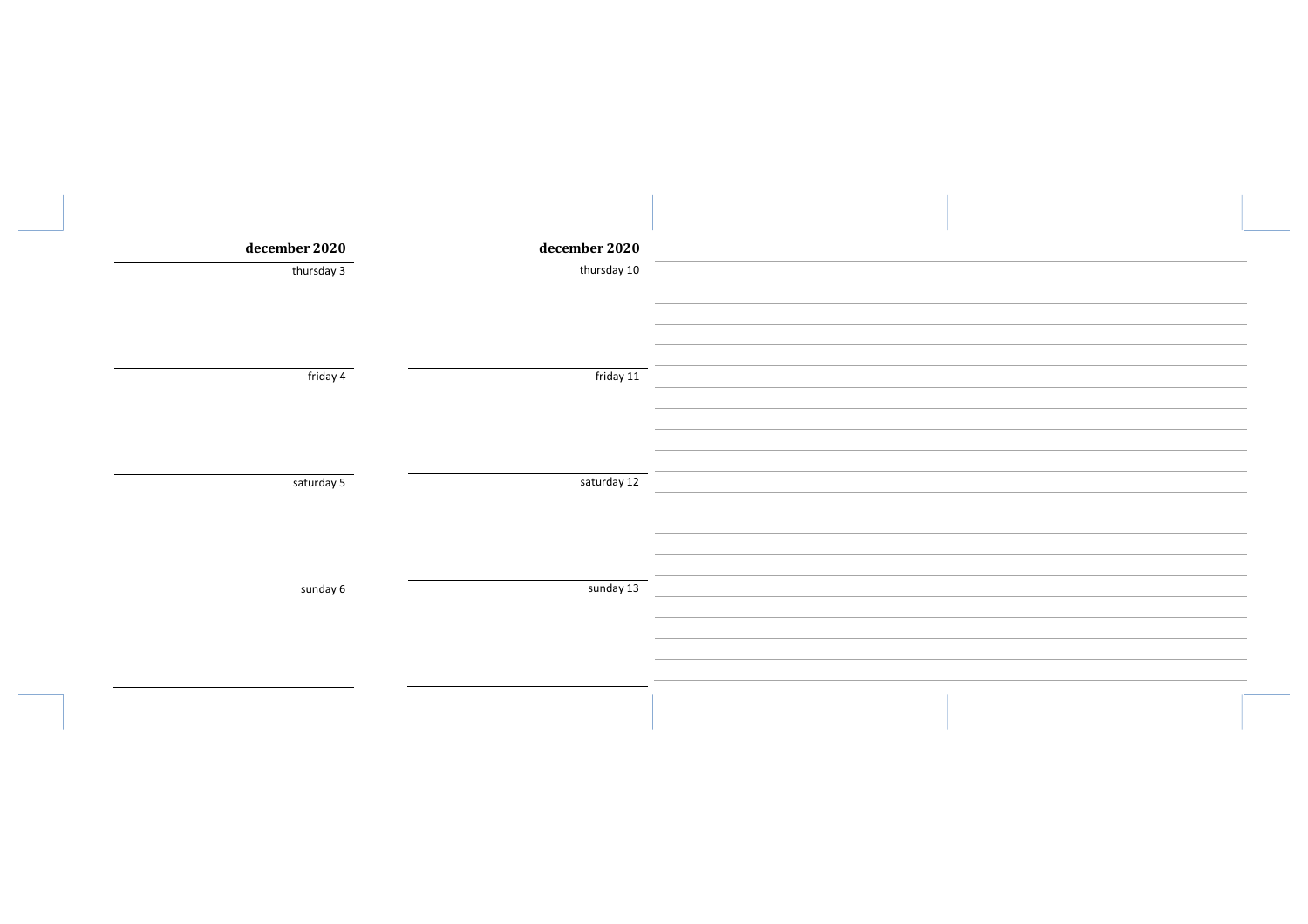| december 2020 | december 2020 |
|---------------|---------------|
| this week     | this week     |
|               |               |
|               |               |
|               |               |
|               |               |
| 14 monday     | 7 monday      |
|               |               |
|               |               |
|               |               |
|               |               |
| 15 tuesday    | 8 tuesday     |
|               |               |
|               |               |
|               |               |
|               |               |
| 16 wednesday  | 9 wednesday   |
|               |               |
|               |               |
|               |               |
|               |               |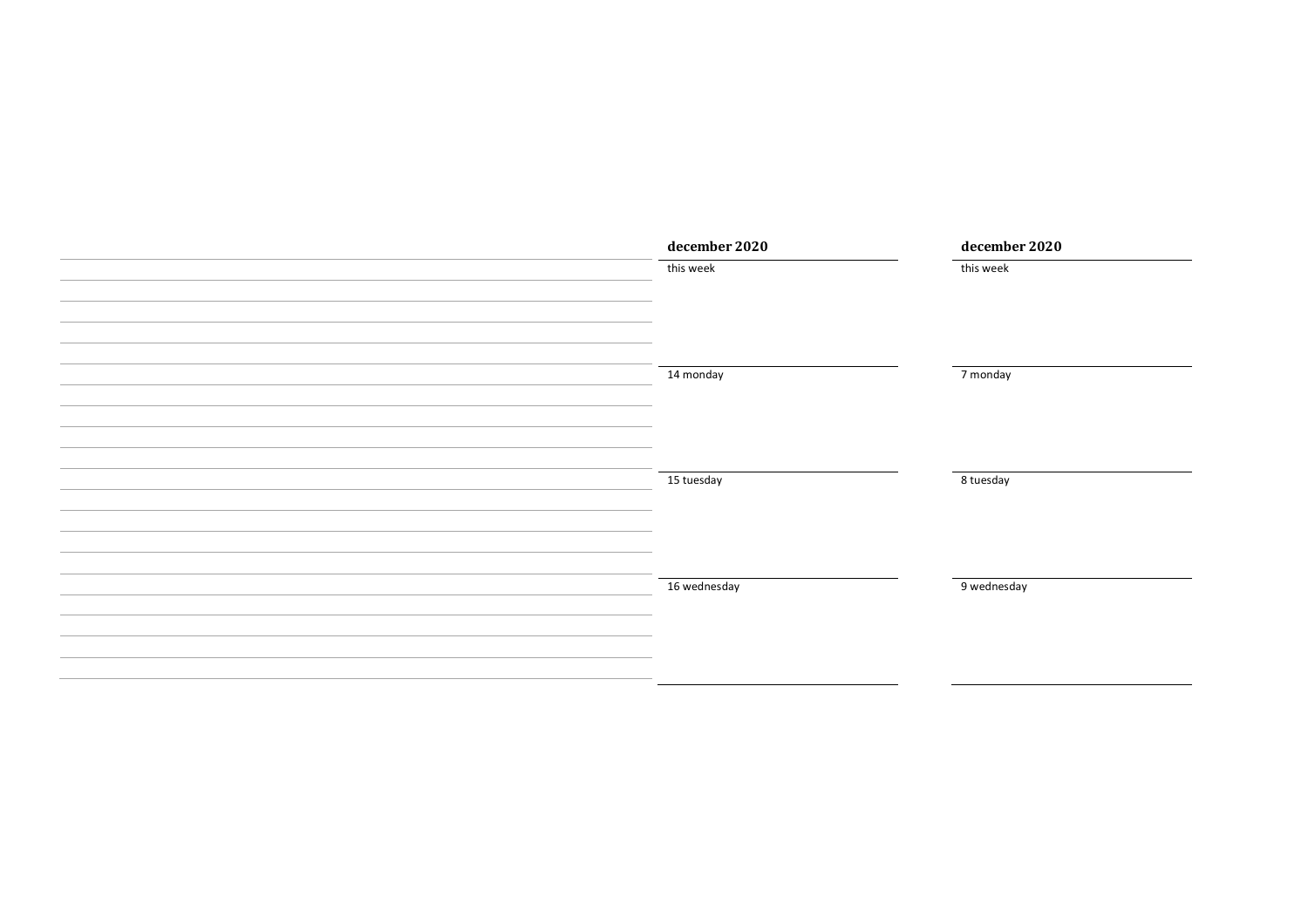| december 2020 | december 2020 |  |
|---------------|---------------|--|
| thursday 17   | thursday 24   |  |
|               |               |  |
|               |               |  |
|               |               |  |
|               |               |  |
| friday 18     | friday 25     |  |
|               |               |  |
|               |               |  |
|               |               |  |
|               |               |  |
| saturday 19   | saturday 26   |  |
|               |               |  |
|               |               |  |
|               |               |  |
|               |               |  |
|               |               |  |
| sunday 20     | sunday 27     |  |
|               |               |  |
|               |               |  |
|               |               |  |
|               |               |  |
|               |               |  |
|               |               |  |
|               |               |  |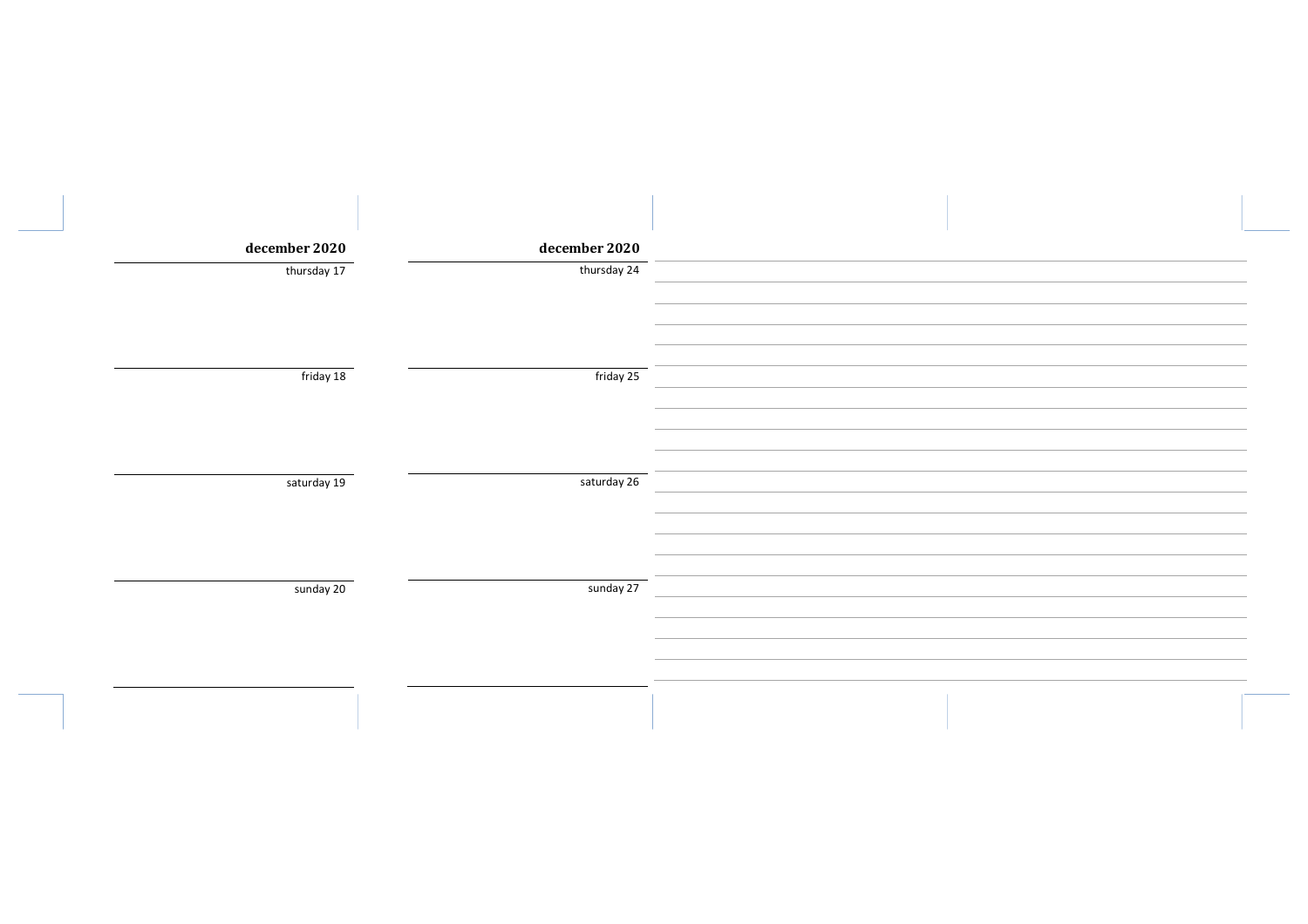| december 2020 | december 2020 |
|---------------|---------------|
| this week     | this week     |
|               |               |
|               |               |
|               |               |
|               |               |
| 28 monday     | 21 monday     |
|               |               |
|               |               |
|               |               |
| 29 tuesday    | 22 tuesday    |
|               |               |
|               |               |
|               |               |
|               |               |
| 30 wednesday  | 23 wednesday  |
|               |               |
|               |               |
|               |               |
|               |               |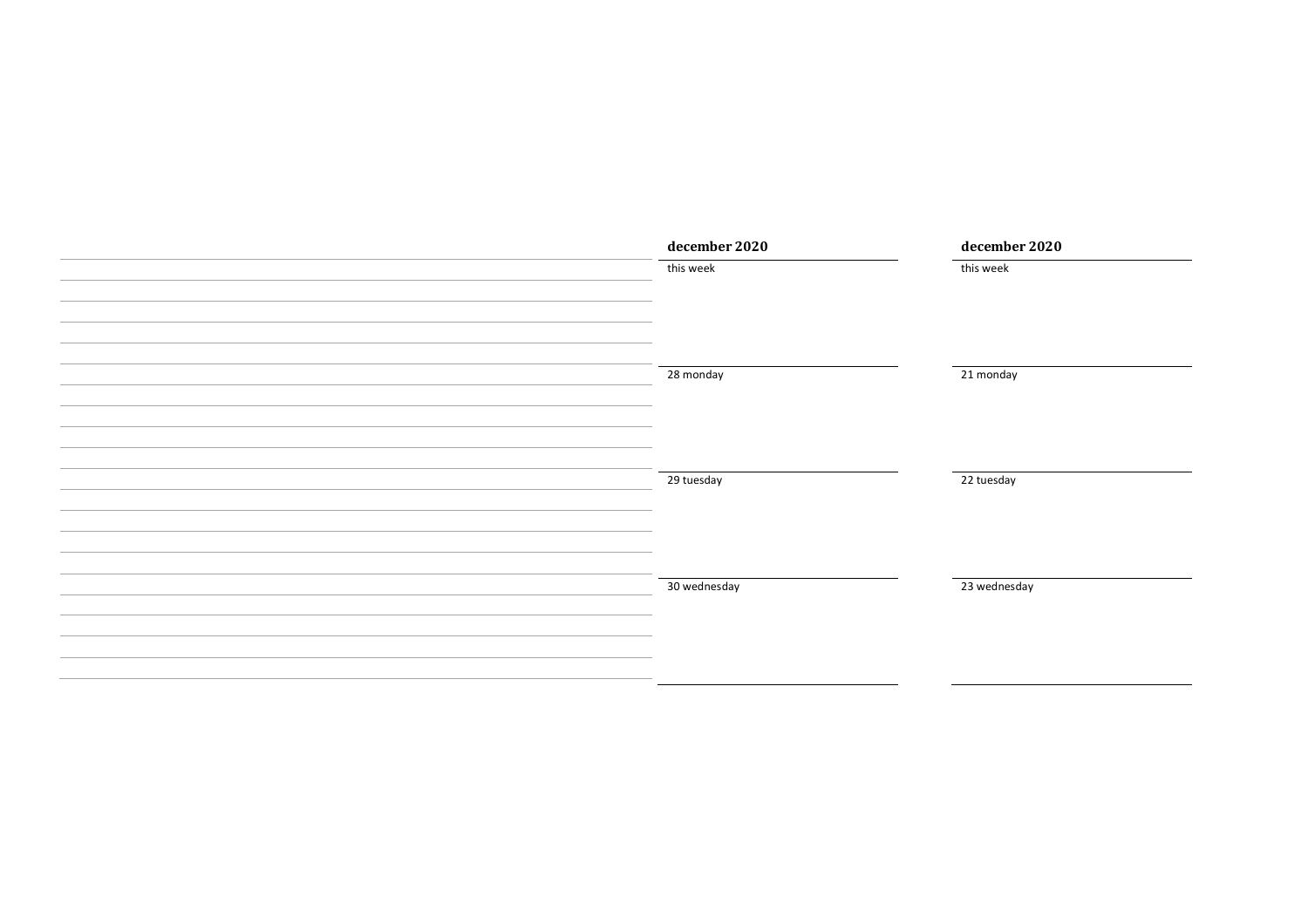| december 2020 / january 2021 | january 2021 |  |
|------------------------------|--------------|--|
| thursday 31                  | thursday 7   |  |
|                              |              |  |
|                              |              |  |
|                              |              |  |
| friday 1                     | friday 8     |  |
|                              |              |  |
|                              |              |  |
|                              |              |  |
| saturday 2                   | saturday 9   |  |
|                              |              |  |
|                              |              |  |
|                              |              |  |
|                              |              |  |
| sunday 3                     | sunday 10    |  |
|                              |              |  |
|                              |              |  |
|                              |              |  |
|                              |              |  |